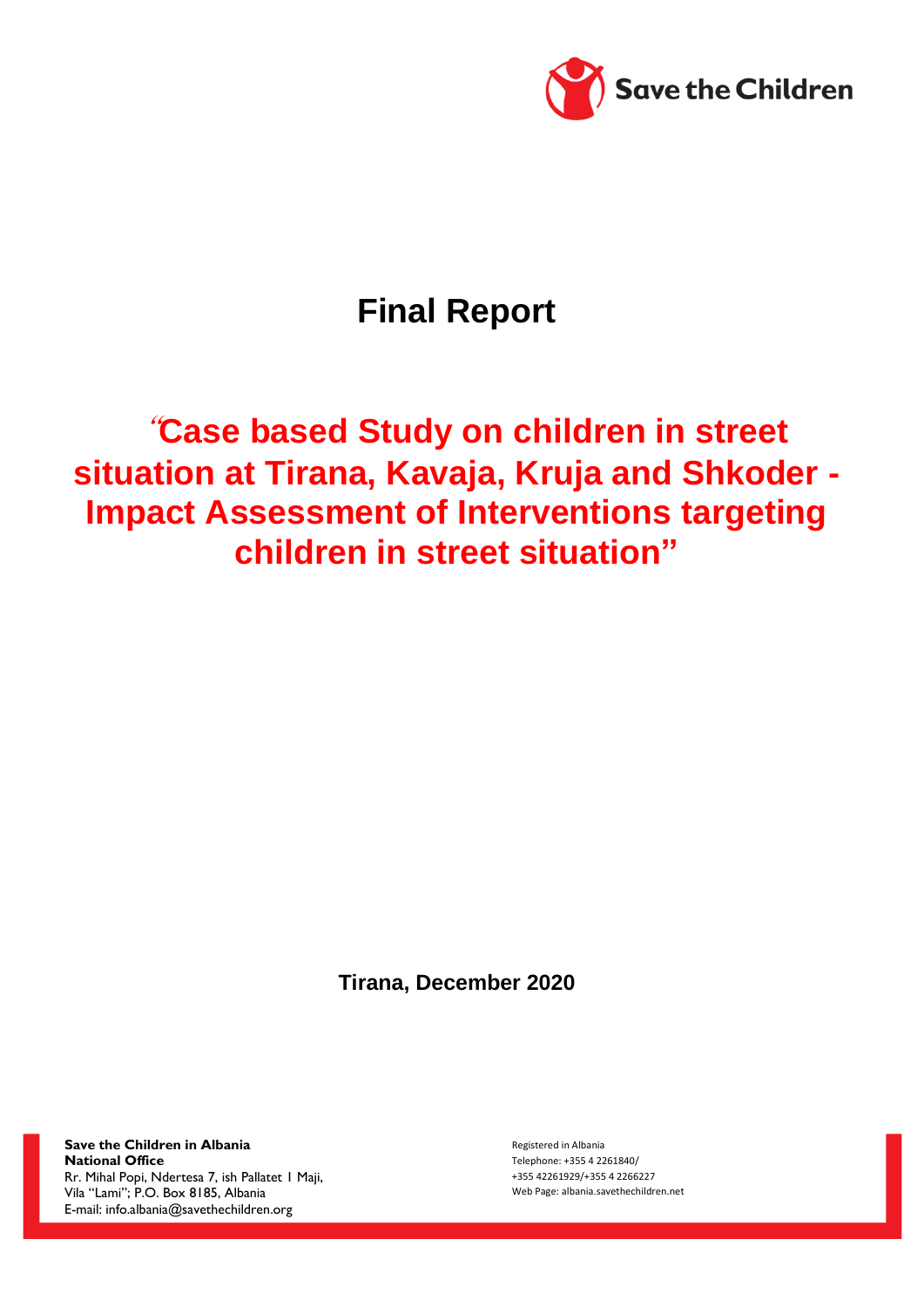This study is supported by Save the Children.

**Save the Children believes every child deserves a future. Around the world and in Albania, we give children a healthy start in life, the opportunity to learn and protection from harm. We do whatever it takes for children – every day and in times of crisis – transforming their lives and the future we share.**

This study is developed in the framework of the project "Strengthening Child System in Albania 2018-2020, financed and implemented by Save the Children.

**©** "All Rights Reserved. The contents of this publication may be freely used or copied for noncommercial purposes, provided that any such reproduction is accompanied by acknowledgement of the organizations, who implement, as the source"

The authors views expressed in this publication do not necessarily reflect those of Save the Children.

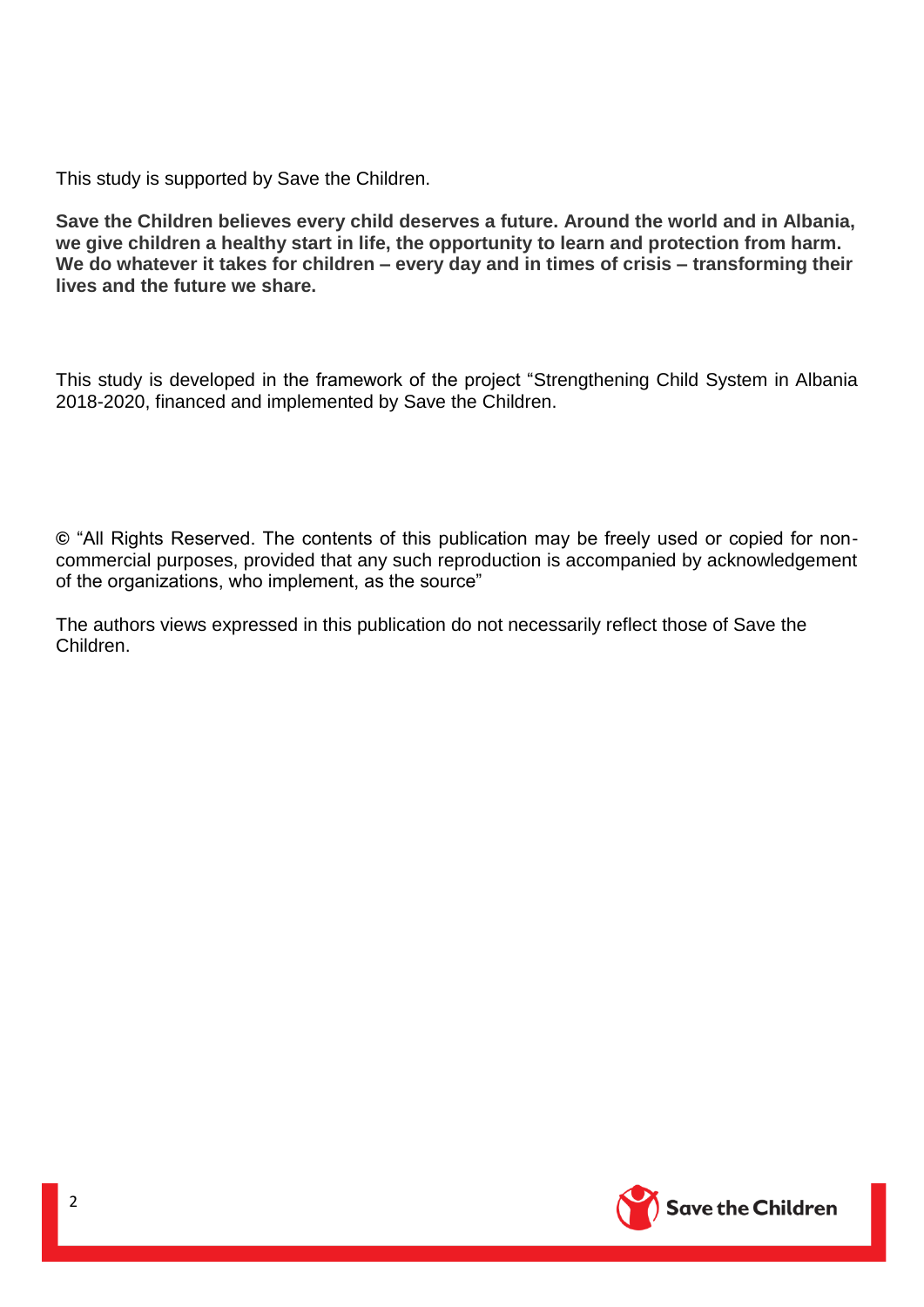# **Table of Contents**

| 3.1 Profiles of children in street situation | 27 |
|----------------------------------------------|----|
|                                              |    |
|                                              |    |
|                                              |    |
|                                              |    |
|                                              |    |
| 3.2                                          |    |
| 3.3                                          |    |

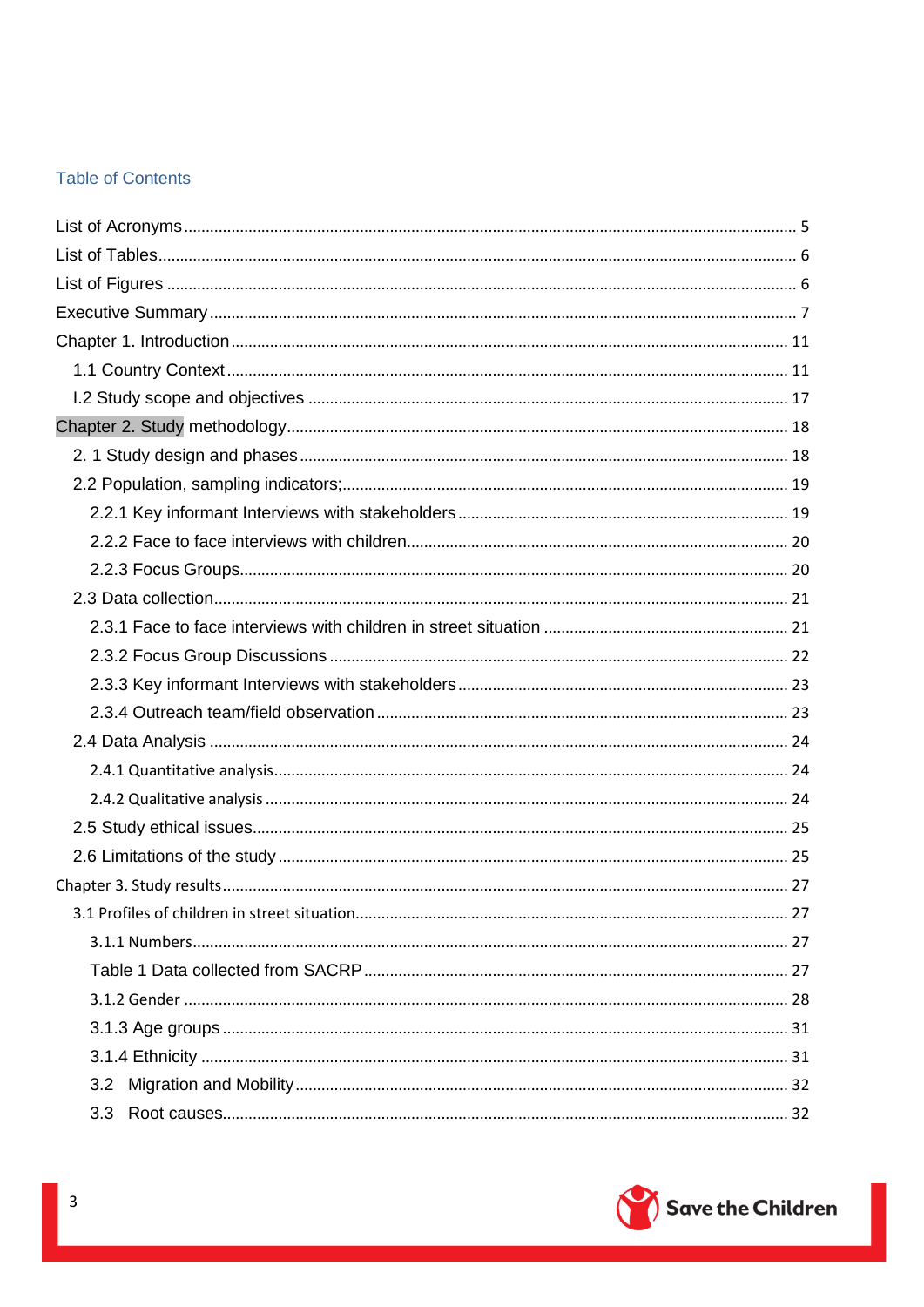| 3.9 Perceived experiences and expectations on the next future or children's aspirations  37                    |
|----------------------------------------------------------------------------------------------------------------|
| Chapter 4 Impact. Assessment of Interventions/policies and strategies targeting children in street situation39 |
| 4.1                                                                                                            |
|                                                                                                                |
| 4.1.2 Impact on child protection/social protection system at national and local level 40                       |
|                                                                                                                |
|                                                                                                                |
|                                                                                                                |
|                                                                                                                |
|                                                                                                                |
|                                                                                                                |

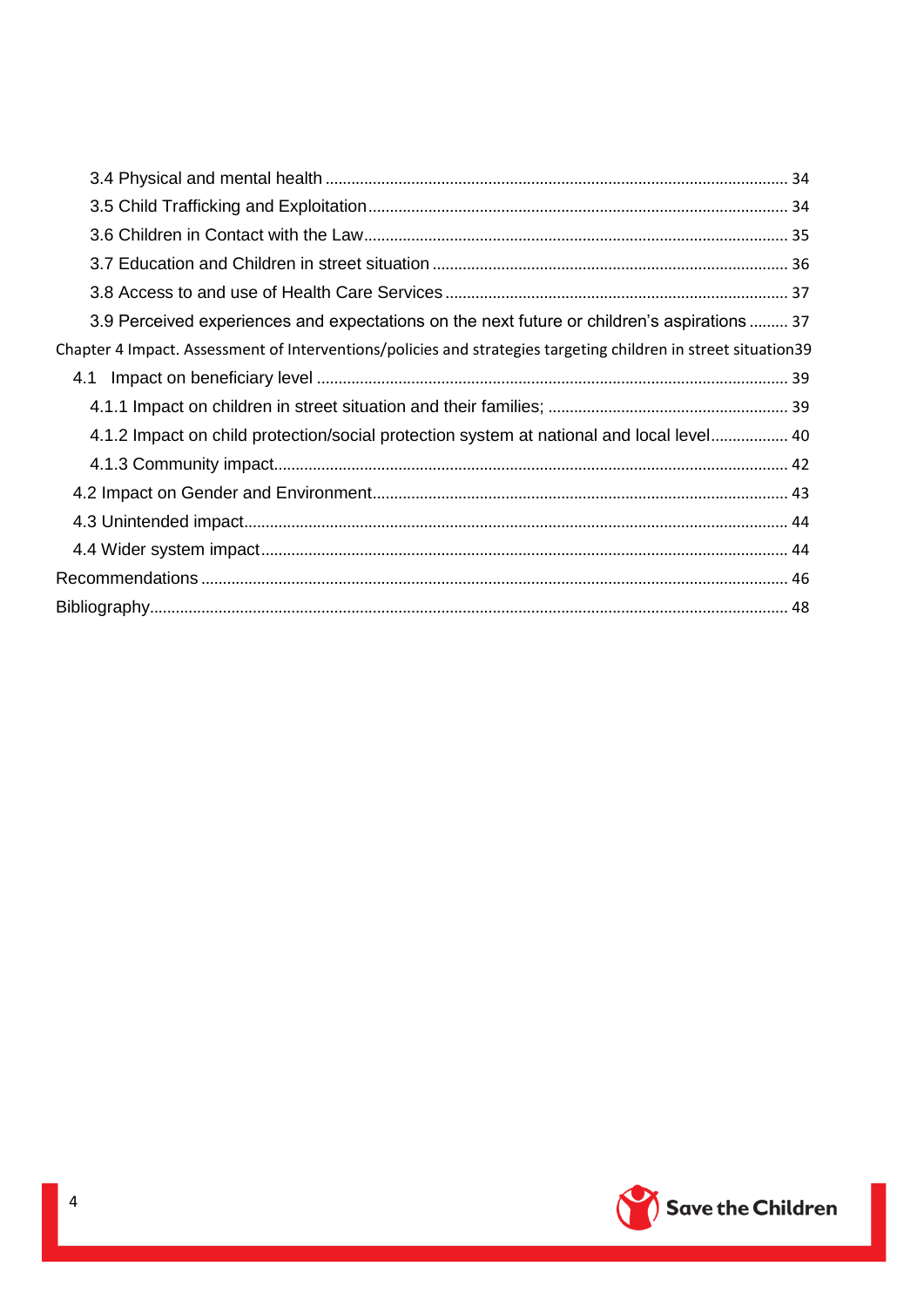# <span id="page-4-0"></span>**List of Acronyms**

| <b>DCM</b>   | Decision of the Council of Ministers                             |
|--------------|------------------------------------------------------------------|
| <b>DiC</b>   | Drop -in Centres                                                 |
| <b>ECRI</b>  | The European Commission against Racism and Intolerance           |
| EU           | European Union                                                   |
| <b>FGDs</b>  | <b>Focus Group Discussions</b>                                   |
| <b>IFRC</b>  | International Federation of Red Cross and Red Crescent Societies |
| LGUs         | <b>Local Government Units</b>                                    |
| <b>MBU</b>   | "Marin Barleti" University                                       |
| <b>NGOs</b>  | Non - Governmental Organizations                                 |
| <b>OSCE</b>  | Organization for Security and Cooperation in Europe              |
| <b>SACRP</b> | State Agency for Children Rights and Protection;                 |
| <b>SC</b>    | Save the Children                                                |
| UN           | <b>United Nations</b>                                            |
| UT           | University of Tirana                                             |

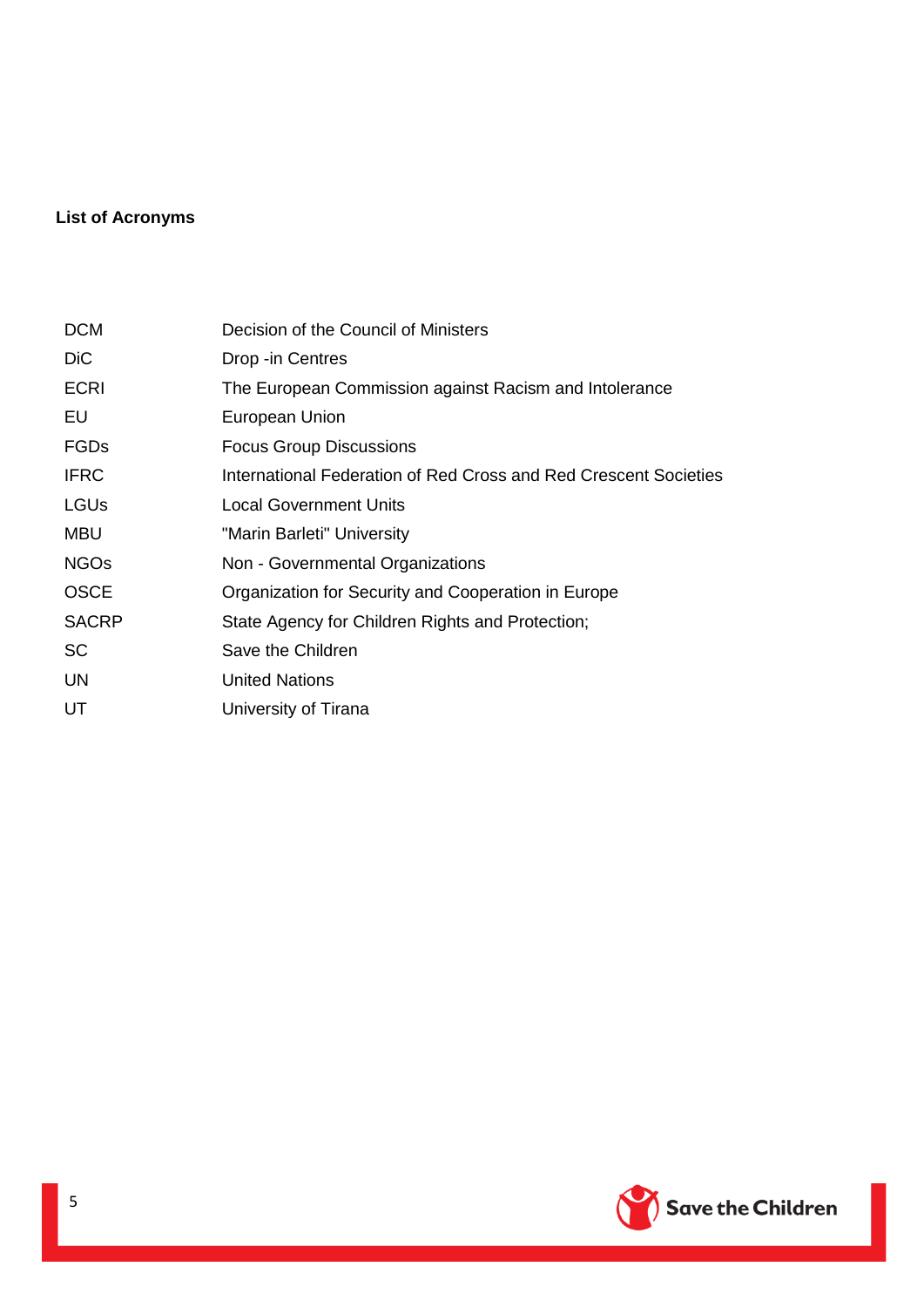#### <span id="page-5-0"></span>**List of Tables**

- Table 1 Data collected from SACRP
- Table 2 Field data collected from Directorate of Social Services (Shkodra, Tirana, Kruja and Kavaja) for year 2019
- Table 3: Field data collected from CPU (Shkodra, Tirana, Kruja and Kavaja) for January-June 2020

#### <span id="page-5-1"></span>**List of Figures**

- Figure 1. Total managed cases versus children in street situation in 2019 & 2020
- Figure 2. Total no. of children in street situation versus. gender 2020
- Figure 3. Total no. of children in street situation versus. gender 2020

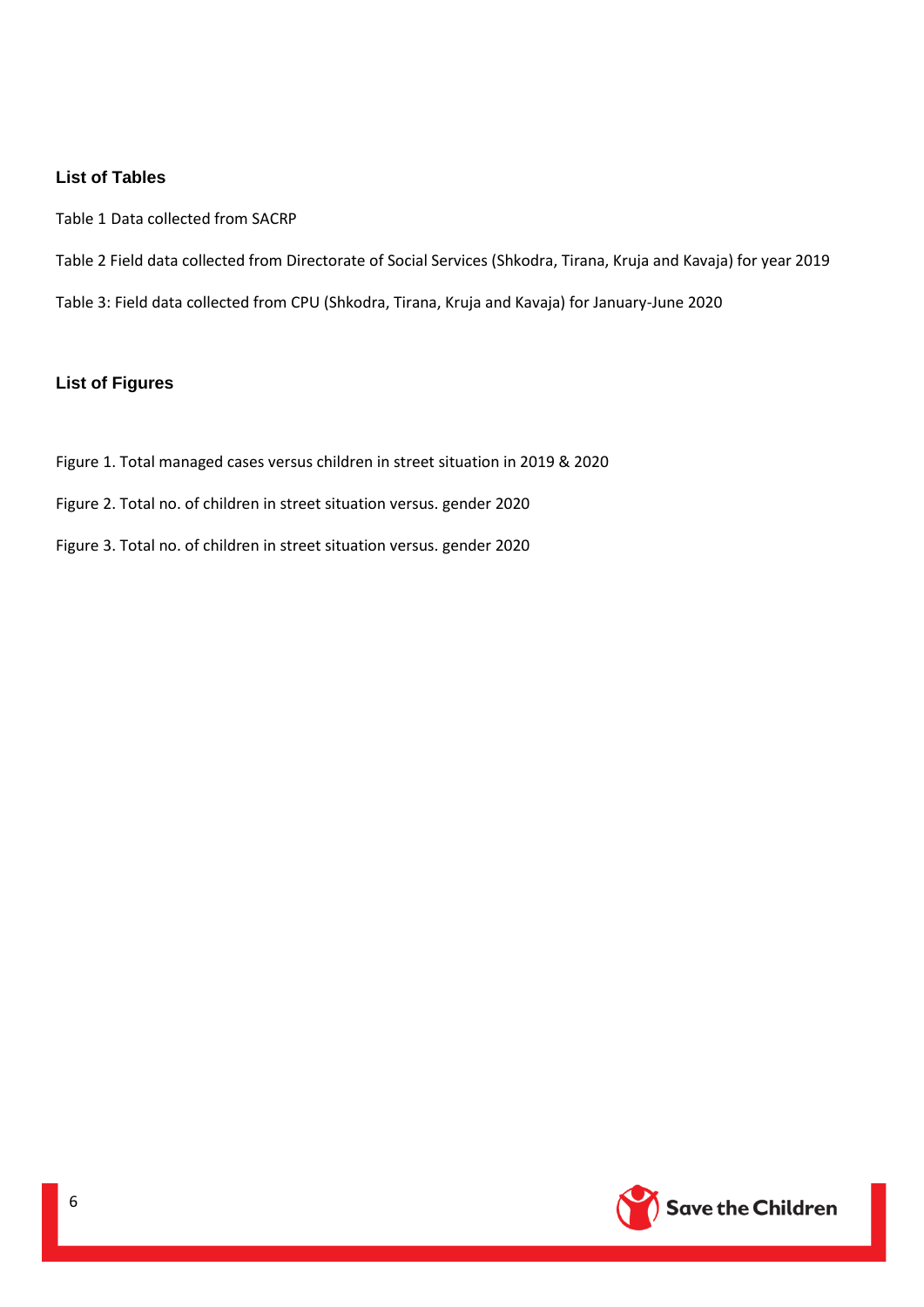#### <span id="page-6-0"></span>**Executive Summary**

This study was commissioned by the Save The Children Albania Country Office to provide a comprehensive situational analysis of street children in Albania. Its approach differs from previous situational analyses of the issue as it took a more follow up-oriented assessment with necessary information on the current situation of children in street situation and their families, mainly focusing the changes that have been occurred affecting the situation of street involved children. The follow up study aims to provide all the related national and local stakeholders, (both state and non-state actors) with the necessary information on the current situation of this group of children and their families, offering an opportunity to undertake some analysis on the approaches of work done so far and bringing the necessary adaptations and improvements in the next steps, developing comprehensive and sustainable interventions.

Four objectives were formulated for this study in order to improve the assess the street children phenomena:

- Update the quantitative and qualitative data in relation to children in Street situation to understand the changes in the numbers of children in street situation, the dynamics of the group, their situation, movement trends and push and pull factors.
- Understand the information and capacities of the existing CP mechanisms at local level to identify and provide protective services to children in street situation.
- To understand how the coordination has worked in all levels and related challenges. To support the development of new, improved strategies to respond to protective needs facing children in street situation.
- To guide the advocacy work of Child Rights Organizations toward the GoA in establishing and empowering of a comprehensive and integrated child protection system, able to prevent and respond to multiple vulnerabilities and harmful experiences that children are subject to.

Apart from reviewing the existent literature, this study also used interviews with stakeholders from government, civil society and children in street situation target group to gather information on their views on the problem, possible solutions as well as assess the impact of the previous and current interventions supporting children in street situation.

A successful response to the situation of street children would be highly dependent on knowledge-based decision-making and three key conclusions are made in this regard. Firstly, there is a growing body of domestic and international literature describing the situation of street children, the shortcomings in the legislative framework, gaps in policies, and the need to align practice and theory with the requirements of the Child Rights Convention. Secondly, decision-making would be greatly enhanced by monitoring the situation of street children, therefore a set of indicator types are proposed in this regard. Thirdly, it is important to develop a research agenda that feeds into the strategic plan and informs decision-making. In this regard, particular attention should be paid to conducting research on "what works" as opposed to "what is wrong".

The study confirmed in many regards what was already known and found by previous studies. The data that is available on children in street situation are only the ones collected from the social issues related institutions, including SACRP at national level and Department/Section of Social Services & CPU at local level. Data collected from these sources do reflect a non-coherent database system developed for children

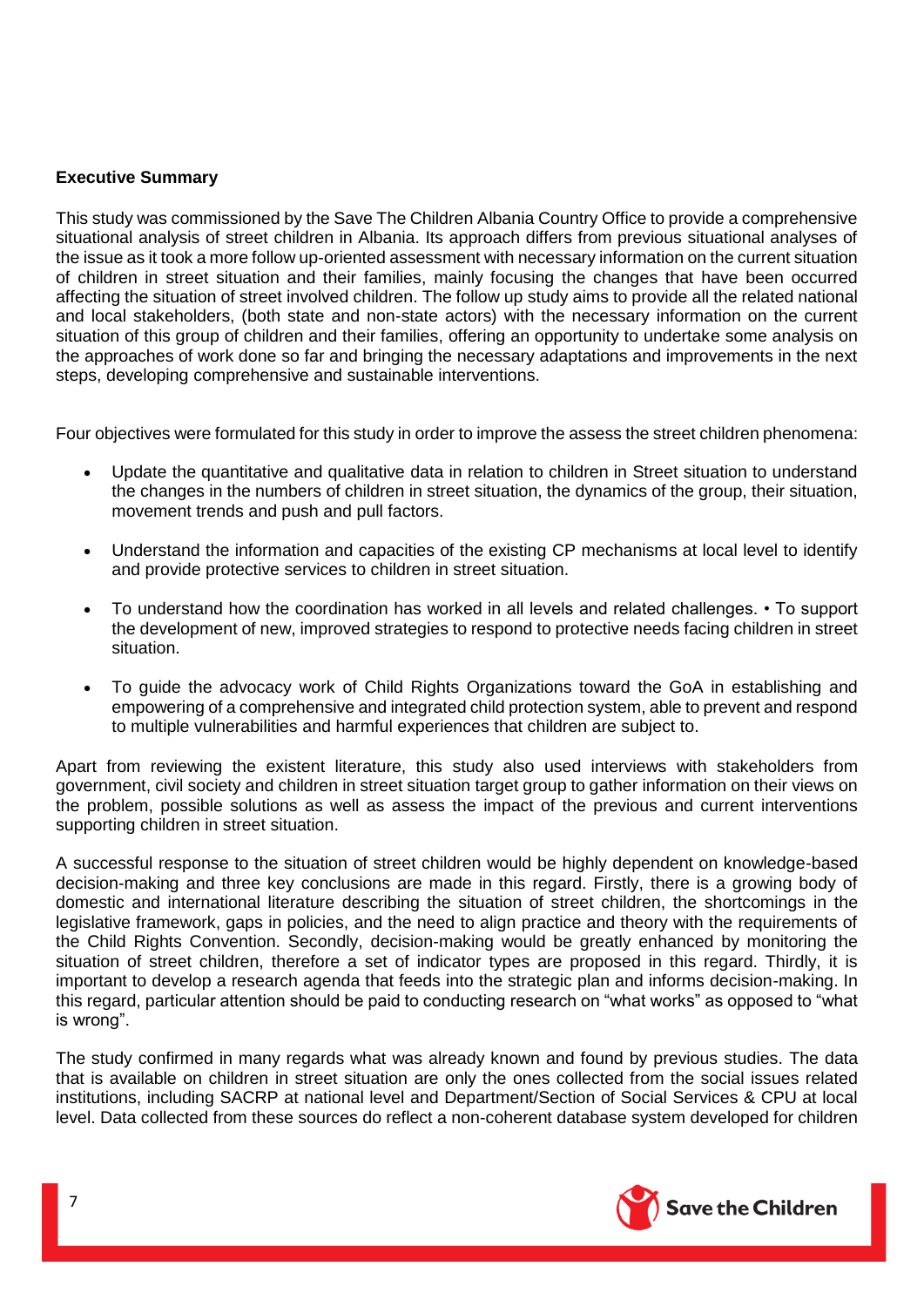in street situation at central and local government. There is a discrepancy on data collected from these two sources of information. Data collected from the SAPCR reports a number of 265 cases of children in street situation for 2019 – 2020, while the ones collected from the Directorate of Social Services at Municipal level report for a number of 444 children in street situation during 2019 - 2020 for 4 targeted Municipalities: Tirane, Shkoder, Kruje Kavaja. Tirana and Shkodra remains the highest number of children in street situation.

The majority of children visible on the streets are boys. According to the data collected from the Directorates of Social Services at Municipal level there are around 47 % females and 53 % males. In larger cities like Tirana, girls present a higher percentage (49%) compared to the proportion of girls. In smaller cities (46%) such as Kruja and Kavaja 58%) which is clearly an indication linked with age group of females involved in street activity.

This study confirms that the incidence of children in street situation from R&E community groups is too high). In Shkodra 95% of children identified in street situation belong Roma and Egyptian communities. In Tirana 84% of children identified in street situation belong Roma and Egyptian communities. In Kavaja 100 % of children identified in street situation belong Roma and Egyptian communities. In Kruja 100% of children identified in street situation belong to Roma and Egyptian communities.

Nevertheless, the present study noted that there is a changed tendency (increased number) from the latest report in regard to the significant number of children from the Albanian majority in street situation. From interviews in 4 locations scope of the study it is noted an increased trend of such proportion of non-Roma population versus Roma and Egyptian. This phenomenon is quite visible in bigger cities such as Tirana and Shkodra.

The study confirms the findings of the 2014 study that children in street situation are involved in different activities in other cities of their residence. The most in common activity is moving to touristic cities selling cigarettes, car fresheners, begging (mostly R&E), recycling plastic metals well as parking. Interviews with stakeholders and children themselves do evidence as well informal jobs such as loading and unloading goods trucks, working in agriculture (very few reported), cleaning at cemeteries, looking after sun beds on beaches (Shkodra), selling candles (those of Kruja in the religious places Laçi church).

The study reconfirms almost same root causes of the 2014(SC and UNICEF) study, including: the cycle of having parents who were once children in street situation and the consequences of their actions of parents, such as neglect, migration or just exposing their children to street activities; The state, or lack of a proper, working child care system; Physical, sexual or emotional abuse, lead children to run away from home; Peer pressure; Some children get involved in street activities on their own initiative primarily because they want to help their families, but some of the teens see it as a way to become independent; and Family migration and/or family dynamics (illness, death of one or both parents).

From the outreach work, on spot visits and interviews held it was re-confirmed the profile of children in street situation identified mainly as those who beg and work on the street by being exposed to a high risk of their physical and mental health, trafficking and exploitation, getting in contact and conflict with the law (4 cases were reported), low enrolment and completion rate of their education.

Trafficking and exploitation of children in street situation although is reported as present and a concern actually is very little addressed and there are not accurate data, researches to document its existence and consequences.

This study reconfirmed that education for children in street situation remains challenging. School drop out for Roma population is currently a challenge in the country. 60% of children interviewed abandoned school

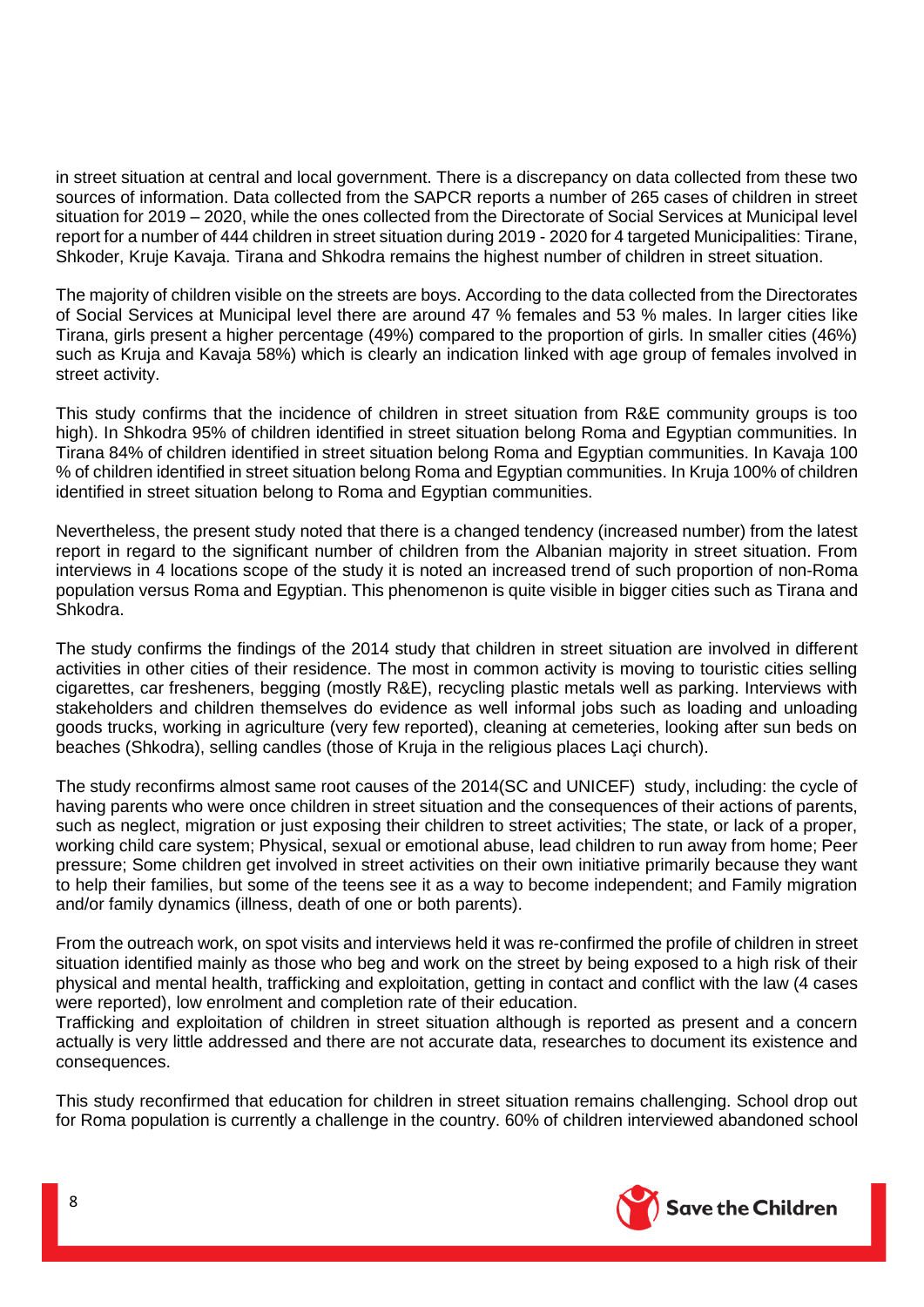in different years of schooling due to pressure from family and relative, lack of financial means, and abovementioned reasons.

From the observation process, outreach work, interviews on the street the majority of children (90%), had no suitable clothes and were not cleaned. 82% of children interviewed (13 children out of 16) stated that they live in poor housing conditions, have very low level or health –related knowledge, and 60% of them (10 out of 16) didn't know where was their health care centres and could not mention if they were vaccinated or not. Although vaccination is mandatory and regulated in the country still this is not well evidenced due to lack of health books for majority of them.

A successful response to the problem needs to be inter-sectoral as government is not able to address the problem on its own. There are promising initiatives from both government and the NGO sector, but the impact of these could be increased through proper planning and co-ordination. Government, NGOs and the donor community can make significant contributions to the situation of street children if there is clarity on roles, supported by mutual accountability. It is evident that an inter-sectoral response is required to address policy and legislative concerns effectively with a view to improving the protection that children should enjoy and remove discriminatory and marginalising measures currently in place. To achieve an effective intersectoral response on policy and legislative reform, but also in respect of planning, service delivery and monitoring, there is a strong need for formalised inter-sectoral structures supported by the necessary skills and resources to enable effective functioning.

The report deals in a fair amount of detail with the extant literature in respect of "what works" with interventions aimed at street children. This is motivated by the fact that based on the fieldwork, there is not significant consensus among stakeholders on what is regarded as effective services or good practice and that it would be important to build consensus in this regard. Good practice guidelines and principles for effective service delivery are described based on relevant international literature, but service delivery agents would require assistance in interpreting these for local conditions. Following from this it is recommended that minimum standards for services to street children be developed to ensure that children's rights are protected and that they are guaranteed services of a minimum standard at least.

The concluding chapter aims to assess the impact of the previous and current intervention targeting the needs of children in street situation. Several good practices developed, are of NGOs, mainly related to the identification of cases and their referral to Child Protection (CP) Units at municipal level, which are responsible for case management; development of technical round tables with a multidisciplinary focus and direct contact with children. These practices, combined with enabling access to community centres located close to settlements, have resulted in increased awareness of families and children about the services to which they are entitled. Family awareness has been addressed during these years, which aimed at family strengthening, and counselling for handling difficult situations. In addition, advocacy and lobbying activities by representatives of both public institutions and CSOs have resulted in an increased level of awareness on the part of the government and general society, and subsequently in the expansion of interventions. All the identified practices provide a solid basis for establishing services but the level of such service provision varies from one location to the other. Budget allocated to such services is diverse in different locations. In Tirana the situation is better developed and there are 5 multidisciplinary centres for children and families in need. Only one centre has specialized services for children in street situation, a model piloted and developed by SC and handed over to Municipality after 8 years of its operation. Strengthen the family and its role in ensuring the welfare of the children remain crucial. Families, in whatever form, should be involved in the work to provide the needed base of support for the children in their communities in terms of accessing concrete services and in influencing local structures to set up mechanisms to appropriately address the children's needs.

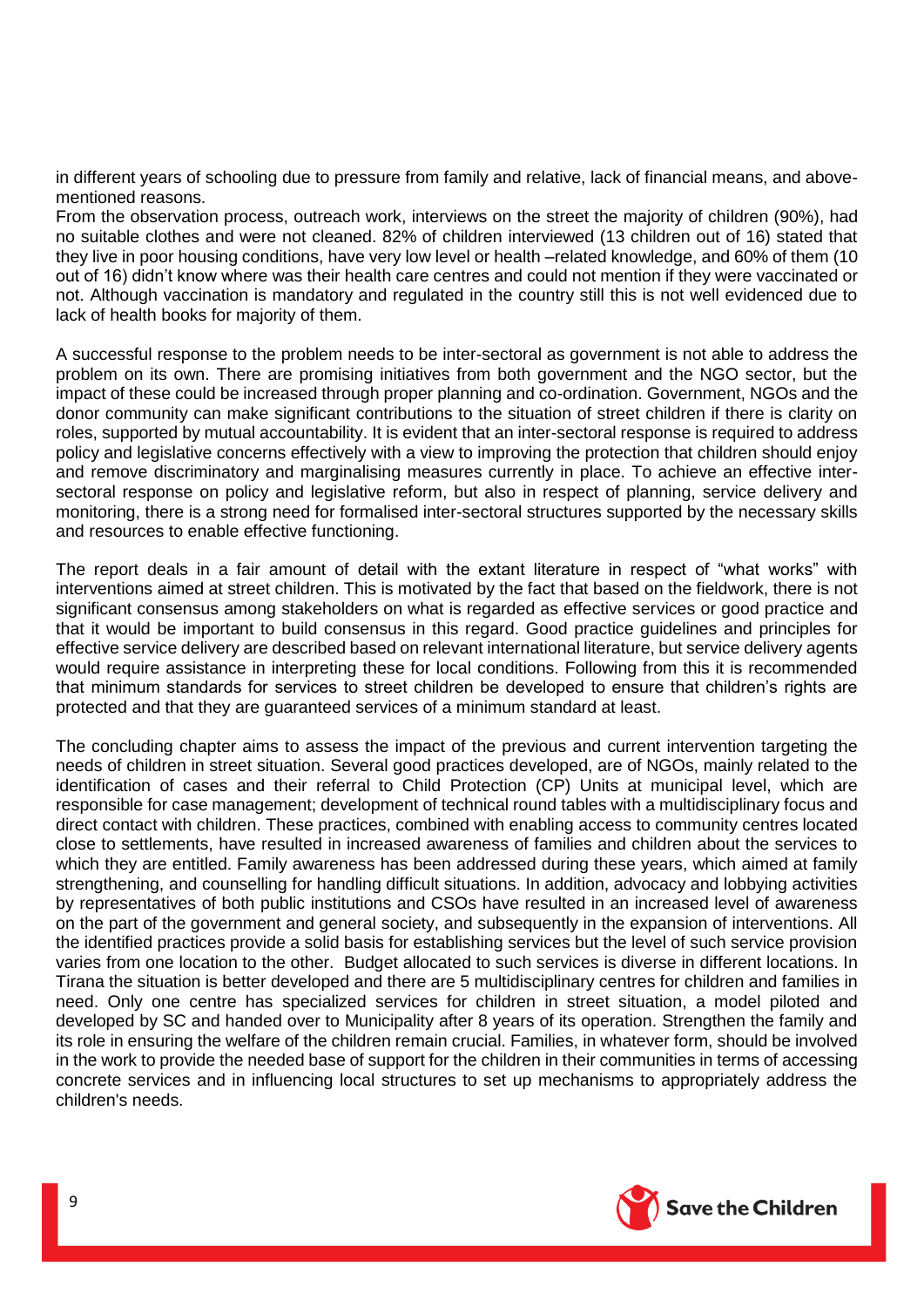This report should serve as a follow up report on the current situation of this group of children and their families, offering an opportunity to undertake some analysis on the approaches of work done so far and bringing the necessary adaptations and improvements in the next steps, developing comprehensive and sustainable interventions.

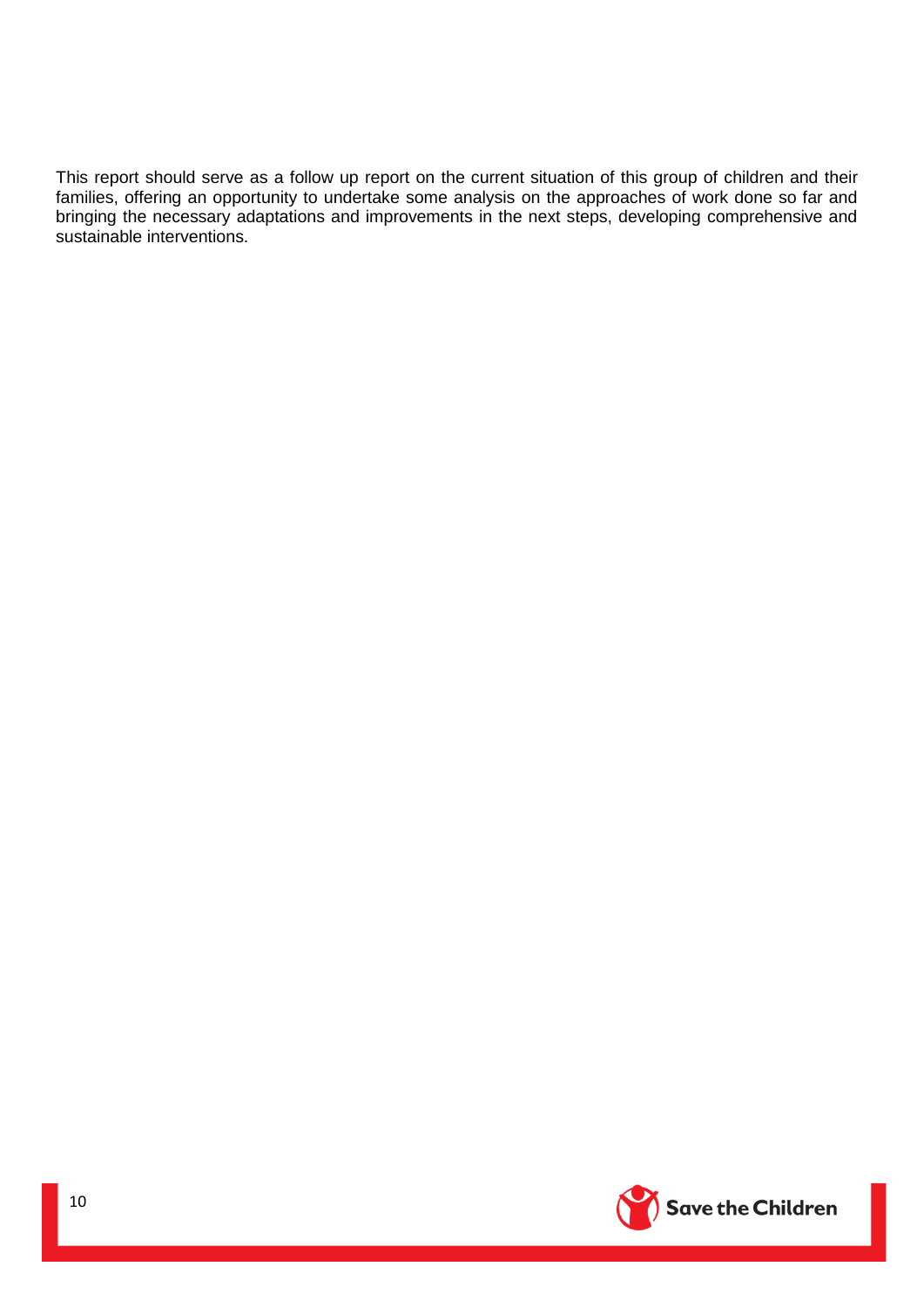#### <span id="page-10-0"></span>**Chapter 1. Introduction**

# <span id="page-10-1"></span>**1.1 Country Context**

According to children's life in Albania' analysis presented *in "*Children's world"- A national survey of children's wellbeing<sup>1</sup> carried out in 2018 with the support of Save the Children in Albania in cooperation with the Department of Social Work and Policy of UT, the Department of Social Sciences and Education of MBU, despite the fact that many children in Albania enjoy the advantages of economic growth, including access to educational, health and recreation facilities *many other children have been denied such basic services due to economic and gender inequalities, as well as differences between rural and urban areas. Ethnic minorities, and in particular, the Roma people, continue to be poor, and have benefitted the least from the economic growth*.

Albania has ratified all international conventions regarding children' work. Moreover, in 2015, there were moderate developments regarding efforts to eliminate the worst forms of children' work. The Albanian government raised the minimum age of children who can engage in light work and job training programmes to 15 years old. It also put forth detailed instructions for relevant actors of child protection, by highlighting each actor's role in child protection and the best practices to support the most vulnerable children. However, children in Albania engage in work, such as agricultural, as well as the worst forms of children's work, including forced begging. The implementation of children's work law remains a challenge.

The latest analysis on the *Child Rights Situation in Albania, 2012-2016* emphasizes that besides the positive response of the Albanian government, the overall situation remains inconsistent. *For most of the vulnerable groups—including children with disabilities, those in street situation and on the move - the basic protection levels, basic education opportunities, as well as primary health needs are lacking, ignored, and/or not well understood by responsible parties. Moreover, the ability of children and youth to directly change their quality of life and experiences, as well as influence the services they use, is also quite limited.*<sup>2</sup>

In relation to studies and research analysis carried for children in street situation, the latest analysis are conducted through the "*National Study on children in street situation in Albania", carried out in 2014 by*  UNICEF, Save the Children and Ministry of Social Welfare and Youth<sup>3</sup>. According to this study in Albania there are identified around 2.500 children in street situation (out of which 700 reside in Tirana). The majority of them are boys aged 10-17 years old. Around 75% of them belong to the Roma and Egyptian communities (only a quarter to the Albanian majority).

There has not been any other similar study to evidence and report the situation of this target group of *children in the last 6 years in relation to quantitative and qualitative data.*

*A regional study conducted in 2016 "Regional research on prevalence of street children phenomenon in Albania, Bosnia and Herzegovina*, *Montenegro and Serbia"* highlighted that children in street situation face a number of challenges with respect to their living conditions and their opportunity to have their basic needs met. They lack access to formal education and health system and they suffer from discrimination and



 $\overline{\phantom{a}}$ 

<sup>1</sup>https://albania.savethechildren.net/sites/albania.savethechildren.net/files/library/Children%27s%20world%2C%20national%20survey%20of%20children%27 s%20well-being.pdf

<sup>&</sup>lt;sup>2</sup>https://resourcecentre.savethechildren.net/sites/default/files/documents/save\_the\_children\_-\_low\_res.pdf

<sup>3</sup> UNICEF, Save the Children, Ministry of Social Welfare and Youth, ARSIS and GfK (2014). National Study on children in street situation in Albania.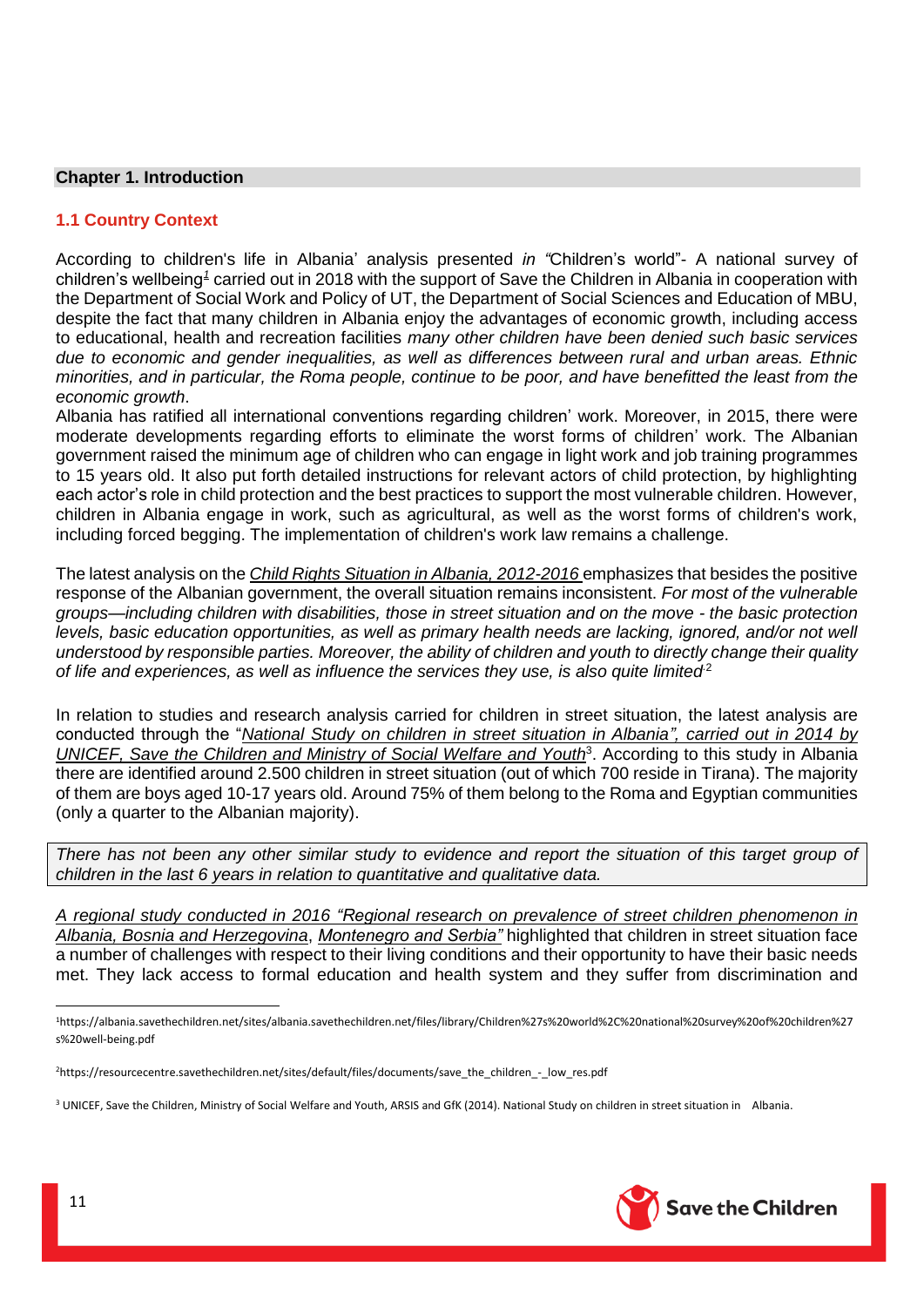exploitation. Such extreme marginalization affects their personality, their physical conditions, health, and their social behaviour.

*Description of the profile and findings of the abovementioned reports remain still actual and represent the current status of children in street situation as below:*

*Children in street situation continue to belong to the families with low educational level and live on a very low monthly income. These families have weak access to health care services due mainly to lack of information about their rights,*  long distances to the nearest health care centre, lack of health booklets, discrimination. A large percentage of the *families cannot afford all the medical examinations. Chronic diseases and disabilities are prevalent among these*  communities. The right to education, health and food for their children is not yet fulfilled. School and preschool *attendance rates continue to be low due to financial difficulties, violence and discrimination children experienced at school, long distance from school, limited capacities for enrolment by educational institutions, lack of legal documents, lack of interest on the part of the family and/or children, and opportunity cost (time spent at school would mean less time for income generating activities). Their hygienically and nutritional conditions continue to be poor, which is linked to poverty and illiteracy but also to negligence of parents. A considerable number of street children continue to not be registered (birth registration). Among the main reasons, the lack of information on the needed documentation and procedures to be followed, lack of documents, internal movement throughout the country from one city to another(migration), early marriages, low income that does not allow these families to pay the registration fees.* 

*Children continue to be involved in different street-related activities. The most common ones are selling different items, begging, less recycling plastic and metal, and informal jobs. Most of them work to support their families and some others are instead obliged by their parents and are often controlled by non-parental figures whose are turned over to beg. Spending time on the streets exposes children to several risks such as sexual and psychological violence, stigmatisation and exclusion. Their self-esteem is low and they usually struggle a lot in moving on from this experience by returning to the street during reintegration programmes offered by various actors.*

*Negative root causes of the phenomenon continuously linked to poverty, lack of actual and future employment opportunities for parents, violent or abusive home situations, discrimination, exploitation, lack of birth and civil registration), low education level, lack of access to schooling,* 

*During Covid pandemic situation vulnerability of these children and their families is multiplied as result of difficulties encountered and less opportunities and alternatives offered.*

Referring to the legal framework and strategies developed, there is progress evidenced such as: The *National Action Plan "On identification and protection of children in street situation 2015- 2017 drafted by the State Agency for Children Rights and Protection -SACRP"*. Two annual reports were produced (the latest date year 2016,2017 by SACRP, as the responsible entity for coordination and organization of the integrated child protection system, in implementing national child protection policies).

*According to the latest data from the SACRP reports of 2017<sup>4</sup> , 484 children were identified.*



**<sup>.</sup>** <sup>4</sup> "Raporti i Punës së Agjencisë Shtetërore për të Drejtat dhe Mbrojtjen e Fëmijës dhe i strukturave të mbrojtjes së fëmijëve", year 2017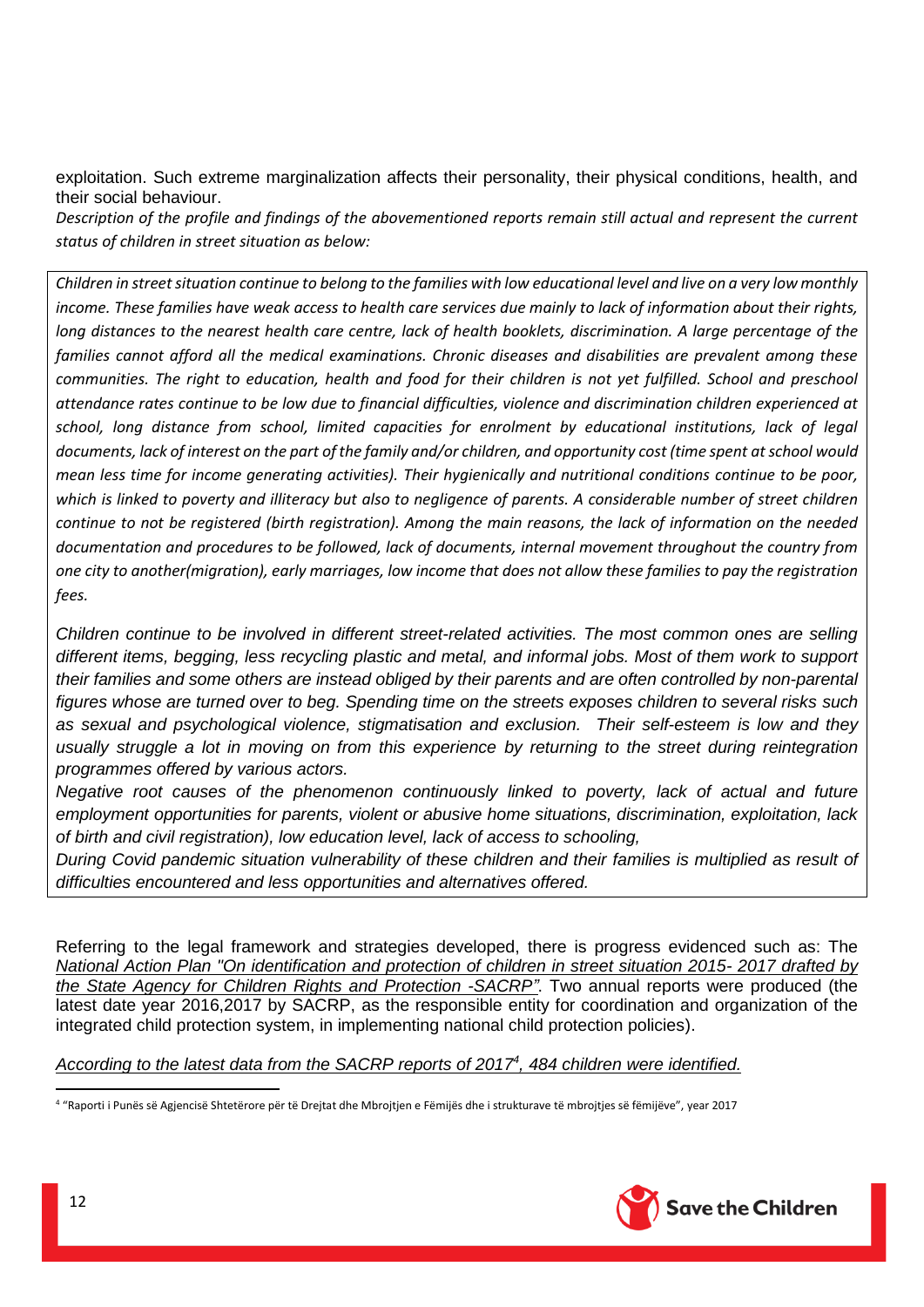# *177 children in street situation were identified and referred to several services in 4 locations (scope of the study) during 2019.*

# *88 children in street situation are evidenced in data base of each CPUs for 4 locations (scope of the study) during July – September 2020.*

*The 17/2018 law "On the rights and protection of the child", for* the first time set out the protection of children in street situations in the framework of protection guaranteed for children working and being exploited for work. Article 24 of this draft law stipulates the protection of the child from economic exploitation, as well as from any form of forced labour within the family, school, rehabilitation or detention institutions, or in cultural, artistic, sportive, modelling activities or for advertising purposes, that may be dangerous, hinder their education, damages their physical, mental, spiritual, moral or social development. *Also, any practice through which the child is obliged to perform actions, whether or not rewarded, is prohibited regardless of the parents being aware of it.* The practice created in implementation of the National Action Plan *"On identification and protection of children in street situation 2015- 2017 drafted by the State Agency for Children Rights and Protection -SACRP"* informs the procedures that are actually binding by law for the identification, protection and reintegration of these children. Article 62 sets out all the concrete actions that every child protection worker should undertake, from the moment of identification until the monitoring of the child after the removal from the street situation. *This law assigned the responsible structures for children protection to undertake concrete actions, with the support of the State Police for the removal of children from the economic exploitation or street situation.*

*Guideline of procedures for the identification, immediate assistance and referral of children in street situations was developed with the support of the OSCE Presence in Albania*, under the guidance of the Ministry of Health and Social Protection (former Ministry of Social Welfare and Youth), in November 2015. This document is a practical guide of the procedures to be followed by professionals directly involved in the identification, referral and protection of children who are in a street situation in the territory of the Republic of Albania. The guide provides an institutional framework for actions that are in the best interests of the child, to Albanian legislation and other operational instruments, international treaties for the protection of children's rights and especially those who are in need and at risk of violence and abuse of all forms. It contains principles of work, actions and examples of practical tools, already evaluated and accepted as suitable for identification, referral and addressing the needs of children in street situation. These principles and actions are applicable for cases of children in emergency situation too. (if not intervened on time, the child might end up in a street situation and street involved work).

Guideline of procedures for children in street situation is additional framework to the Manual for the Protection of Children or Standard Operating Procedures for identification and Referral of Victims/Potential Victims of Trafficking and action steps that professionals have an obligation to take on cases of identifying interventions, immediate assistance and referral of children in street situations.<sup>5</sup>

Globally, *UN Committee on the Rights of the Child General Comment No. 21 (2017) on children in street situations as of 21st June 2017*, provides authoritative guidance to States on developing comprehensive, long-term national strategies on children in street situations using a holistic, child rights approach and

**.** 



SACRP report 2017

<sup>5</sup>http://femijet.gov.al/al/wp-content/uploads/2016/02/UDH%C3%8BZUES-I-PROCEDURAVE-P%C3%8BR-IDENTIFIKIMIN-NDIHM%C3%8BN-E-MENJ%C3%8BHERSHME-DHE-REFERIMIN-E-F%C3%8BMIJ%C3%8BVE-N%C3%8B-SITUAT%C3%8B-RRUGE-2015.pdf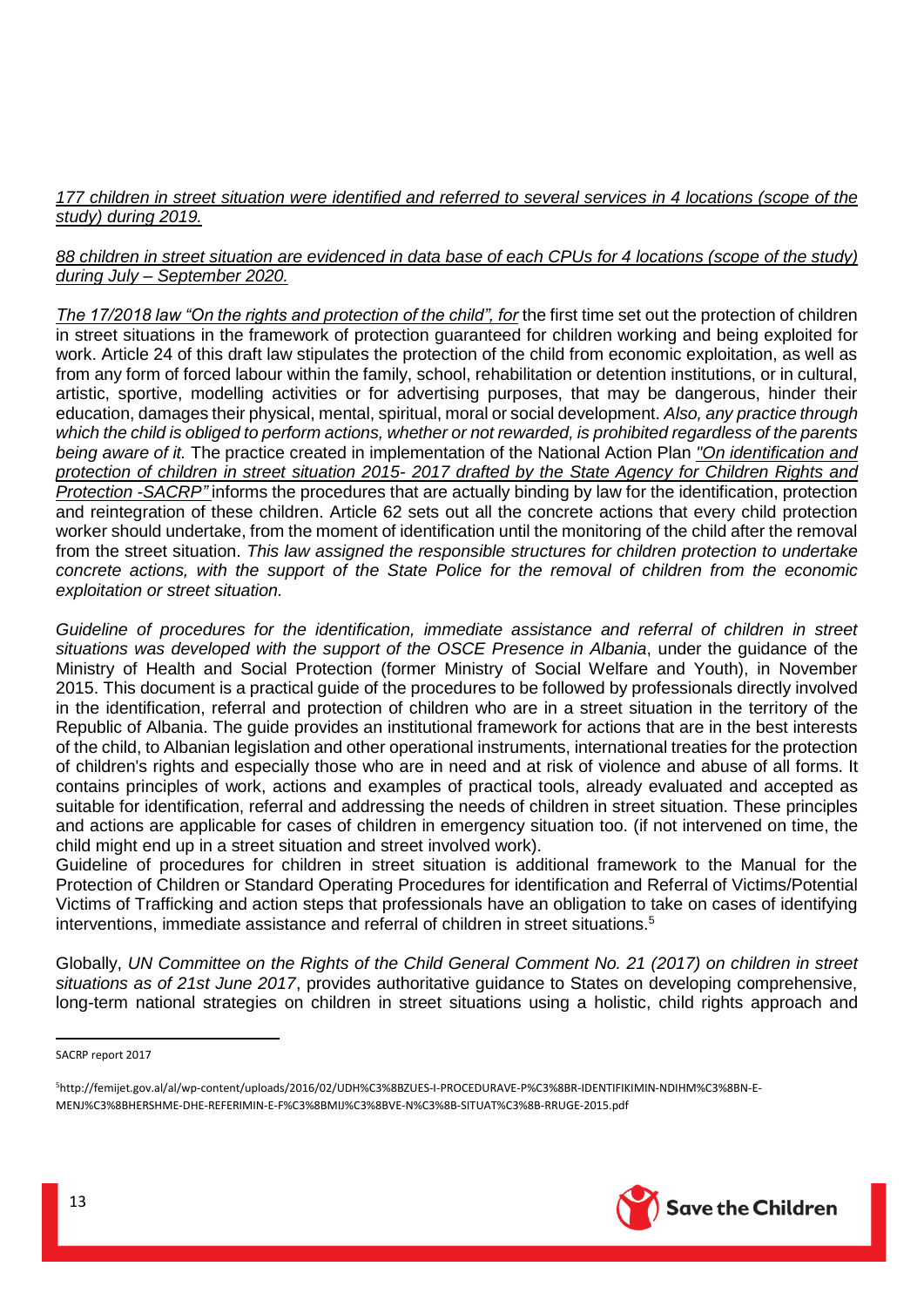addressing both prevention and response in line with the Convention on the Rights of the Child. While the Convention makes no explicit reference to them, all of its provisions are applicable to children in street situations, who experience violations of a large majority of the Convention's articles.

The Committee offers three objectives for General Comment:

*(a) To clarify the obligations of States in applying a child rights approach to strategies and initiatives for children in street situations;*

*(b) To provide comprehensive and authoritative guidance to States on using a holistic, child rights approach to: prevent children experiencing rights violations and the lack of choices that results in them having to depend on the streets for their survival and development; and to promote and protect the rights of children already in street situations, ensuring a continuum of care and helping them to develop to their fullest potential;*

*(c) To identify the implications of particular articles of the Convention for children in street situations to enhance respect for them as rights holders and full citizens, and to enhance understanding of children's connections to the street.*

The recent initiatives of SC in Albania:

- a) To develop standards of Drop-in Centres, DiC for children in street situation (Feb 2019)
- b) Document the model of Services for Children in Street Situation (March 2020)

are a good reference for replication of the model and the standards to be applied. The standards developed (in total 6) and the model established present best practices in this field based on the national and international principles of equality, the right to protection, dignity, security and social integration. Investment of SC and other actors in setting standards for the provision of services for children in street situation by daily care centres is very important to help improve the quality of social services and its monitoring.

At local level, the main role is played by the municipalities that are responsible for the establishment of the respective child protection structures in implementing standards, and, through these, an integrated system of protection of the child. Within every municipality, a child protection unit is mandatory to be established and be operational under the supervision of the municipality structure responsible for social services. This unit/department<sup>6</sup> is in charge of the prevention, identification, assessment, protection and follows up of cases of children at risk and/or in need of protection and is supported by the inter-sectorial technical group (former Child Protection Working Group).

Despite the approved laws and established mechanisms, the results are so far unsatisfactory: *their adoption and implementation are not still effective or complete.* 

Child Protection Units lack the needed infrastructure, human and financial resources to fully handle cases and emergency interventions. The system is not able to provide efficiently the expected services. Action



**.** 

 $6$ Different municipalities are using different forms of this structure – big municipalities tend to have a dedicated department which is in charge for social services, while the small municipalities are having dedicated units.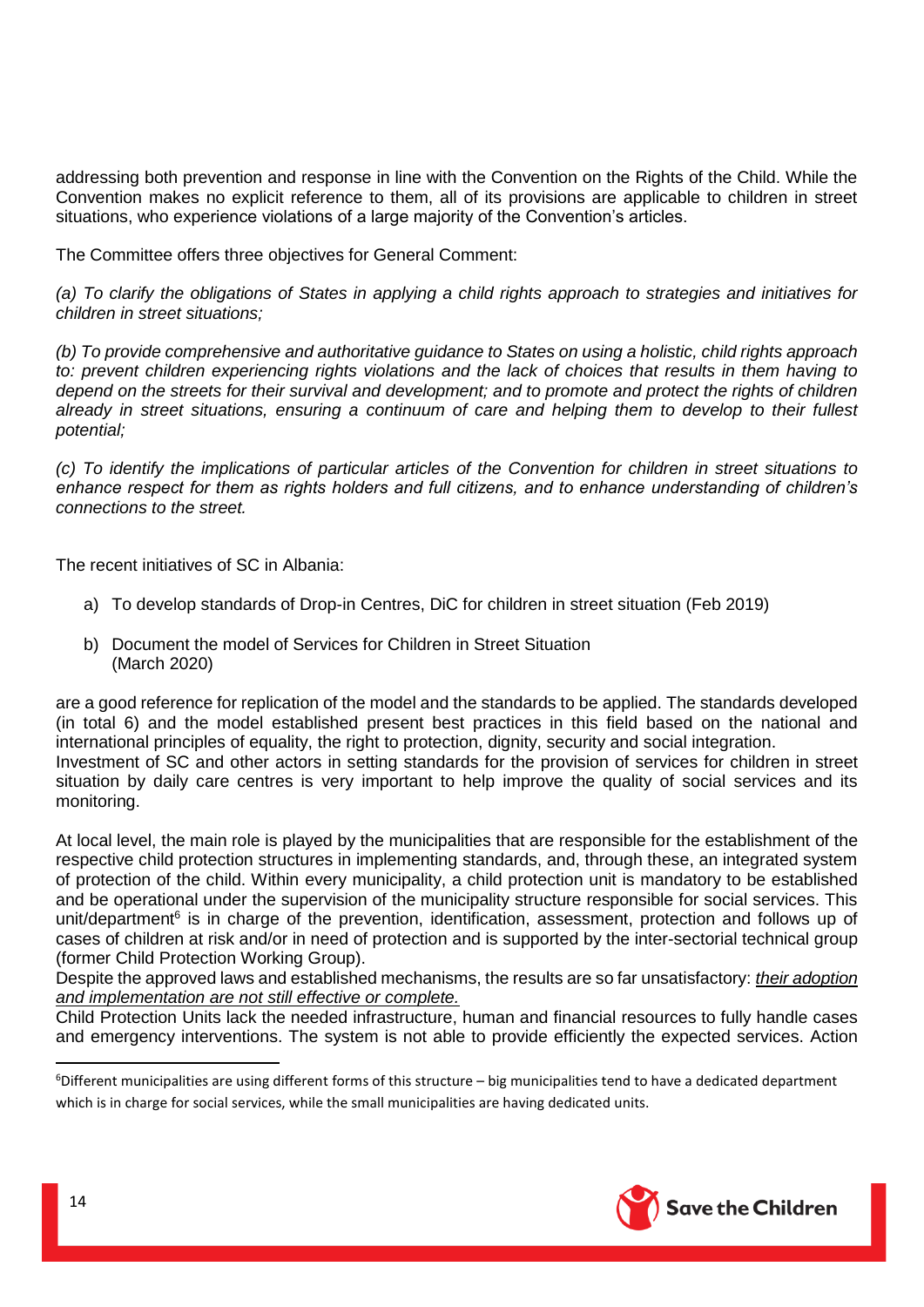plans and strategies are defined but the execution is poor. Workers of public institutions are not informed about the most recent legislative changes (due mainly to the high rate of staff turnover), and are not always ready to cooperate or in some cases neglect their duties. *Staff of state institutions (including educational*  and health structures) are not equipped with enough capacity/skills to address children in street situation issues. Appropriate staff evaluation procedures and monitoring procedures, especially at local government level, are lacking. *The inter-sectorial cooperation is not properly and fully in place.* 

Consequently, crucial services are mainly provided by NGOs that cannot ensure sustainability or long-term interventions. The result is that the assistance is not consistent and does not offer sustainable solutions for the children and their families.

Public spending on social inclusion programmes is modest and all too often the government structures fail to address adequately the needs of marginalised and vulnerable groups, since there is no mechanism for monitoring the situation of those who are vulnerable and/or excluded from society, including those affected by emigration. The practice of child marriage/union is still present in Albania, particularly in the Roma, Egyptian and rural communities. There is a lack of data and reporting on child poverty. Albania should increase efforts on the early identification of victims and potential victims; intensify cross-border cooperation with neighbouring countries and international cooperation; and contribute to the successful reintegration of victims. It should pay particular attention to unaccompanied children and child victims of trafficking, and provide them with adequate protection

*As stated in the EU progress report October 2020: According to Social Services data,* social care coverage is critically low, with only about 10,000 users in 2019 (0.35% of the population). Increased investment in the development of new social care services and wider geographical coverage are urgently needed. Local government units (LGUs) are expected to assess needs in their territory and prepare local social care plans, but they lack human and financial resources. Only 24 municipalities approved and budgeted for social care plans outlining the needs of vulnerable communities and the services that need to be established in response. The work also involves assessing the costs for services and identifying the costs that can be supported by the municipality budget. Secondary legislation implementing the Law on social care services adopted in 2019 specifies that central government will have to resource the social fund with central budget allocating such budget to the approved local social care plans. In April 2019, the government set up the Social Fund Mechanism as a transitory measure to distribute funding from the state budget to municipalities. The Ministry of Health and Social Protection has started to operationalise the social fund by awarding 14 projects to support establishment of social care services at the local level. Application is open only to municipalities with an approved and budgeted social care plan underlining the need to increase the number of municipalities with an approved and budgeted plan.<sup>7</sup>

The new Administrative Reform has extended the roles and responsibilities of the local government structures; therefore, more efforts and concrete actions are expected from these structures in order to fully complete the overall goal and objectives of the new reform on Social Care System. Time has come to move towards a more advanced and effective social care system, clarifying the roles and responsibilities of the responsible authorities in organizing an integrated model of social care system in Albania.

Although SWOT analysis regarding the social protection in local level conceives social protection policy documents and good practices/models, services remain rather inflexible, targeted to one particular group, and are not always optimal in terms of how user friendly or client centred they are, in terms of accessibility and nature of services provided. The limited funding opportunities to support the implementation of the Local Social Plan and the delivery of the minimum basket of services at local level, lack of comprehensive monitoring mechanisms of the delivery of the full basket of services, limited capacities and resources at



1

<sup>7</sup>EU progress report October 2020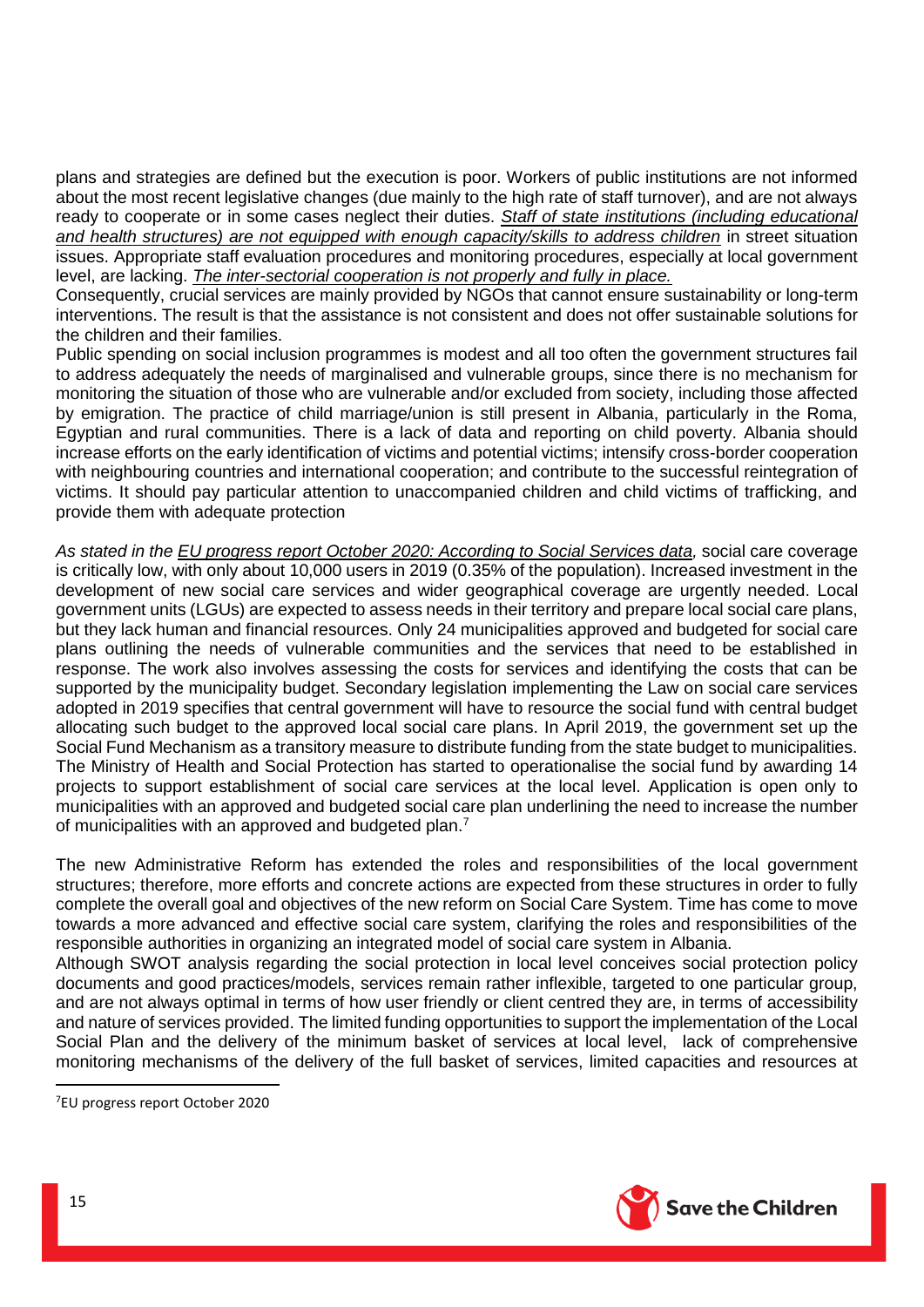local level to plan, deliver and monitor social service delivery; lack of human resources and institutional capacity to design and implement sectoral strategies, the lack of coordination among relevant institutions and absence of long – term strategy to fund transition for social care system integrating services on local level are also identified as key weaknesses in social protection at local level.

The National Action Plan for the Protection of Children from Economic Exploitation, including Children in Street Situations (2019–2021) has been developed, as has a decision to guide professionals in the management of such cases.

The National Agenda for the Rights of Children 2017–2020 was adopted by Decision of the Council of Ministers (DCM) no. 372, on 26.04.2017. It sets out three strategic pillars: *Good governance in promoting, respecting and protecting the rights of the child; Elimination of all forms of violence against children. Establishment of child and adolescent-friendly systems and services of development, education, justice,*  health, nutrition and social protection. The mid-term evaluation conducted in May 2019<sup>8</sup> states that a comprehensive review of the legal framework remains to be conducted in order to comply with the latest legal changes in the field of child protection. Progress is noted for establishing child protection structures at the local level, with an increase in the number of Child Protection Workers (CPWs), to 235 across the country. Nonetheless, this progress is far from effecting the establishment of all necessary, relevant structures in accordance with the legal provisions. Capacity building of all professionals involved, case management budgeting at the local level, supportive monitoring, and inspections based upon updated standards remain a challenge for CPWs, so that they to exercise their functions effectively.

The COVID-19 pandemic and the spread of the virus in Albania and the restrictive measures to contain it, like in most countries world-wide, has put a spotlight on the economic and social inequalities. While the country lockdown situation has created a lot of distress for the overall population, with people being isolated, elderly ones not able to move, children attending online schooling, and majority of parents trying to cope with this overloaded reality, such is showing it worst impact on the most deprived and vulnerable categories, including disruption of much needed services to children and their families, by critically and directly impacting their health, education, protection and access to food, hygiene and other basic needs. This is because many of these families usually work for a small daily wage, and this means they have no savings or emergency financial provisions. Being forced to stay in their house during lockdown, and the shutting down of the majority of income generating activities has created extreme hardship to these groups, particularly their ability to ensure they have enough food for their family on a day-by-day basis. Most affected are Roma, orphans, children with disabilities and their families, children and families living in absolute poverty with less than 2 \$ per day. According to the SC Rapid Need Assessment' findings and conclusions for the situation created in Albanian communities as result of COVID 19 (May 2020)<sup>9</sup>:

*Vulnerable groups are experiencing a multidimensional exclusion due to the limited capacities to access health care, to ensure the basic needs for food as well as access public assistance programs. ✓ Children are at risk of multiple deprivation and possibly, exploitation, due to the limited access to social protection structures as well as the increased economic pressure on the families. Although Child Protection structures continue to exercise their crucial task of Case Management and Referral, by telephone in distance, they*  lack either information on children in need of protection or capacities to identify critical cases under the



**.** 

<sup>8</sup> The mid-term implementation report of the national agenda for the rights of children, 2017-2018

<sup>9</sup>h[ttps://albania.savethechildren.net/sites/albania.savethechildren.net/files/library/Assessment%20Report%20on%20the%20effects%20of%20covi](https://albania.savethechildren.net/sites/albania.savethechildren.net/files/library/Assessment%20Report%20on%20the%20effects%20of%20covid%2019%20to%20community.pdf) [d%2019%20to%20community.pdf](https://albania.savethechildren.net/sites/albania.savethechildren.net/files/library/Assessment%20Report%20on%20the%20effects%20of%20covid%2019%20to%20community.pdf)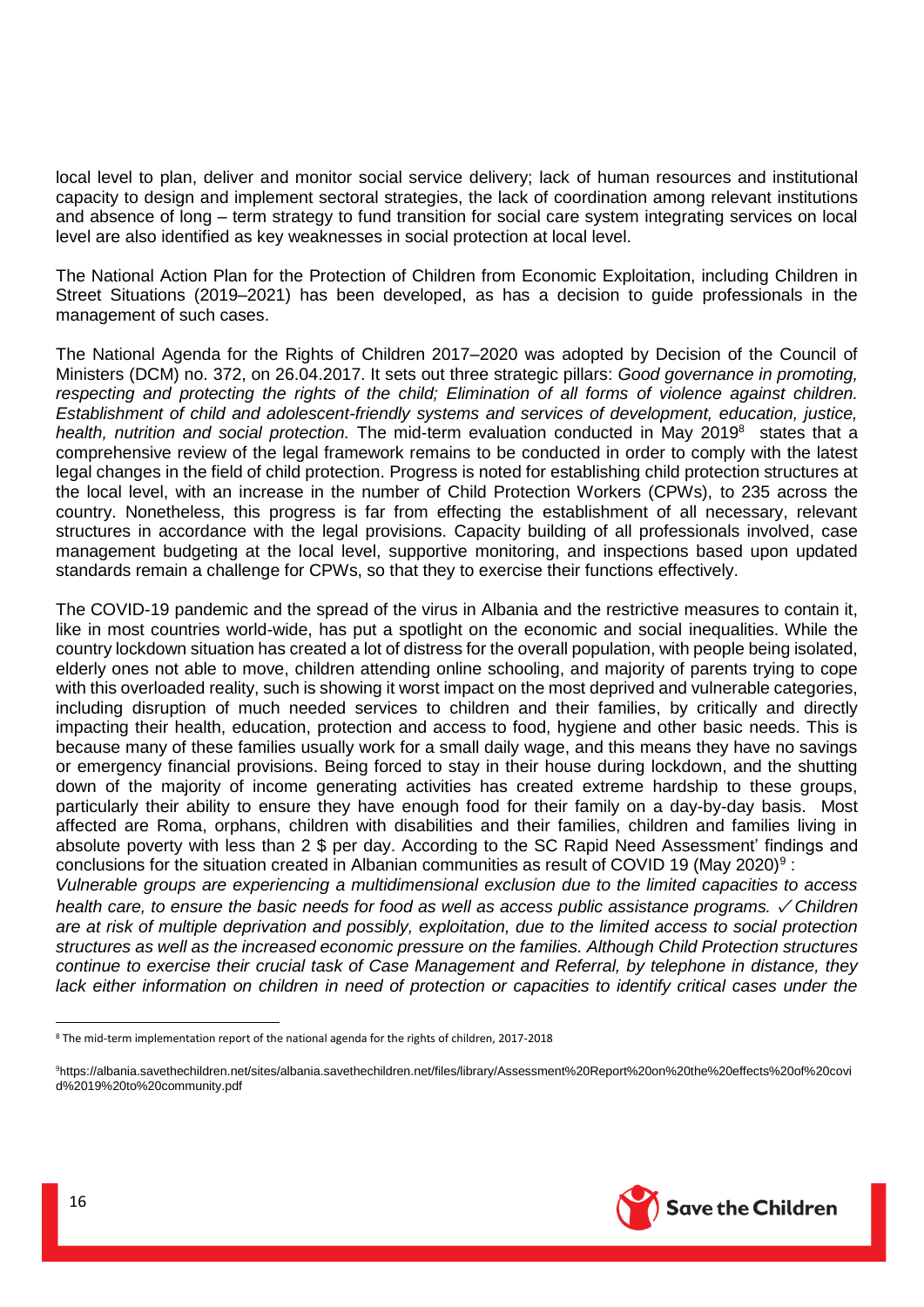*lockdown situation. Despite the adoption of the guidelines by the MHSW with respect to Case Referral and Management during pandemic situation of COVID-19, it seems they have not reached their purpose.*

In addition, Albania is still dealing with the effects of the 6.4 magnitude earthquake that hit the country on November 26, 2019, causing 51 fatalities, leaving 17,000 people displaced and ultimately affecting more than 200,000 people in 11 municipalities. According to IFRC, there are still a total of 10,000 persons (2,419 households) living in tents in Durrës, Tiranë, and Lezhë. The government led reconstruction of the households and buildings has been halted. The economic effect of this earthquake on Albania is an estimated 6.4% of GDP for around 1 billion Euros. Those consequences are particularly affecting the life of the most vulnerable people in the earthquake effected areas.

#### <span id="page-16-0"></span>**I.2 Study scope and objectives**

The scope of the study aimed at conducting a follow up assessment with necessary information on the current situation of children in street situation and their families.

Scope of the study is focused in undertaking some analysis on the approaches of work done since the National Study on Children in Street Situation in Albania carried out during the period May 2013 – February 2014 which has provided quantitative and qualitative data on this group of children and their dynamics for the first time thus establishing a valuable baseline on this phenomenon.

The current study consultancy through its analysis and fact findings is aiming at following up on the changes that have been occurred affecting the situation of street involved children. The follow up study aims to provide all the related national and local stakeholders, (both state and non-state actors) with the necessary information on the current situation of this group of children and their families, offering an opportunity to undertake some analysis on the approaches of work done so far and bringing the necessary adaptations and improvements in the next steps, developing comprehensive and sustainable interventions.

The study was a case-based one, focused only in 4 (four) geographical areas of interventions: Tirana, Shkodra, Kavaja and Kruja.

Objectives of the study as per ToR agreed related with:

- Update the quantitative and qualitative data in relation to children in Street situation to understand the changes in the numbers of children in street situation, the dynamics of the group, their situation, movement trends and push and pull factors.
- Understand the information and capacities of the existing CP mechanisms at local level to identify and provide protective services to children in street situation.
- To understand how the coordination has worked in all levels and related challenges. To support the development of new, improved strategies to respond to protective needs facing children in street situation.
- To guide the advocacy work of Child Rights Organizations toward the GoA in establishing and empowering of a comprehensive and integrated child protection system, able to prevent and respond to multiple vulnerabilities and harmful experiences that children are subject to.

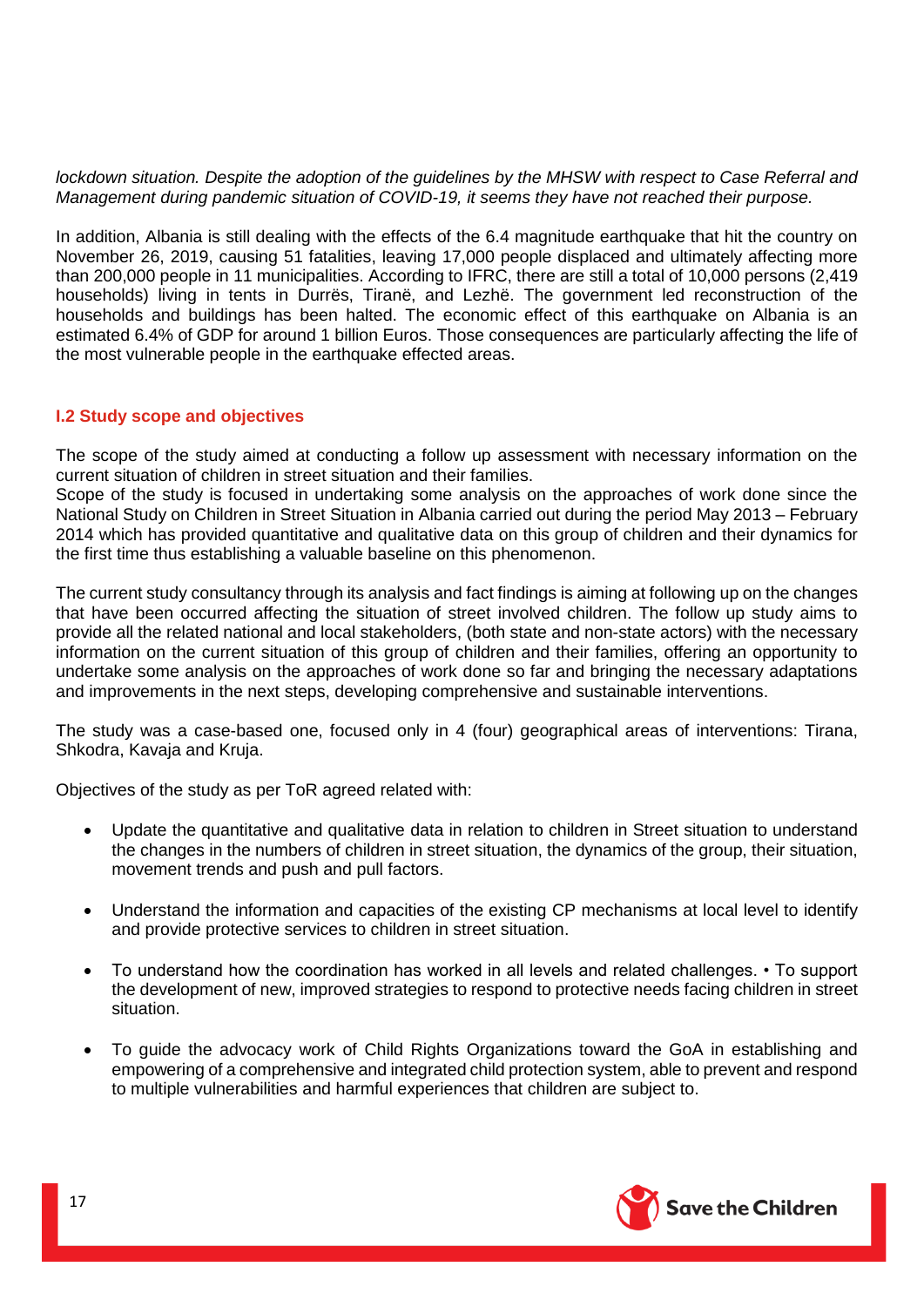#### <span id="page-17-0"></span>**Chapter 2. Study methodology**

The main purpose of this chapter is to present and describe the process and methodological tools that stand at the core of the study process. In this chapter, special attention is paid to the detailing and concretization of components such as: population and sampling, data collection and analysis, ethical issues and limitations of the study.

*Section 2.1* describes the design process and presents the time periods in which the phases of this research were extended.

*Section 2.2* provides all the details related to targeted population and respective sampling indicators.

*Section 2.3* explains data collection process, the instruments being used, the procedures to adapt and pilot these data collection tools.

*Section 2.4* explains the procedures, techniques for processing and analysing data.

Finally, *sections 2.5 and 2.6* provide a careful reflection on the ethical issues of the study and its limitations.

# <span id="page-17-1"></span>**2. 1 Study design and phases**

The study was conducted in 4 (four) targeted locations, respectively at: Tirana, Shkodra, Kavaja and Kruja, and aimed at gathering information from as many reliable sources as possible, to corroborate this data and to ensure ownership by various stakeholders.

The study was conducted during the period from August – December 2020, consisting on the following phases:

- ✓ *August 2020* Preparation stage, including: drafting and finalization of the study outline, drafting of data collection working plan along with the list of stakeholders planned to be involved in the research process, and development/adaptation of the instruments to be used for data collection;
- ✓ *September – mid November 2020* Data collection process through the research instruments, including: Key Informants interviews with local stakeholders; Interviews with children in street situation; Focus Groups with children in street situation (attached as annexes to the report document).
- ✓ *November - December 2020* data analysis/interpretation and study report writing;

This study had two basic components:

 $\checkmark$  Update on the situation of children in street situation (update of quantitative data and profile of children in street situation): number of children in street situation, their profile, dynamics of the group, movement trends and vulnerability factors in the 4 (four) targeted locations: Tirana, Shkodra, Kavaja and Kruja,

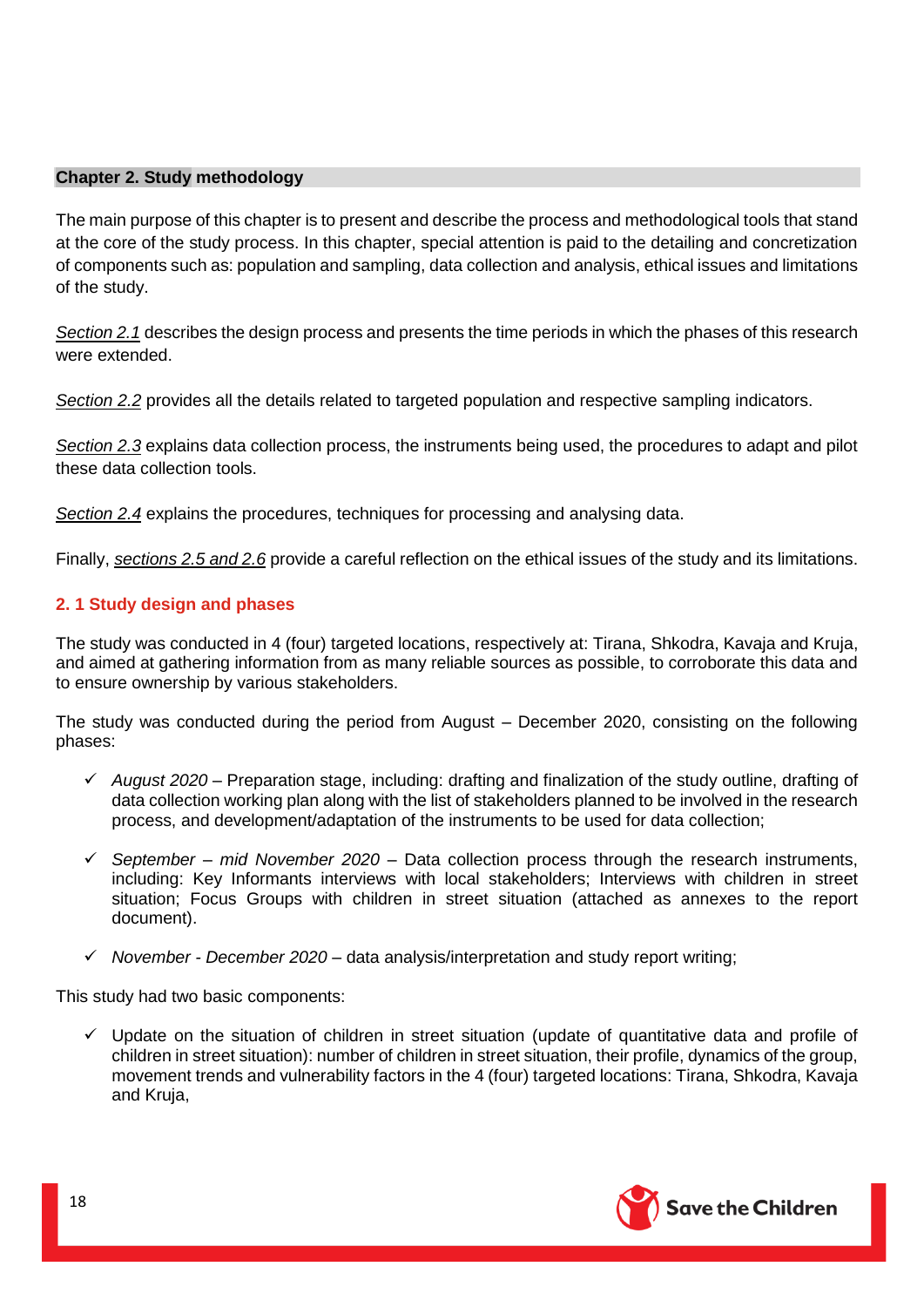$\checkmark$  Assessment of coordinated actions undertaken at local level to identify, assess and respond to protection needs of children in street situation, including family strengthening interventions and related re-integration outcomes.

In terms of the methodology, the first component has followed almost same logic of the methodology designed and used in the first study on children in street situation<sup>10</sup>, Interviews with key stakeholders, at both national and local level, (incl. CPU workers, social services departments, etc), face to face interviews with children in street situation, and focus group discussion with children stand at the core of data collection process. Outreach work is being conducted from consultancy team (through data collectors from the local regions who were instructed on the study methodology) aiming at direct observation on the street, considered as on spot check. *The outreach work has been conducted after interviews held with local structures' key informants in order to validate* the *information received at quality level of interest and not counting cases identified on the street.*

In the second component, the focus was on the qualitative aspect: a case-based assessment of the capacities of the local structures to identify and respond to the protective needs of children in street situation. Desk review of the existing reports; assessments and plans, from CPUs, SAPCR, public and non-public service providers, together with in depth interviews with the same key actors, children and families, beneficiaries of the interventions was the main methodological approaches being used.

At the onset of this initiative, the research team and SC Child Protection team did discuss and consult periodically with each other to ensure provision of technical assistance and support throughout the research process. An initial planning meeting was held prior the research start process to develop/adapt and agree on specific instruments, sampling plan and management approach, study protocols and data collection/analysis plan.

# <span id="page-18-0"></span>**2.2 Population, sampling indicators;**

# <span id="page-18-1"></span>**2.2.1 Key informant Interviews with stakeholders**

Key informant interviews with stakeholders (9 interviews) targeted both national and local level authorities, directly dealing either at policy level or direct interventions in supporting children in street situation. A list of main stakeholders to be included in this research was agreed at the preparation stage with Save the Children responsible staff. The idea was to include all actors who are directly supporting children in street situation at local level. The involved parties, included: staff of the Social Services Directorate/Department/Unit at municipal level (including child protection workers), staff of the special structure for the identification of children in street situation (Tirana case), staff of Multi- Functional Centre at local level (both in Tirana and Shkodra) responsible for providing direct support services for children in street situation, former SC staff directly involved in the implementation of Drop -in Centre for Children in Street **Situation** 



**.** 

<sup>10</sup>[https://resourcecentre.savethechildren.net/node/8217/pdf/final\\_research\\_report\\_english.pdf](https://resourcecentre.savethechildren.net/node/8217/pdf/final_research_report_english.pdf)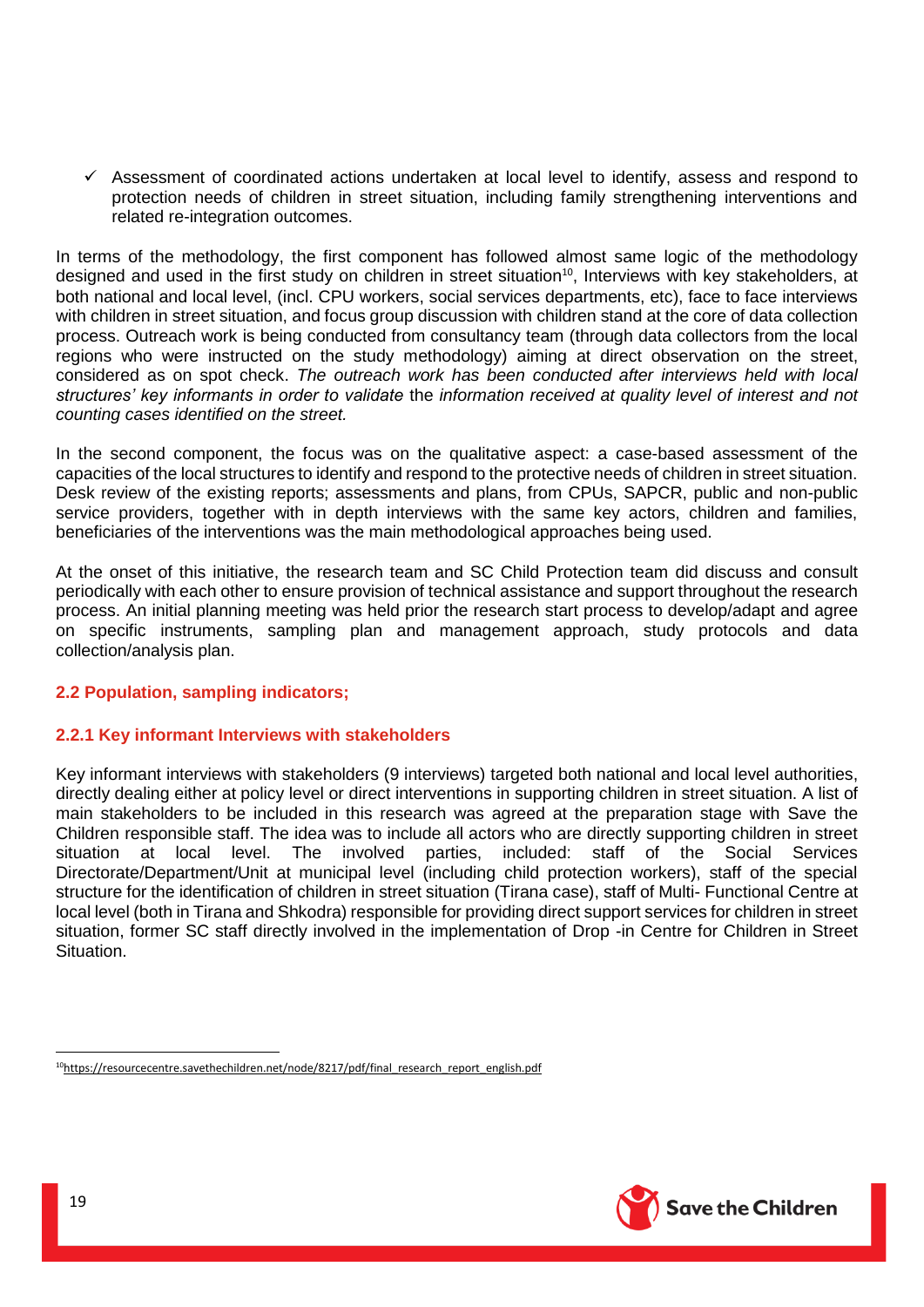#### <span id="page-19-0"></span>**2.2.2 Face to face interviews with children**

Face to face interviews targeted children in street situation (16 children). The majority of them were selected randomly from the outreach mobile unit of data collection while doing direct observation in the targeted areas (Shkodra, Kruja and Kavaja). While children involved in face-to-face interviews in Tirana, were selected randomly from the list of children frequenting the Daily Services for Children in Street situation, part of the Multi – Functional Centre nr. 9 in Tirana.

#### <span id="page-19-1"></span>**2.2.3 Focus Groups**

Focus group targeted individuals were determined by the research team after reviewing preliminary findings of the initial interviews with children and KIIs with local stakeholders. The goal of the focus groups was to expand findings from the interviews, as well as fill in the gaps for populations not well represented in the initial interviews or in the children in street situation related literature.

Programs serving this target group, respectively in Tirana and Shkodra, were identified by the research team. They were approached by the research team and/or Save the Children about their willingness to host a focus group.

Focus group participants were required to meet the same basic participation criteria as those completing the survey, as well as identifying as a member of the targeted population of that specific focus group.

Focus groups were planned for 8-10 children in street situation. Due to the pandemic situation, focus groups were organized with a maximum of 5 children, while the number of the focus group discussion was doubled with the intention to reach the planned number of children. Ultimately, out of two focus group discussions planned to be organised in the data collection working plan, four focus groups were organised in total, respectively two in Tirana and two in Shkodra, with 5 children each. Focus group participants were provided with an information sheet about the focus group and consent to participate ensured by them and their parents; they were not asked to provide their name and/or signature or to provide other personally identifying information.

Save the Children CP team were responsible for managing communication and study coordination with all involved parties, including national and local government authorities and CSOs and working directly with children in street situation. The SC relayed communication between the research team and involved parties.

It was originally planned that data collection would be a two months' period, but due to slower than anticipated return rates of the information from the local and national stakeholders, data collection was extended.

A total of 16 professionals representing national and local stakeholders working directly with children in street situation were involved in Key Informant Interviews. Stakeholders selected to participate in the key Informant Interviews were professionals being directly involved either at policy level or direct support for children in street situation.

A total of 16 children in street situation participated in the face-to-face interviews.

A total of 20 children in street situation participated in the FGDs.

Below are the indicators that were decided upon and shared with those conducting observation on the streets to identify children in a street situation, which are in fact the same used in the previous Study for Children in Street Situation (Unicef and SC 2014 study):

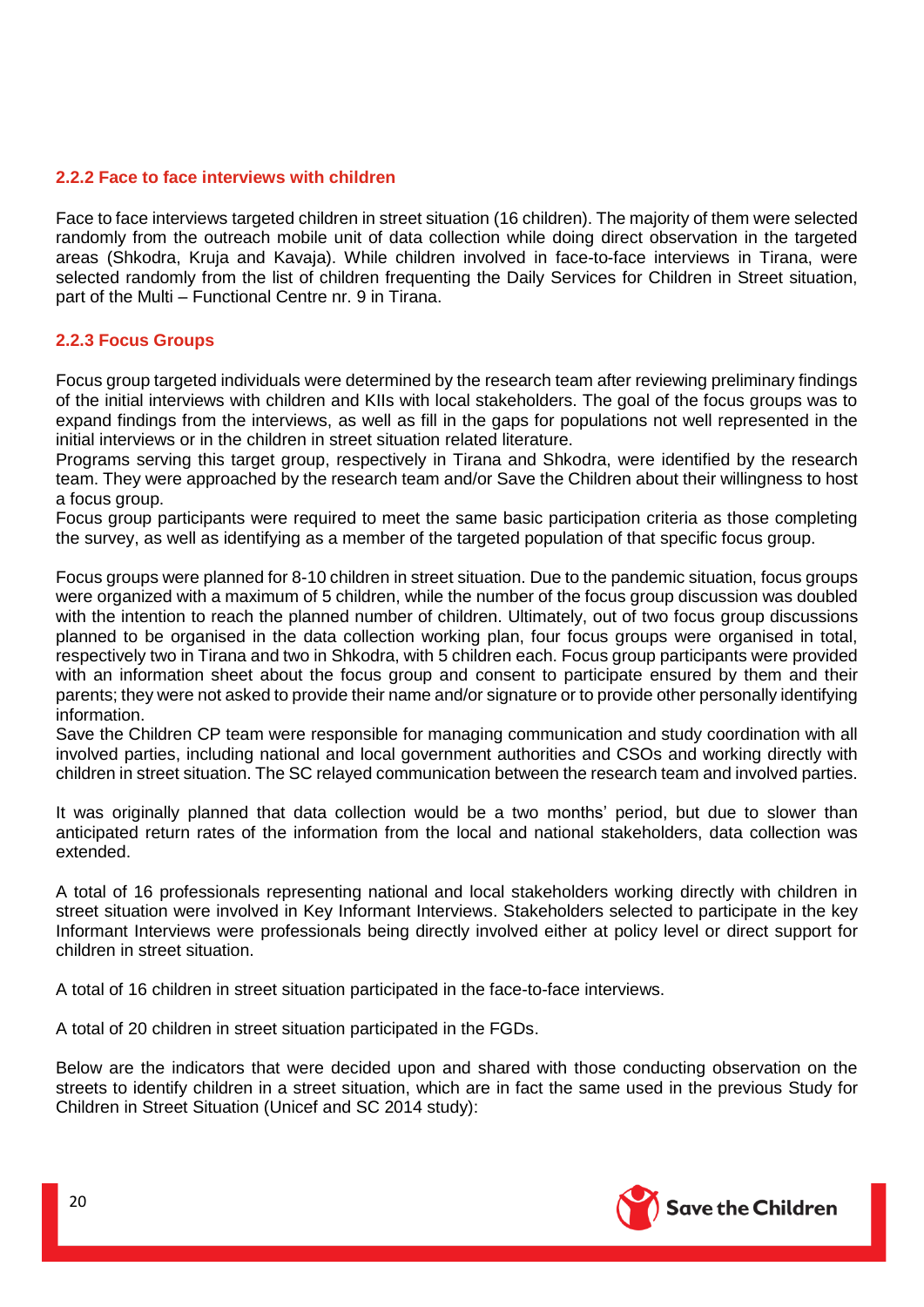#### *Physical characteristics:*

- ✓ No shoes
- $\checkmark$  Dirty or torn clothes  $\cdot$
- $\checkmark$  Inappropriate clothes due to size of the child or the time of year/season
- $\checkmark$  Dirty, unhealthy or injured appearance, e.g., scars, missing teeth, shaved head

#### *Behaviour*

- $\checkmark$  A child or group of children in an inappropriate place
- $\checkmark$  A child who is alone or with their parents and engaged in common activities for children in street situations, e.g., begging, selling objects, collecting recycling materials, engaged in physical labour such as washing cars etc or scavenging
- ✓ Playing games in inappropriate places
- $\checkmark$  Engaged in anti-social behaviour such as fighting, swearing, being assertive and annoying with strangers
- $\checkmark$  Sleeping on the street or other outdoor places
- $\checkmark$  A child showing signs of alcohol or substance abuse

Further to the stated approach for identifying children in street situation, the study team was able to adapt to new realities and issues arising while conducting the study, for example when a child or a group of children did not want to be included, or they refused to be included if their friends were not. It was necessary to modify the sampling according to the specific fieldwork experience.

# <span id="page-20-0"></span>**2.3 Data collection**

The data collection approach for the study included secondary data analysis and primary research. The research team reviewed the existing policy documents, legislation, reports/ study researches, need assessments in the area of child protection, with particular focus to children in street situation in Albania. This helped to identify current evidence-based gaps and provided an initial assessment for the current situation. The assessment was then tested and validated through primary research.

The methods used for the primary research were selected based on the consultations with Save the Children. This allowed for the most feasible and appropriate data collection methods for the target beneficiaries, keeping in mind operational challenges, such as the current COVID-19 outbreak and the necessary safety measures required to ensure the safety of both researchers and respondents.

Data collection was implemented from September to November 2020 and was conducted via the following methods:

- $\checkmark$  Face to face interviews with children;
- $\checkmark$  FGDs with children in street situation:
- ✓ Key Informant Interviews with stakeholders and Save the Children staff;
- ✓ Outreach team/field observation

# <span id="page-20-1"></span>**2.3.1 Face to face interviews with children in street situation**

In this study, face to face interviews with children in street situation was used for data collection as part of the primary data collection method.

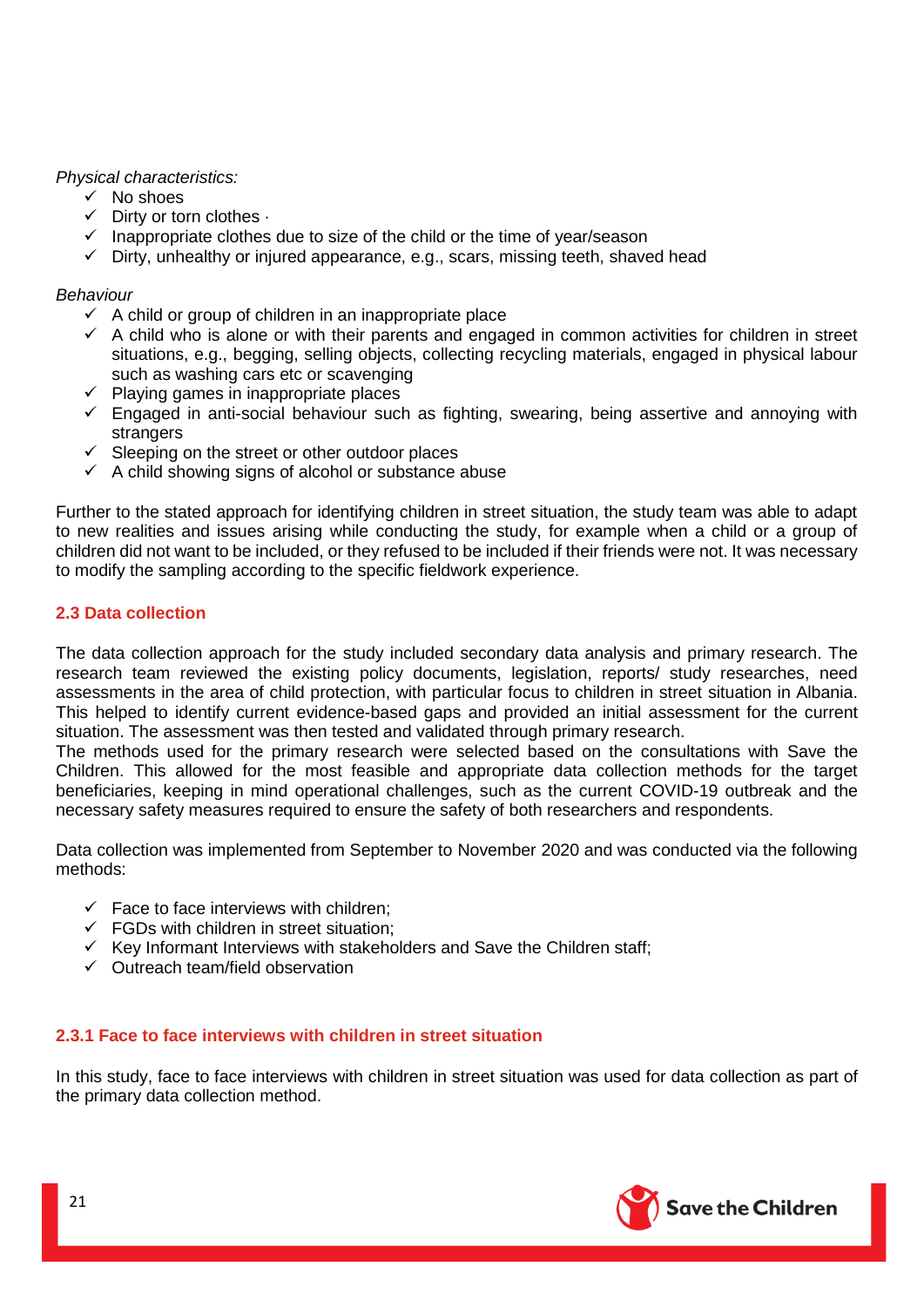A simple interview was conducted with children based on the initial interview template from the previous UNICEF and Save the Children Study. The research team was very careful and attentive to answer questions about the survey openly and in child-friendly language, following ethical guidelines. Throughout the whole process, children were approached taking into consideration Child Protection /Child Safeguarding Policies and procedures.

*Face to face interviews administration procedure* - Data were collected through a structured survey (Annex 1 – Initial Interview) by children, who at the time of the study had the status of children in street situation. This instrument was designed to be a face-to-face interviewing. Interviewed children were mostly illiterate and therefore unable to read and answer written questions; By using this method it was easier to explain to children the meaning of the interviews and explain any misunderstandings which may have developed; It was easier to control the whole process and the environment in which the questions were asked and answered, thus giving the children more space to be spontaneous. It was also possible to keep notes about the different reactions of children during the interview process. The order of the interview questions was important especially in comparison with a questionnaire and enables the building of a timeline for each child. Data collection used an observational profile criteria approach in sampling. For the study, a set of indicators was developed for the profiles of children in street situation and fieldwork conducted to observe and collect data of children that match with the established indicators.

*The process of completing face-to-face interviews with children in street* situation: Initially, the leaders of daily/multifunctional centres (in Tirana and Shkodra) and Child Protection Workers in municipalities in each of the selected cities were contacted, to identify children in street situation, who were involved in completing face to face interview, as well as to obtain their approval/consent for completing the survey. The identification of children in street situation was done by the local government authorities and/or service providers in the respective areas or the outreach mobile unit of the research team, taking into account the criteria that would be selected those children who were staying in the street at the time of completion of the survey. This process was preceded by detailed information of these persons regarding the purpose and objectives of conducting this study and the format of the questions.

Children were asked individually and separately if they were willing to be part of this interview. Each person involved in completing the interview was clearly informed on the nature of the study and the use of the interview, as well as the purpose of their participation in this research study, guaranteeing confidentiality regarding the information provided. The decision regarding their inclusion, role and completion of the survey was made voluntarily by each person. The interviews were conducted by communicating face to face with the children in street situation, the information received was recorded by the research team for each question addressed. Conducting each interview took an average of 45-60 minutes per each initial interview.

# <span id="page-21-0"></span>**2.3.2 Focus Group Discussions**

Focus Group Discussions were conducted with children in street situation in 2 (two) targeted cities, respectively in Tirana and Shkodra.

The focus groups targeted the population defined by the research team after reviewing the preliminary findings of the face-to-face interview with children in street situation and stakeholders. The purpose of the focus group discussions was to expand the findings from the interviews, as well as to fill in the gaps for the target population that were not well represented in the literature on children in street situation. The research team conducted 4 (four) focus groups with children in street situation, respectively 2 (two) in Tirana with

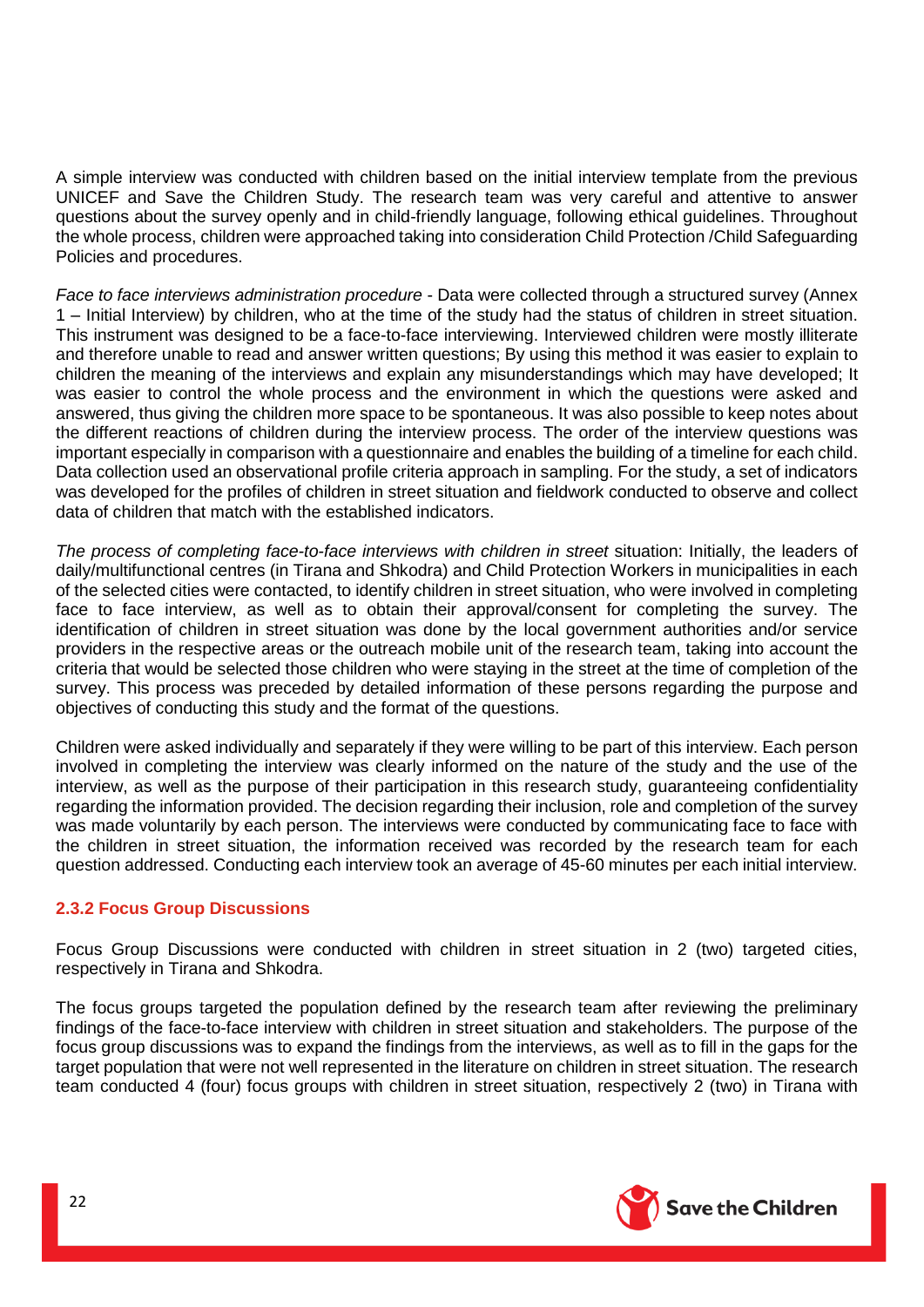children in street situation, beneficiaries of Daily Centre for Children in Street Situation and 2 (two) with children in street situation in Shkodra, beneficiaries of Community Centre.

These focus groups were attended by 20 children in street situation, respectively 10 in Tirana and 10 in Shkodra. Focus group participants were asked to meet the same basic participation criteria as those who had completed the interview, as well as identifying as a member of the target population of that particular focus group. Focus group participants were provided with a focus group information and in no case, they were asked to provide their name and/or signature, or to provide any other personally identifiable information, given the sensitivity of the issues they carry.

# <span id="page-22-0"></span>**2.3.3 Key informant Interviews with stakeholders**

A total of 9 interviews with key stakeholders (including SC Staff) were conducted by the research team, including the following:

- Interview with State Agency for Children Rights and Protection;
- Interview with Directorate of Social Services in Tirana Municipality;
- Interview with Outreach Mobile Structure Team in Tirana Municipality;
- Interview with Sector of Social Services in Kruja Municipality
- Interview with Sector of Social Services in Fushe-Kruja Administrative Unit
- Interview with Directorate of Social Services in Shkodra Municipality
- Interview with NISMA/ARSIS
- Interview with Shkei
- Interview with SC CP team, including former SC staff directly involved in the management of the Drop-in centre for children in street situation

A total number of 16 professionals were involved in the above-mentioned interviews.

*The process of conducting interviews with stakeholders:* Initially, the selected stakeholders were contacted to get the approval for completing the interview. This process was accompanied by a detailed information of these persons regarding the purpose and objectives of this study and the format of the questions. Each person involved in completing the interview was clearly informed about the use of the interview, as well as the purpose of their participation in this research study. The decision regarding their inclusion, role and completion of the interview was made voluntarily by each entity. The interviews were completed mainly by the management staff. Technical staff were also part of the interviews.

*Interviews conducted with stakeholders:* Initially the individuals were informed about the purpose, objectives and ethical principles of the study. In the first meeting with the person, it was decided about the time of the interview, the questions on which the interview would take place and its duration. Attendance at the interview was free and confidential. The way of conducting the interview was face to face/online, with duration of 45- 60 minutes, in their work environment. A Dictaphone/online recording was used to record the interview. The information gathered was analysed by processing the responses given by each interview.

# <span id="page-22-1"></span>**2.3.4 Outreach team/field observation**

A mobile outreach team (data collectors) was established at the onset of the study with the intention to do spot check in the targeted areas. *Differently from the previous research, the main goal of the outreach mobile team was not counting of children in street situation but getting more qualitative information regarding* 

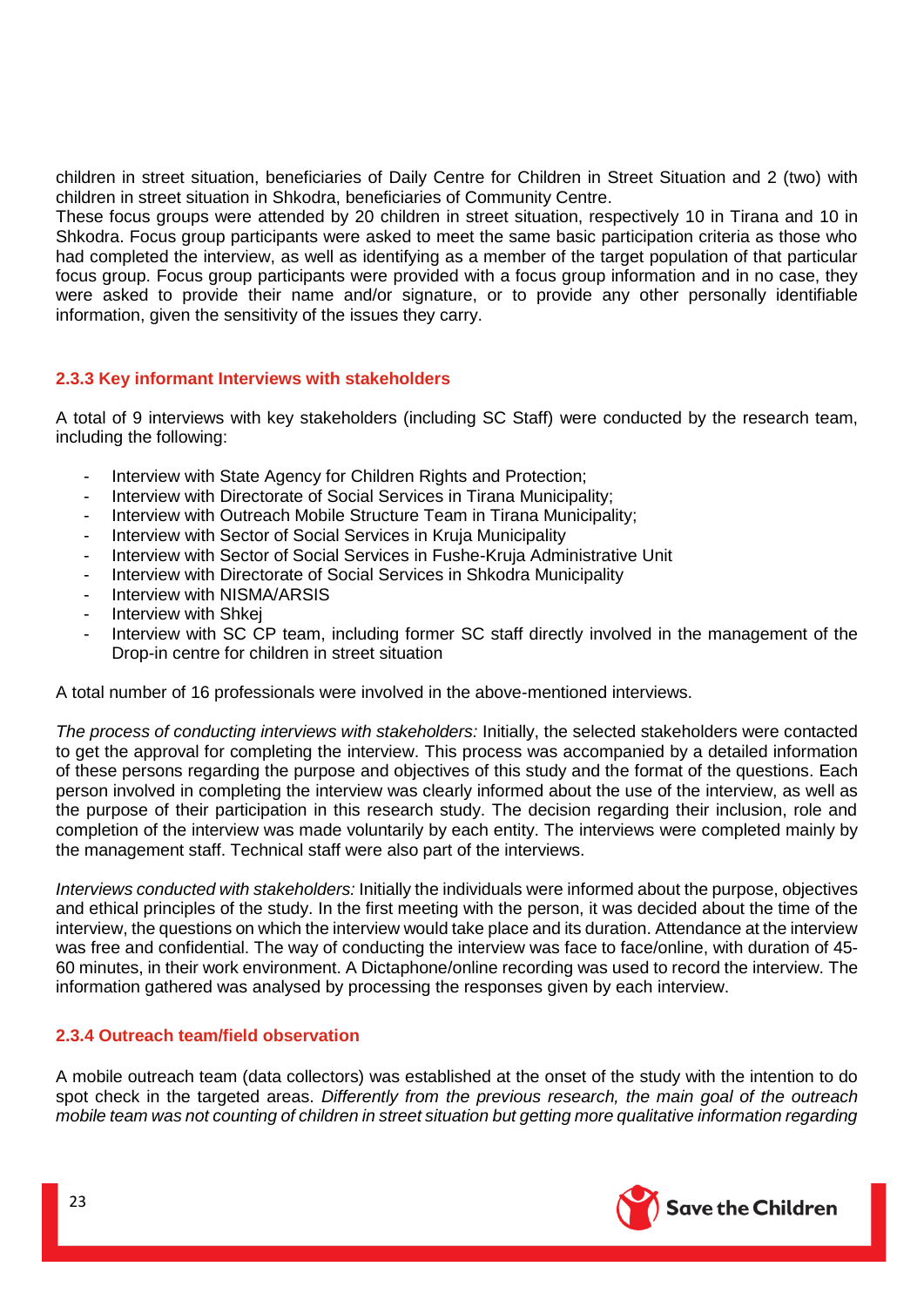*the profile of children*, the challenges they were facing in their daily life, any new trend and typology of the cases, support given from the state and non-state authorities etc.

Training/instruction sessions were provided to data collectors (outreach team) from research team through an online webinar (including clear instructions on child safeguarding principles). The webinar were two hours in length, and they reviewed the foundation for this study, the study goals, all of the study forms and materials, guidelines for how to invite children in street situation to participate and how to get started. There was time at the end of training event for participants to ask question of the research team. Training materials included the power point slides presented during the webinar, a guide for outreach mobile unit detailing all of the study protocols, the guide for inviting children in street situation to complete face to face interview, and copies of the respective instruments.

#### <span id="page-23-0"></span>**2.4 Data Analysis**

All findings presented in this study are informed by multiple, triangulated primary and secondary data sources. Face to face interviews with children in street situation and qualitative interviews with key stakeholders were transcribed, coded and analysed. Focus groups were transcribed and all transcripts were double checked to ensure accuracy. The transcripts were analysed and a brief summary was written for each focus group that includes group demographic information and contextual information on group setting. Moreover, the research team consulted and validated the findings with relevant stakeholders to ensure these are sensitive and appropriate. The findings from the desk review were triangulated and analysed in consultation with the data collected through interviews and focus groups.

#### <span id="page-23-1"></span>2.4.1 Quantitative analysis

A template format was drafted and shared with relevant stakeholders at central and local level to collect data disaggregated by age, gender, ethnicity and age group. All these data challenges to be collected on time and disaggregated due to data management system of each local unit and central government which is not in coherence. Nevertheless, provided existing data are presented through tables and analysed too.

# 2.4.2 Qualitative analysis

The answers to the key informant interviews' questions were not formally codified, but analysed for the range of thematic answers and models. The audio/online files of the interviews were transcribed word by word and all transcripts were checked twice to ensure accuracy. The transcripts were analysed without the use of any special software. The analysis of the information obtained from the open-ended questions were analysed using identified topics, with open-ended coding of specific topics within each group.

This process continued with the analysis of the collected quantitative and qualitative data. The analysis of this data was done relatively quickly and without difficulty, as the research team had a suitable preparation and preliminary plan, which facilitated the process of analysing the volume of quantitative data. Data collected from face-to-face interviews with children in street situation and key informant/service providers were recorded separately from qualitative data. Initially, the raw quantitative data were organized to be easier to understand during their analysis. While the process of analysing qualitative data, started in advance with the collection and organization of all information gathered from in-depth interviews with policymakers and focus groups with children in street situation (opinions, attitudes, etc.) being filed for the next process.

<span id="page-23-2"></span>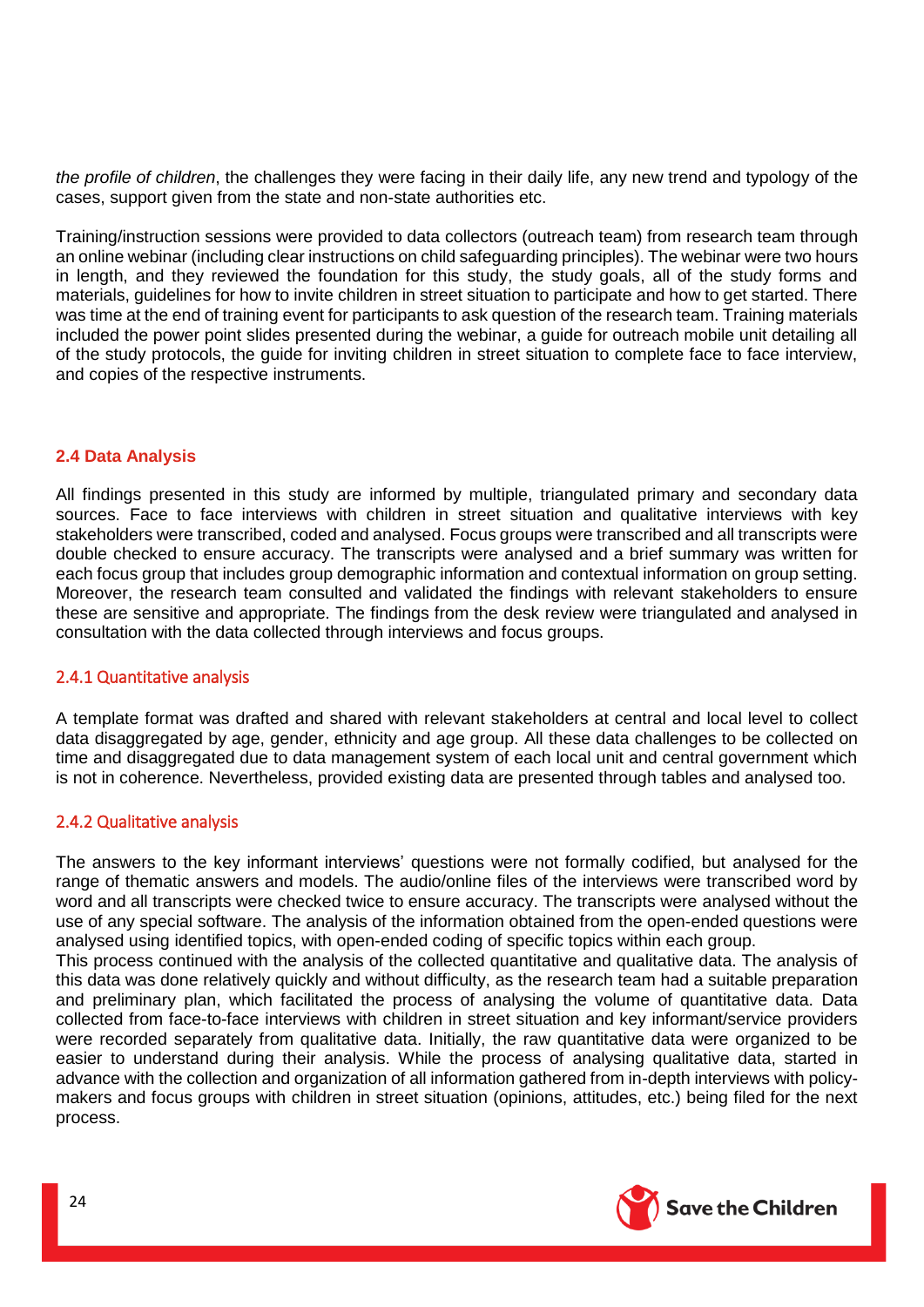#### <span id="page-24-0"></span>**2.5 Study ethical issues**

The team with maximum responsibility paid carefully attention for protecting the participants who agreed to be involved in this work from a potential harm by including obtaining consent and protecting their privacy. The most fundamental concern throughout the study was that no individual be harmed because of the participation in the study.

Initially, the participants who were involved in the study were informed about the purpose of the study, the duration of their involvement and the procedures that would be carried out for the purpose of the study. Participants in the research (children in street situation, service providers and policy makers) were informed on their right to refuse their participation. They were informed about the limits of confidentiality during the development of the survey, focus group and interview, but also about maintaining the confidentiality of information through coding and processing in computer programs for the study effect. All study materials are administered and kept by the research study team.

The verbal approval method was used for children in street situation, because the written approval was judged to put them at risk or in difficulty to participate in the survey. Approval ensured that each participant had a thorough understanding of the purpose, methods used, risks and requirements of the study. Consent from parents of children involved in focus group discussions was obtained from professionals of the two DiC in Tirana and Shkodra. Through this method, children in street situation were given the opportunity to receive and preserve the knowledge gained from being involved in the study; the information conveyed was served as comprehensibly as possible to each participant, as well as increased the ability of each participant to choose freely without forcibly interfering, through deception or lying, but voluntarily engaging in the study.

# <span id="page-24-1"></span>**2.6 Limitations of the study**

In preparing this study, the team was aware of the presence of some limitations that have been encountered during its implementation, as follows:

- ✓ *The study was designed to cover only 4 (four) cities* in the country thus its findings and facts do not represent a nationwide study for children in street situation and its comparative analysis with the latest study of 2014(SC and Unicef);
- ✓ *Covid 19 pandemic situation* some difficulties were identified in setting up and defining the ways for field work accomplishment. However, the fieldwork was tailored based on the availability of field persons contacted. As a result, the limitation counted did not influence the quality of the research process.
- ✓ In some cities the researchers found it *hard to build a relationship of trust in a short timescale with the children*, especially if there was no service delivery for children in street situation in those places (like, Kruja and Kavaja). As a result, some children refused to be interviewed. The professionals involved overcame these challenges and were able to gather relevant data. They were able to freely invite the children and provide them with age-appropriate information, what the study was about, how it was to be disseminated, and how their data would be stored. From the field experience of service providers involved in the study, for many different reasons' children do not always answer truthfully in certain situations, particularly where a relationship of trust has not been established.

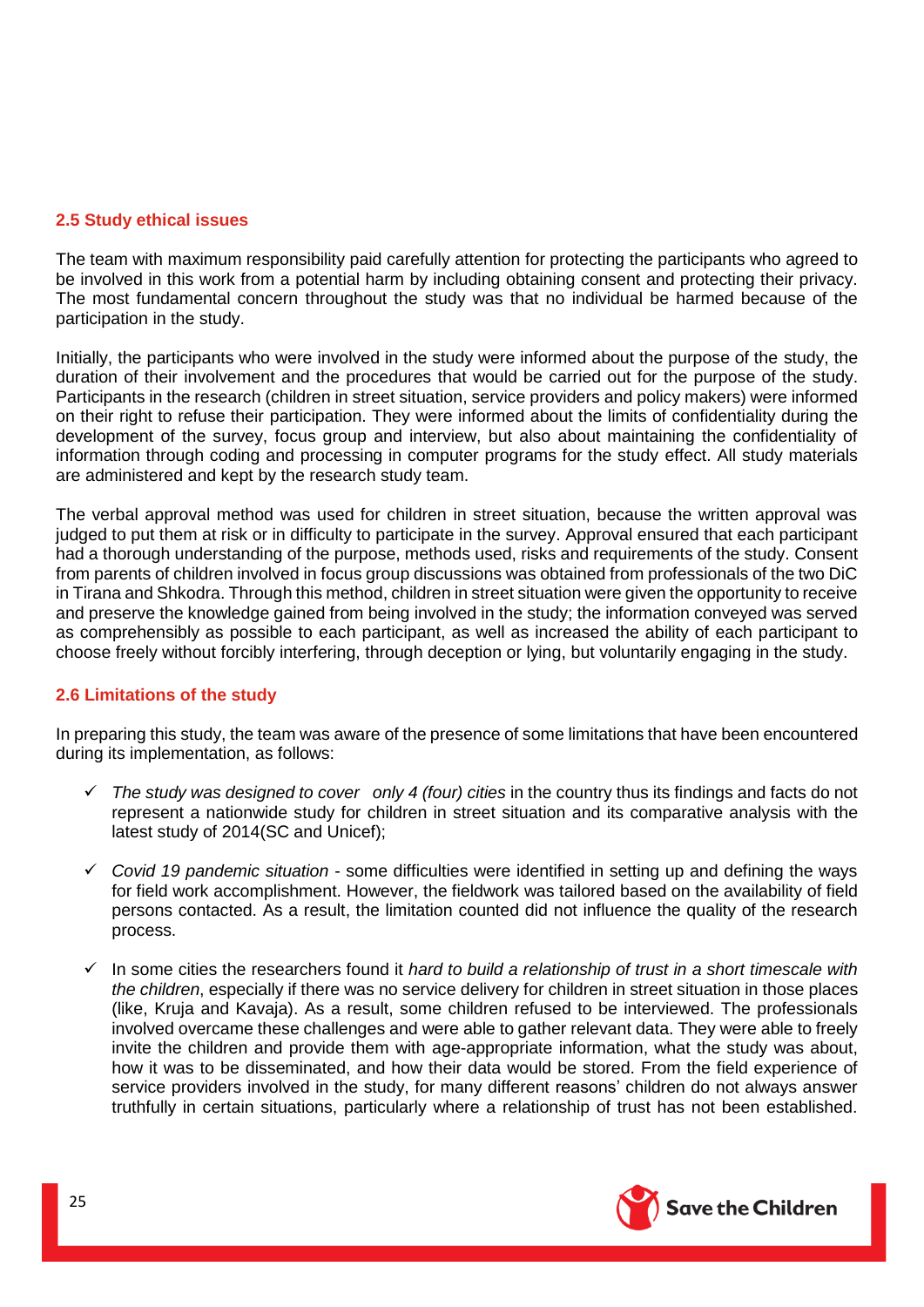After several discussions the study team decided that only children physically on the street and who met the observational criteria, mentioned above, would be involved and interviewed in the study. Children who appeared to be working inside places such as bars, cafes, restaurants, or were inside their residential care institutions at the time of counting, would be excluded from the study because it was not possible to be sure if these children were in a street situation outside the moment of observation, ensuring this way total objectivity.

- ✓ The research team was *unable to interview all relevant key stakeholders* across the four principal targeted sites in the time available for data collection. To overcome this, the team undertook a prioritisation exercise to select key stakeholders with which to speak to within the available time.
- ✓ *Reluctance to talk about the real effectiveness of the service.* During the face-to-face interviews with children in street situation, there was sometimes a kind of reluctance on the part of children in street situation regarding the sharing of their opinion, their opinion regarding the effectiveness of services and the impact that these services have really had on the lives of them. Despite detailed prior information to the children, assurances regarding confidentiality, and conducting the interview without the presence of other persons, in some cases there was some reluctance on the part of the children to speak openly. At some point, when conducting the face-to-face interviews in these cases, the perception that this interview was intended to evaluate the work done by service providers, and any details given regarding the effectiveness and impact of the service would directly affect the relationship of the following children with the service provider was an obstacle, which in fact had to be overcome during the conduct of each face-to-face interview.
- ✓ *Reluctance on the part of state authorities to make an accurate assessment of their work.* As mentioned above regarding the face-to-face interviews conducted with children in street situation, in the case of the interview conducted with stakeholders there was a kind of reluctance to provide detailed information about the program, as in some cases the implementation of the interview was viewed as an assessment of the work done by them, especially in the cases of stakeholders providing direct support services to children.
- ✓ *Difficulties in approaching policy makers to conduct in-depth interviews;* Thanks to previous experiences of cooperation with actors at central and local level in the field of child protection, it was not very difficult for self-identification and access of specific individuals who play important decisionmaking roles in the field of social policies that address the needs of children in street situation. The difficulty laid in conducting the interviews on time according to the agreed plans, due to the very busy schedule of the persons involved in this study. The majority of them were fully engaged and committed in service provision and community security as part of the Covid 19 response programme. However, the involvement of more people at the local level could be an added value to this study and could bring other dimensions of thinking about the current difficulties in designing and implementing programs to help children in street situation.

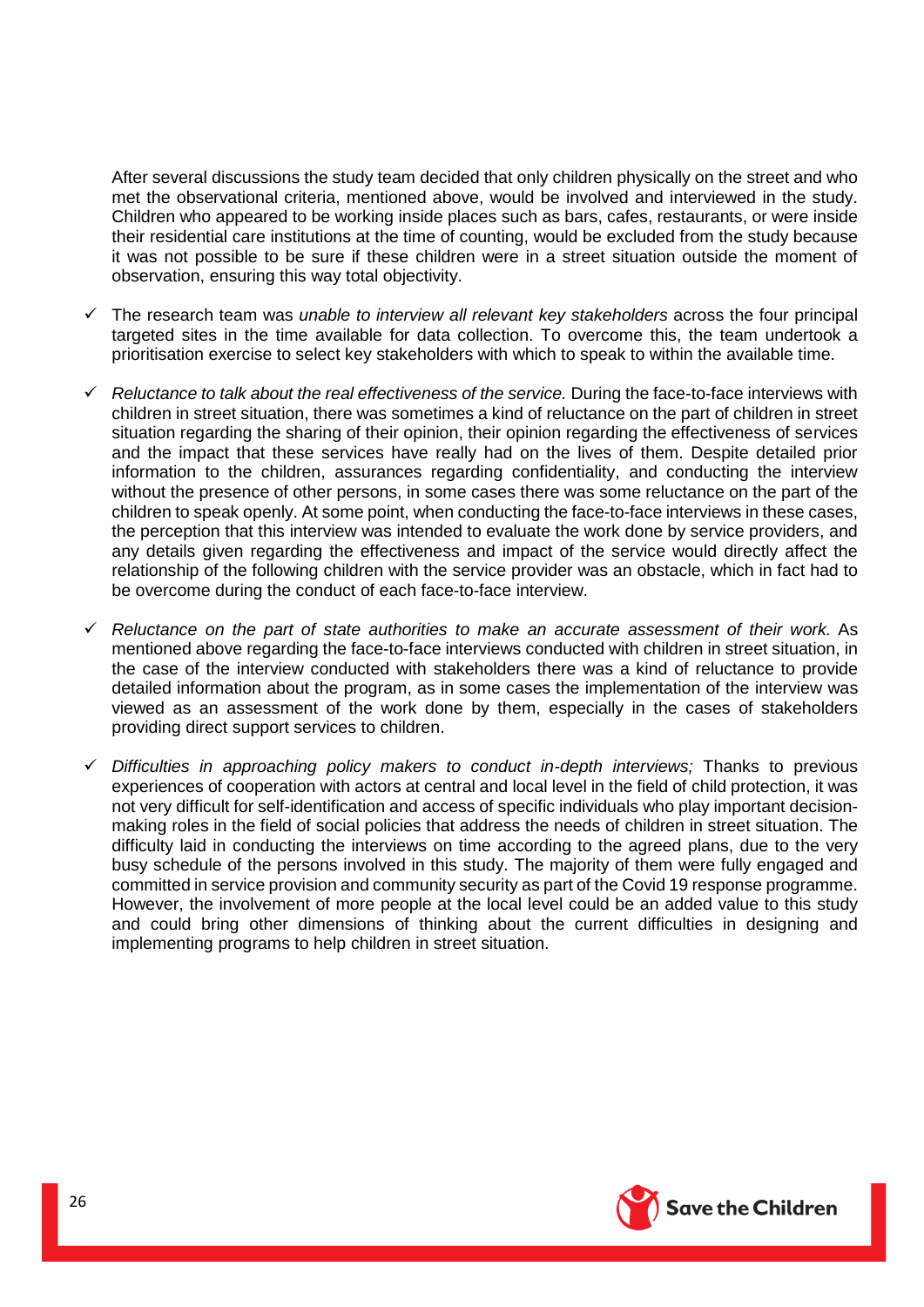# <span id="page-26-1"></span><span id="page-26-0"></span>3.1 Profiles of children in street situation

# <span id="page-26-2"></span>3.1.1 Numbers

Local state and non - state authorities are still striving for inclusive data means not only collecting and using data disaggregated by (at a minimum) sex and age, but also ensuring that hidden population groups – such as children in street situation – are included in the data that inform policies at local and country level.

Street children are excluded from national statistics prepared from the National Institute of Data (INSTAT) because standard data collection methods such as household surveys are not adapted to the realities of their live. The data that is available on street children are only the ones collected from the social issues related institutions, including SACRP at national level and Department/Section of Social Services & CPU at local level.

Data collected from these sources do *reflect a non-coherent database system developed* for children in street situation at central and local government. There is a discrepancy on data collected from these two sources of information. Data base system developed is not unified and easy to be collected by indicated details on gender, age group, ethnicity etc. These data can be collected subject to specific requests from various stakeholders.

<span id="page-26-4"></span>

| <b>Year 2019</b>  | <b>Cases managed</b> | <b>Children in street situation</b> |
|-------------------|----------------------|-------------------------------------|
| Krujë             | 60                   | 13                                  |
| Shkodër           | 290                  | 28                                  |
| Tiranë            | 558                  | 136                                 |
| Kavajë            | 15                   | 0                                   |
| Year 2020 (July - |                      |                                     |
| September)        |                      |                                     |
| Krujë             | 43                   | 13                                  |
| Shkodër           | 280                  | 28                                  |
| Tiranë            | 362                  | 42                                  |
| Kavajë            | 19                   | 5                                   |
| Total 2019 - 2020 | 1627                 | 265                                 |

# <span id="page-26-3"></span>Table 1 Data collected from SACRP

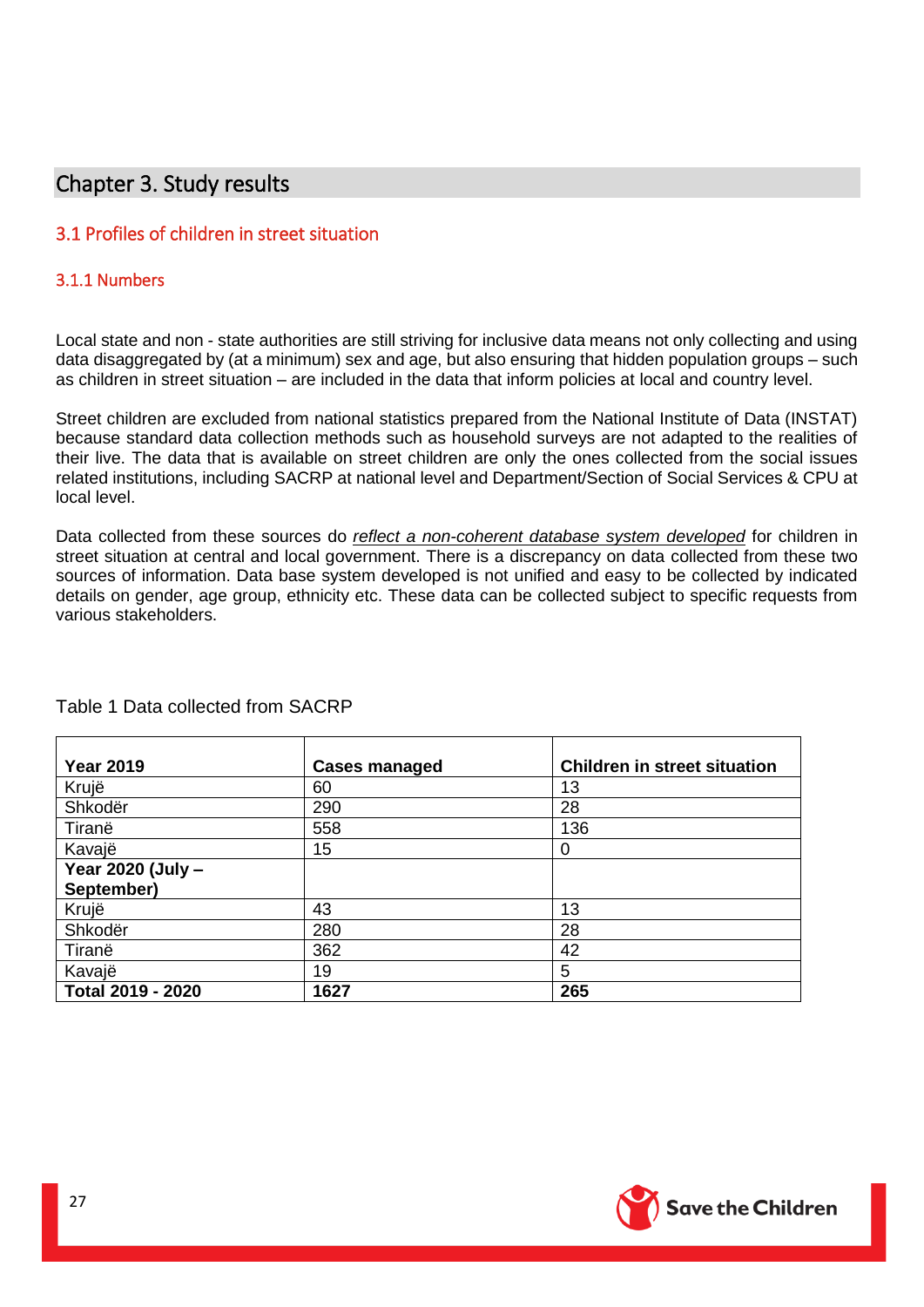

# Graph 1. Tot managed cases vs children in street situation in 2019 & 2020

# 3.1.2 Gender

The majority of children visible on the streets are boys. That is also confirmed from the observations conducted by the mobile outreach team of the research. Girls are fewer because, among other reasons, they are generally helping younger siblings. It is speculated that the male child is expected to do less work at home than the female child.

Table 2 *Field data collected from Directorate of Social Services (Shkodra, Tirana, Kruja and Kavaja) for year 2019*

| Location | Total  | Gender         | Age    | Roma&     | Age   | Roma&          | Other |
|----------|--------|----------------|--------|-----------|-------|----------------|-------|
|          | number |                | group  | Egyptian  | group | Egyptian       |       |
|          | /year  |                |        |           |       |                |       |
|          | 2019   |                | Female | Male      |       |                |       |
| Shkodra  | 50     | 21             | 29     | $3 - 14$  | 48    | $\overline{2}$ | 50    |
| Tirana   | 158    | 56             | 102    | 3 mo-16   | 134   | 24             | 158   |
|          |        |                |        | years old |       |                |       |
| Kruje    | 10     | $\overline{4}$ | 6      | $4 - 14$  | 10    | $\mathbf 0$    | 10    |
|          |        |                |        | years old |       |                |       |
| Kavaja   | 27     | 11             | 16     | 3 mo-13   | 27    | $\overline{0}$ | 27    |
|          |        |                |        | years old |       |                |       |

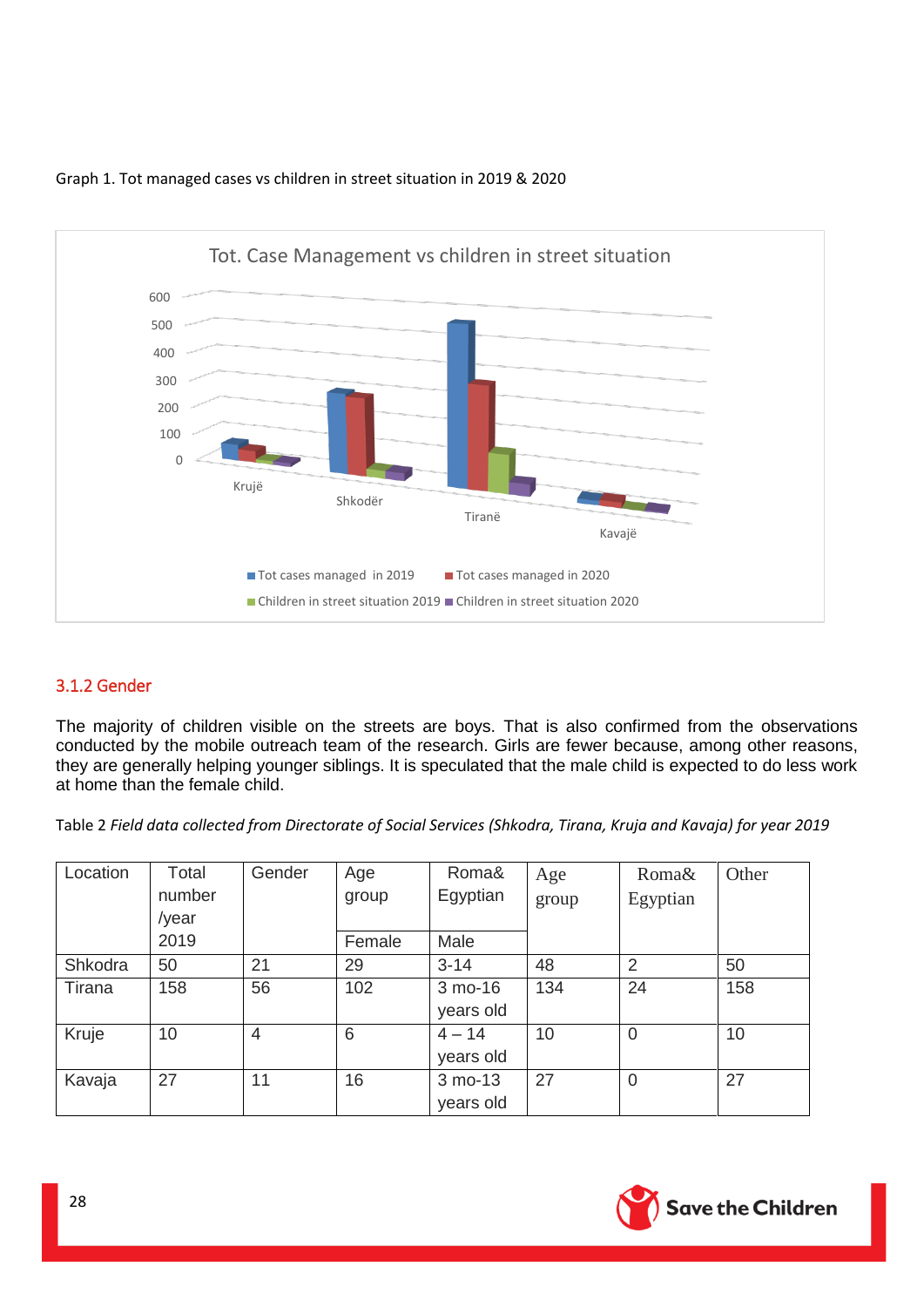

# Graph 2. Total no of children in street situation vs. gender in 2019

# Table 3: Field data collected from CPU (Shkodra, Tirana, Kruja and Kavaja) for January-June 2020

| Location     | Total<br>number /<br>January-<br><b>June 2020</b> | Gender         |                | <b>AGE</b>           | Roma&<br>Egyptian | Other          |
|--------------|---------------------------------------------------|----------------|----------------|----------------------|-------------------|----------------|
|              |                                                   | Female         | Male           |                      |                   |                |
| Shkodra      | 60                                                | 26             | 34             | $3 - 14$             | 57                | 3              |
| Tirana       | 114                                               | 56             | 58             | 3 mo-16<br>years old | 96                | 18             |
| Kruje        | 13                                                | 6              | $\overline{7}$ | 4-14 years<br>old    | 13                | $\overline{0}$ |
| Kavaja       | 12                                                | $\overline{7}$ | 5              | $3 - 12$             | 12                | $\Omega$       |
| <b>TOTAL</b> | 199                                               | 95             | 104            |                      | 178               | 21             |

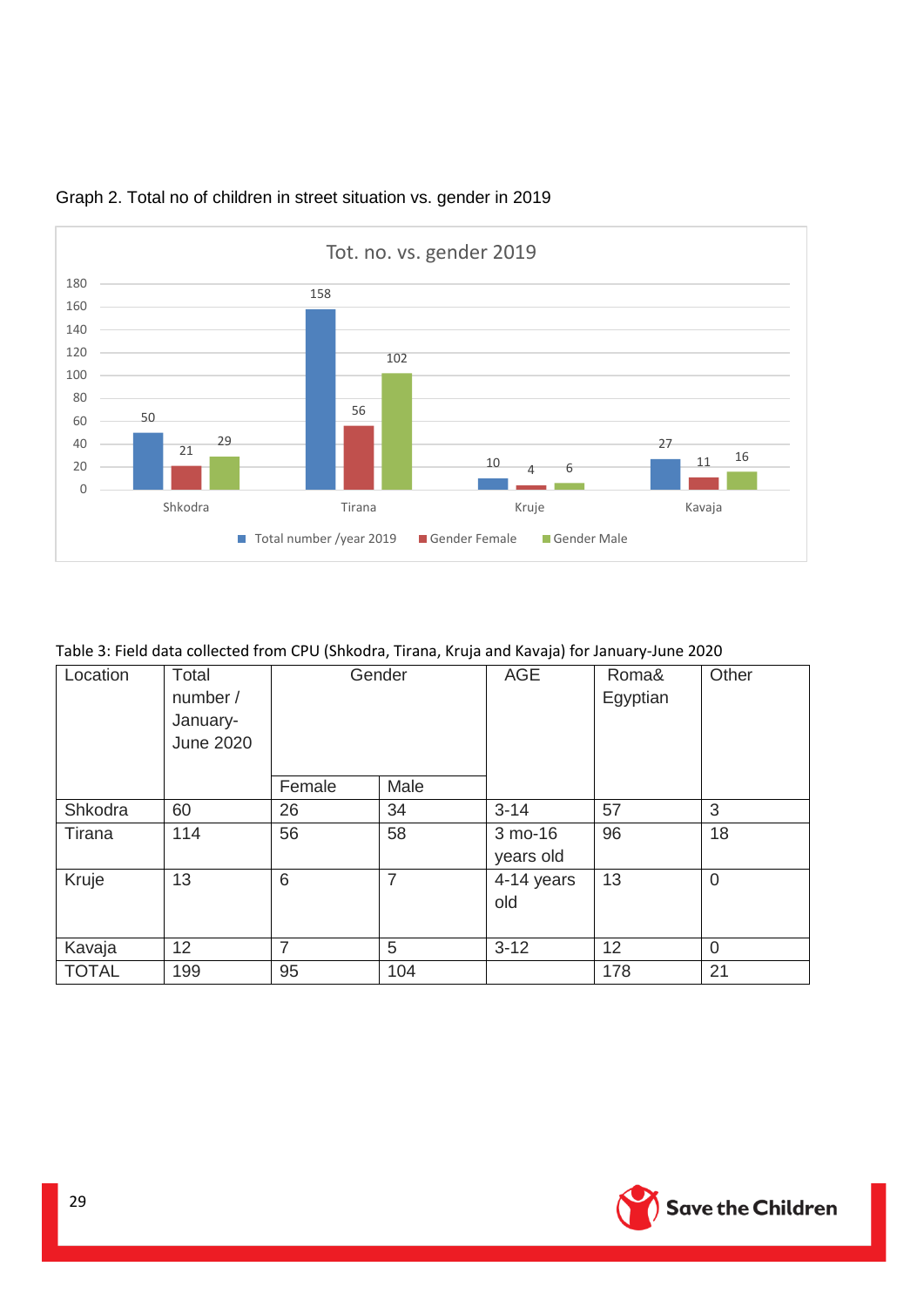

#### Graph 3. Total no. of children in street situation vs. gender 2020

According to the above table 3 data: there are around 47 % females and 53 % males. In larger cities like Tirana, girls present a higher percentage (49%) compared to the proportion of girls. In smaller cities (46%) such as Kruja and Kavaja 58%) which is clearly an indication linked with age group of females involved in street activity. .

Interviews conducted during this study confirm the findings of previous researches that the number of girls in street situation decreases as they grow older (mostly girls belong to age range of 5-9 years). Their gender and situation on the streets render them more vulnerable to physical and sexual abuse/ exploitation than boys, who are better able to protect themselves. As a result, teen-age pregnancy (among girls aged 15-17) and sexually-transmitted diseases are common among street girls. This is information validated also from focus groups conducted. Other than the above, girl-children are also discriminated against in terms of getting an education, receiving proper nutrition, and being portrayed in the media. There are still gender stereotyped concepts that exist and reporting of cases involving girl children are often sensationalized. However, the study and data collected do confirm that in four locations boys are more prevalent in street situation throughout the country<sup>11</sup>



**.** 

<sup>&</sup>lt;sup>11</sup> An explanation for this disparity, which was confirmed during the focus groups with children and community members, lies in the cultural differentiation between male and female roles in Albania. In such roles, girls are expected to engage in household duties more than boys, especially in female-headed homes. For boys, spending time outside of the home with their peers is not necessarily perceived as negative, while for girls it is not commonly accepted that they would spend long hours alone on the streets. There is a risk that girls are less likely to receive assistance, since they are less visible on the streets than boys, but likely to face similar adversities.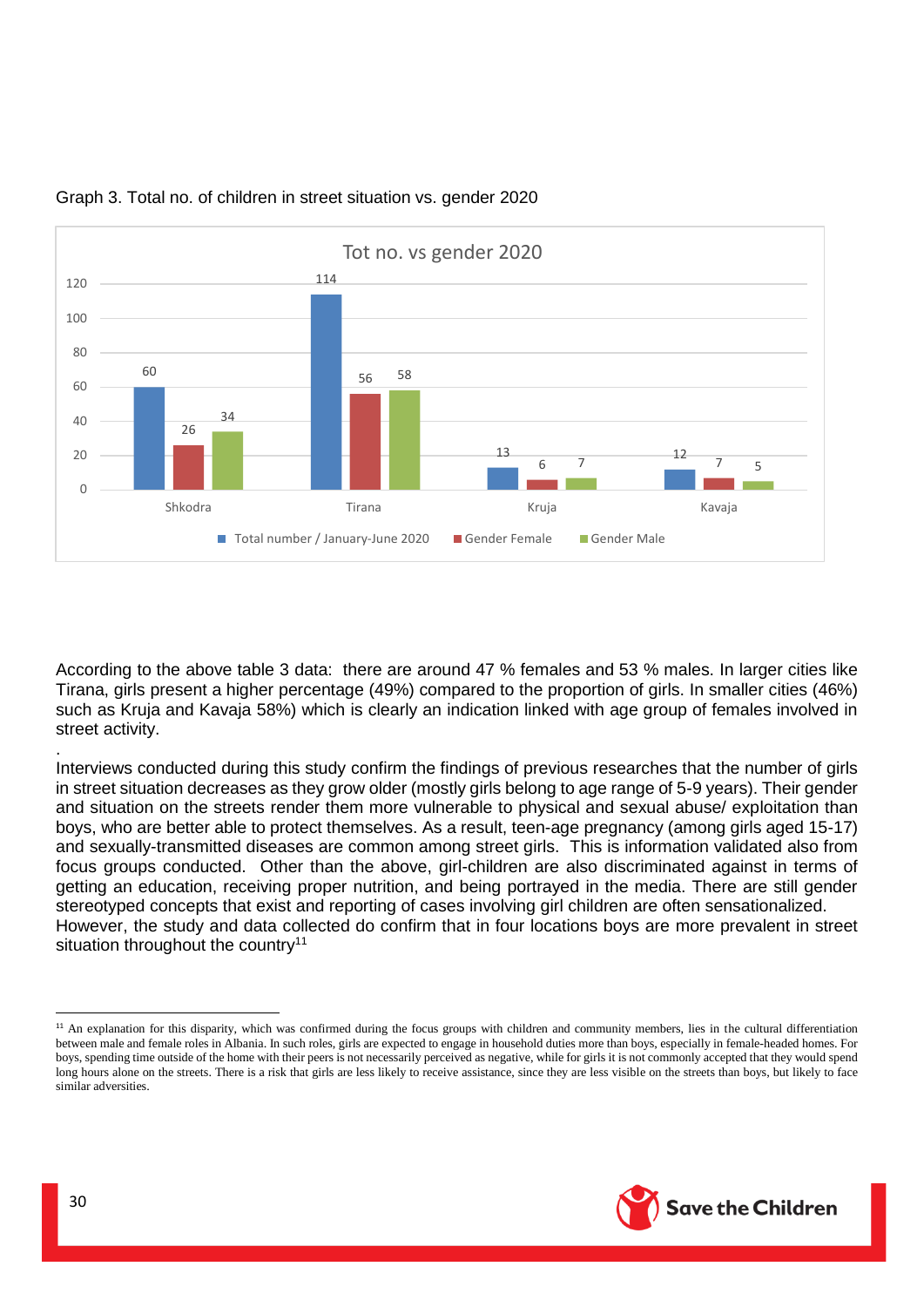During the observation and outreach work there has been noted not frequent physical presence of children in street which is linked with COVID-19 lockdown and internal movement.<sup>12</sup>

# <span id="page-30-0"></span>**3.1.3 Age groups**

According to table 3 data : street children's ages range from 3 months to sixteen (16) years, butmajority of them are from the eleven (11) to fourteen (14) year-old ( this was confirmed from direct observation and interviews conducted with children and stakeholders).

According to above tables it is obvious the phenomenon of involvement of infant children starting from 3 months old accompanied with their parents or other adults in Tirana. As per interviews in the street and observation majority of them do start this experience along with their parents around early childhood. During outreach team observation and interviews there were identified 6 cases in Tirana, 2 in Shkodra and 1 in Kruja from this age group infants from 3 -6 months old that were in the streets accompanied by their mothers or siblings while begging.

# <span id="page-30-1"></span>**3.1.4 Ethnicity**

According to table 3 data in Shkodra 95% of children identified in street situation belong Roma and Egyptian communities. In Tirana 84% of children identified in street situation belong Roma and Egyptian communities. In Kavaja 100 % of children identified in street situation belong Roma and Egyptian communities. In Kruja 100% of children identified in street situation belong to Roma and Egyptian communities. This study confirms that the incidence of children in street situation from R&E community groups is too high).

Nevertheless, the present study noted that there is a changed tendency (increased number) from the latest report in regard to the significant number of children from the Albanian majority in street situation. From interviews in 4 locations scope of the study it is noted an increased trend of such proportion of non-Roma population versus Roma and Egyptian.

This phenomenon is quite visible in bigger cities such as Tirana and Shkodra.

Analysis of table 3 data for non-Roma street involvement trend versus R&E population is quite clear that there is non-Roma evidenced. Nevertheless, from interviews with stakeholders it was mentioned this trend of non-Roma population from very poor families and internally migrated families mostly involved in street activities such as selling cigarettes, clothespin, candles (in Kruja, Laç church), parking arrangements or begging at entrances of food markets.

4 children out 16 children interviewed (25%) belonged to non-Roma community.

6 children out of 20 children participating in FGD (around 30 %) belonged to non-Roma community



**.** 

<sup>&</sup>lt;sup>12</sup> Interviews conducted with local stakeholders referred to movement in different locations as well as hidden cases of children that moved to peripheries of the cities.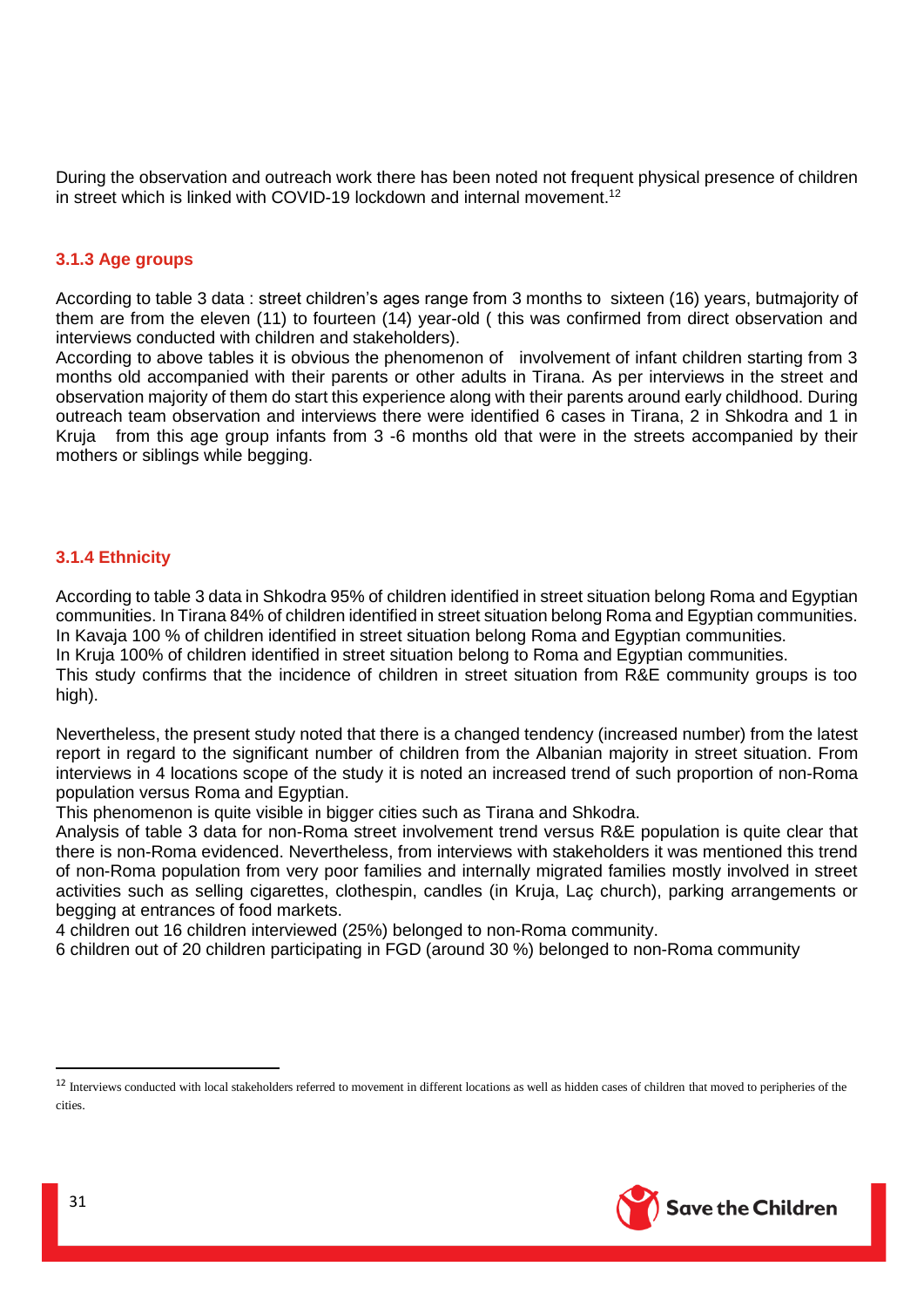# <span id="page-31-0"></span>**3.2 Migration and Mobility**

In Tirana is noted a decreased trend of reported identified number of children (year 2018-289 children; year 2019-158 children; year 2020- 114 children). Nevertheless, this is not an indication that the number of children in street situation is reduced rather than reduction because of internal migration<sup>13</sup>, COVID-19 lockdown, tendency to be settled in the touristic cities and seaside.

In addition, for Tirana is noted a decreased trend of number of cases managed from year to year (year 2018 - 51% of cased identified have been managed and referred; year 2019 - 45% of cased identified have been managed and referred; year 2020 - 36% of cased identified have been managed and referred).<sup>14</sup>

The study confirms the findings of the 2014 study that children in street situation are involved in different activities in other cities of their residence. The most in common activity is moving to touristic cities selling cigarettes, car fresheners, begging (mostly R&E), recycling plastic metals well as parking. Interviews with stakeholders and children themselves do evidence as well informal jobs such as loading and unloading goods trucks, working in agriculture (very few reported), cleaning at cemeteries, looking after sun beds on beaches (Shkodra), selling candles (those of Kruja in the religious places Laçi church).

" *I help my family to survive with the money I earn through a parking service in Durres. We are 7 children at home and I am the older one…."* (Boy, Age 13, Tirana)

"*During special days I go to Laçi church to beg for money, people are sensitive and give money"-boy, age 12, Kavaja)* 

*"This summer was the worst one… people did not travel too much in the seaside and cross border… very little money earned from car window washing and selling cigarettes in Velipoja and Shengjin"-boy 11 years old Shkodra.*

#### <span id="page-31-1"></span>**3.3 Root causes**

Socio-economic and political factors directly impinging on the physical, economic, and psychosocial dynamics and conditions within the family are all pervasive and constantly threaten the family's existence and survival.

Causes of the street children phenomenon can be categorized in the following:

*Immediate Causes* (Factors which have to do with the children and family):

- Poor and large families;
- Unemployed/underemployed parents/children;
- Irresponsible parents;
- Family values which are materialistic/consumerist;
- Family conflict;
- Family environment;



1

<sup>13</sup>Origin of children identified in Tirana is from Kamza, Durrës, Berat, Fier, Elbasan ,Korcë, Gjirokastër

<sup>14</sup>Source data collected from Municipality of Tirana, Department of Social Services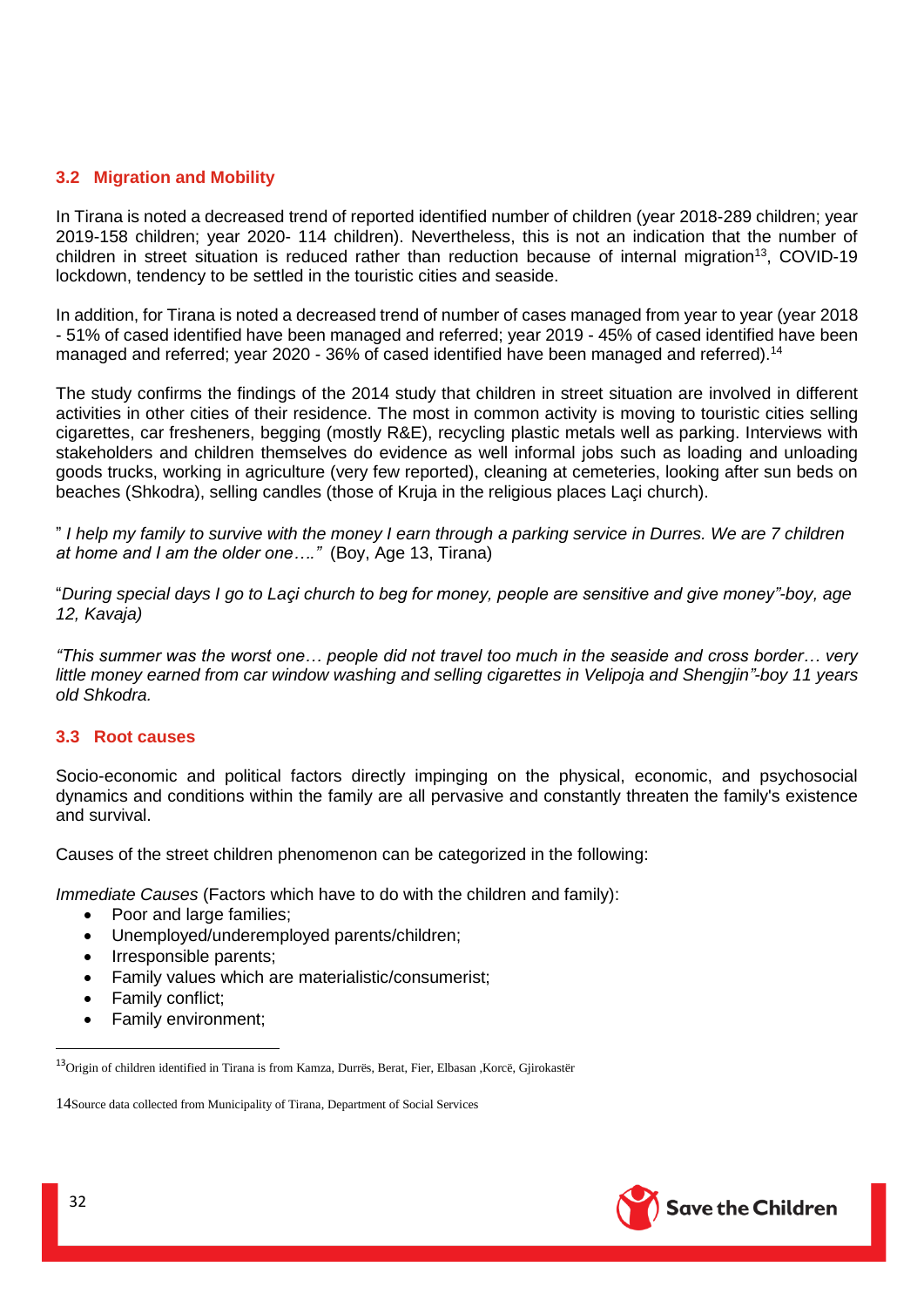- Vices of parents;
- Lack of knowledge and parenting skills;
- Emerging social values conflict with traditional values;

*Underlying Causes* (Factors which have to do with the community):

- Ineffective access to basic services;
- Non-availability of adequate employment opportunities;
- Inequitable distribution of resources and opportunity in the community;
- Nature and conditions of work/employment: formal and informal sectors;
- Inadequate housing/poor housing facilities;
- Poor law enforcement/exploitation by law enforcers;

As confirmed from the focus group discussions and interviews with local structures and social workforce, among above mentioned causes the structural roots *of poverty and underdevelopment* remains one of the main root causes. Poverty at home, economic difficulties are the most dominant and obvious reasons according to children that they are involved in street activities. Their parents are mostly unemployed, and in majority of cases leave in very poor conditions, with no proper housing, live in tents or barracks (lacking basic amenities and overcrowded dwellings). The majority of children interviewed and participating in focus groups stressed poverty, unemployment, lack of housing, debts or hunger, as most predominant problems identified. In some cases, their families encounter presence of social and domestic violence phenomena which in most of the cases pressures their involvement in street activities.

Children in street situation belong to large size number families of at least 6 (six) to 7 (seven) members. The majority of the children live with one or both of the parents. The divorce and separation of their parents affects many children who suffer from social family conflicts, domestic violence, living with partner of one of their parents in addition to poverty and very poor living conditions.

Children interviewed stated that most of them (80%) have both parents. Nevertheless, it was clearly mentioned that mothers are mostly caring for children. During focus group discussions it was noted a closed link of children with their families. Mostly boys stated that men are supposed to secure living in their families and women(girls) stay at home for householding.

Divorce, early marriages, large size of families, living with grandparents and relatives in small living spaces do impact directly the psychological, financial and emotional wellbeing of the children.

From the outreach work, on spot visits and interviews held it was re-confirmed **the profile of children** in street situation identified mainly as those who beg and work on the street by being exposed to a high risk of their physical and mental health, trafficking and exploitation, getting in contact and conflict with the law (4 cases were reported), low enrolment and completion rate of their education.

The study reconfirms almost same root causes of the 2014(SC and UNICEF) study:

- $\checkmark$  The cycle of having parents who were once children in street situation and the consequences of their actions of parents, such as neglect, migration or just exposing their children to street activities;
- $\checkmark$  The state, or lack of a proper, working child care system;
- $\checkmark$  Physical, sexual or emotional abuse, lead children to run away from home;
- ✓ Peer pressure;

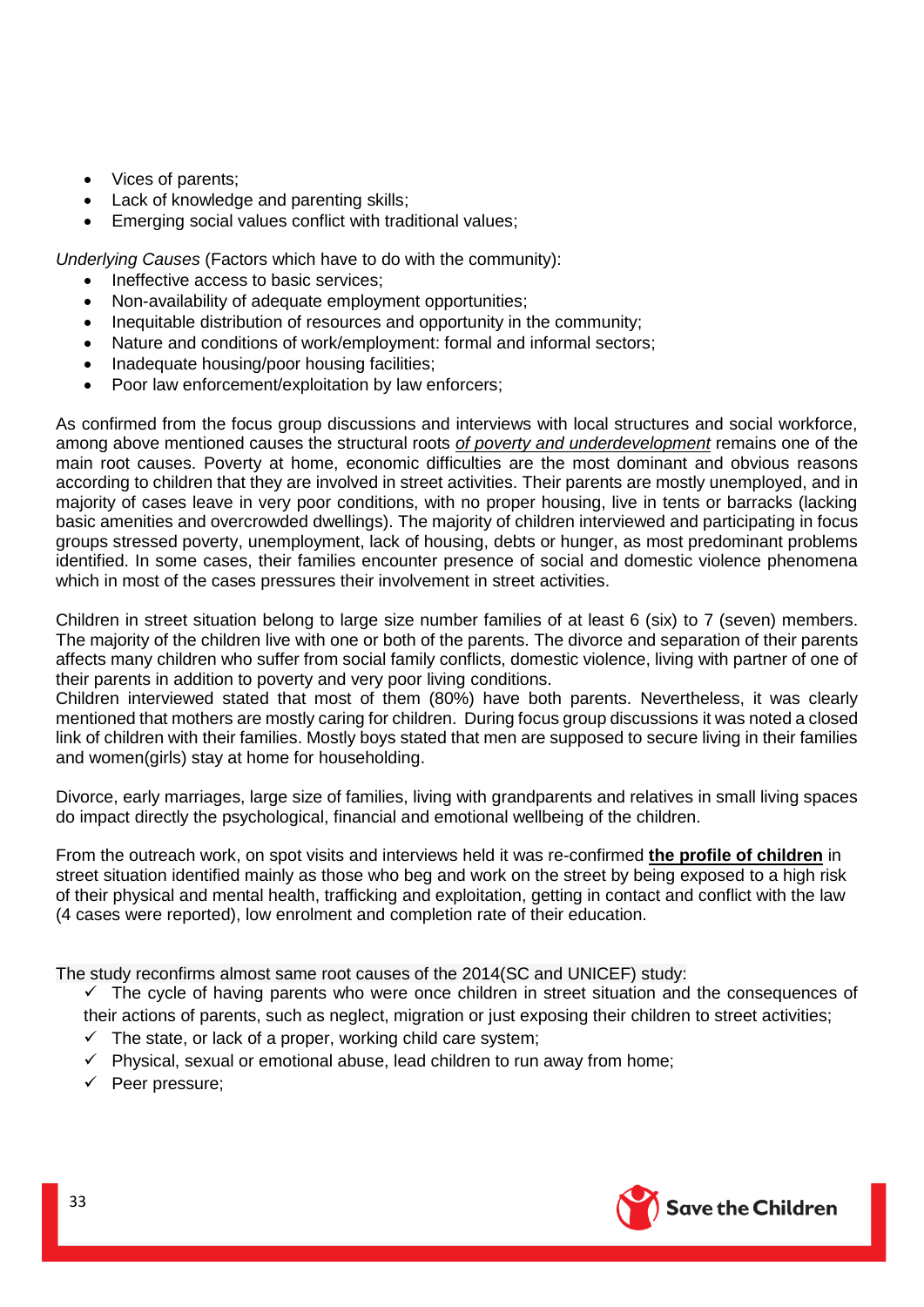- $\checkmark$  Some children get involved in street activities on their own initiative primarily because they want to help their families, but some of the teens see it as a way to become independent;
- $\checkmark$  Family migration and/or family dynamics (illness, death of one or both parents).

# <span id="page-33-0"></span>**3.4 Physical and mental health**

As observed during outreach activity, and confirmed during the interviews, children that are connected and involved in street work face various risks which affect directly their physical and mental health. Very often these children are subject of verbal and physical violence from different individuals while begging and selling activities. When talking to children this is not highlighted as a concern itself but as a fact happening which they are used to and cope with it.

3 children (age group 12-15) out of 16 interviewed, around 19 % did explicitly stated the real risk for getting different type of diseases because of their involvement in types of work that expose them to chemical and toxic materials substances. In addition, 50% of children interviews stated they never went to a doctor while the other half did mention the doctor (mainly the youngest ages that are accompanied by their caregivers and family relatives).

Abovementioned risks are present and obviously have consequences to children including loose of control, subject of conflicts while on the street struggling to survive and real physical, sexual, and psychological damages and abuse.

From the interviews was observed and confirmed the society neglect, stigma and abuse which negatively influence their development, trauma, self-esteem, integration and re-integration. 2 (two) cases (1 in Shkodra and 1 in Tirana) interviewed have been involved in social programs for re-integration and faced difficulties in adapting themselves due to abovementioned reasons which unfortunately led to return to the street activities.

# <span id="page-33-1"></span>**3.5 Child Trafficking and Exploitation**

This study confirms the risk of exploitation and trafficking from interviews with children, stakeholders as well as direct observation. When asked questions such as: "With whom they are accompanied when in the street", "can you tell some risks, or any situation which put you to experience a negative and unsecure moment while on the street? –children 14 years old and older could mention risk of trafficking and exploitation especially at night. The younger age group did not clearly mentioned risks but indirectly stressing that they are with older relatives, siblings or parents which gives them security and protection.

When contacting their parents (6 parents out of 16 children interviewed) it was straight forward elaborated awareness and alert to such risks but not reporting any concrete case of child trafficking. Such risk is being mentioned by stakeholders as well as a present phenomenon in the country but no specific case was highlighted. It was mentioned that in most of the cases traffickers have family connections with the child' family or they are close relatives.

The majority of stakeholders (95%) confirmed that both girls and boys are subject of potential trafficking because of their exposure and risks encountered.

From interviews with children, approximate 37% (6 out of 16) of children stated that they were on the street to help their families (indirectly meaning that were forced by their parents) though begging and 18 % (3 out of 16) reported (indirectly expressed) to be induced by adults (not relatives) and involved in street work and income generation activity) parking activity at Blloku area Tirana). During focus groups and individual interviews with children and stakeholders it was clearly elaborated than for attracting the society sensitivity

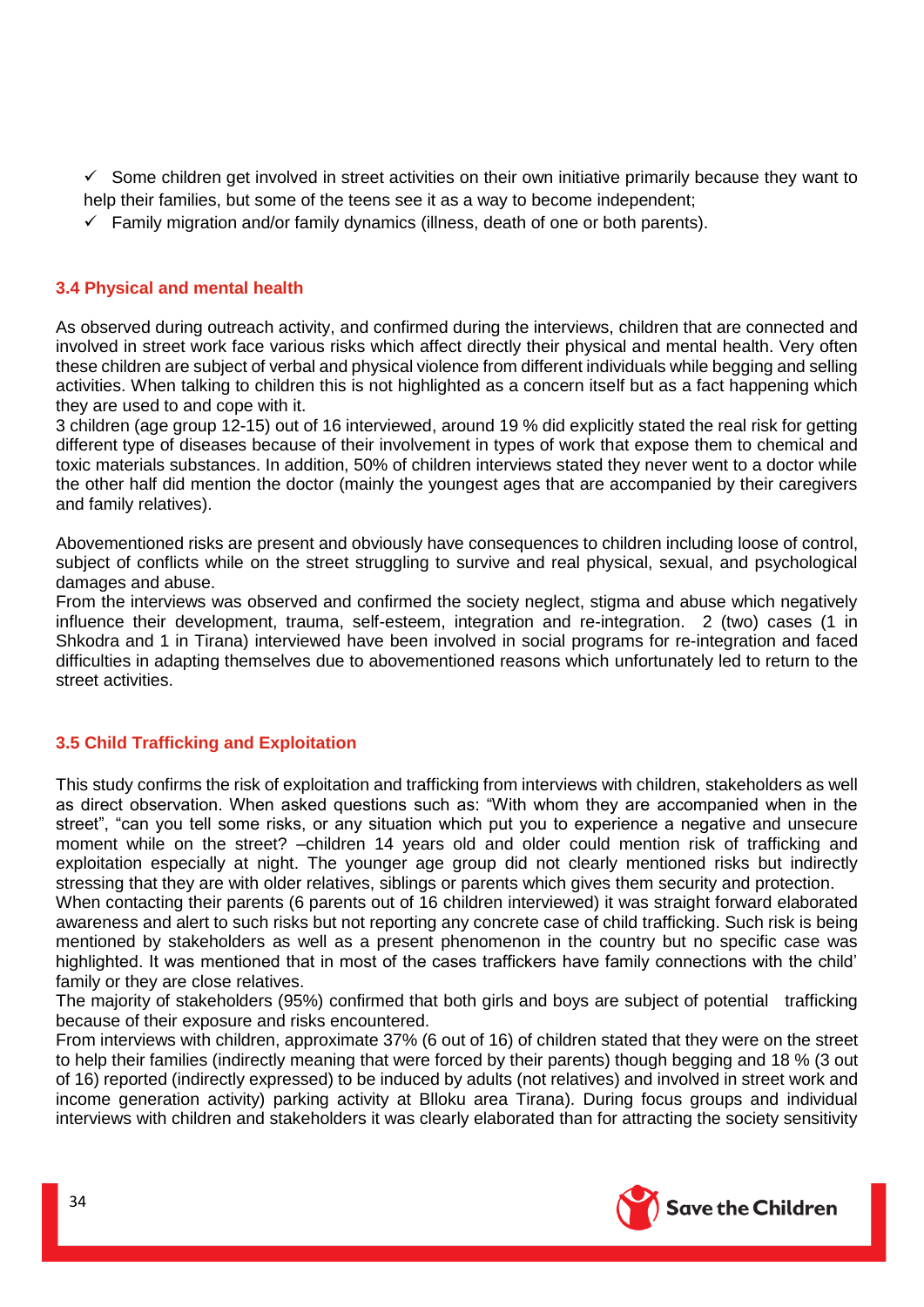and mercy very often younger children were accompanying their parents.

When talking to service providers and stakeholders it was clearly mentioned that they work with cases of very young children that are forced to be in the street with their parents (mostly aged 0-1 years and 2-3) in a deep sleep due to substances (drugs or medicines). While other age groups of children 5-10 were subject of use of smoking (cigarettes, marijuana).

Direct observation did not encounter any case of use of substances or drugs to keep children asleep, although it was mentioned by stakeholders. This might have been caused by limits in exposure to the street during COVID-19 lockdown and presence of police in the locations.

Sexual exploitation was presented as a phenomenon only by stakeholders and service providers (CSOs) with reservations on concrete cases and evidences. Nevertheless, real cases have been managed especially those travelling from location to location as well as cross border to Shkodra.

"…*having no other means to survive money, work, home and family it's an easy way to earn money by involvement in sexual relationships (through payment from clients) with no implications with police" statement from service providers from their experience………….*

Trafficking and exploitation of children in street situation although is reported as present and a concern actually is very little addressed and there are not accurate data, researches to document its existence and consequences. This will help service providers, stakeholders to design programs and address it appropriately with concrete actions for protection of children and penal proceedings for exploiters.

#### <span id="page-34-0"></span>**3.6 Children in Contact with the Law**

Children in contact with the law, in majority of cases tend to share certain common features with children in street situation: they are victims of multiple deprivations; most come from poor or dysfunctional families and had parents with lower levels of education<sup>15</sup>. Street experience and involvement for a long-time duration, without any control increases their chances to get engaged in offenses. There were 4 (four) children identified from the outreach mobile team as children in conflict with the law and in street situation. From the identified cases, 3 (three) of them have committed petty crimes - the other one was engaged in criminal behaviour, used or coerced by an adult. as confirmed from the focus group discussions with children as well as the in-depth interviews with service providers, too often, prejudice related to race, ethnicity or social and economic status may bring a child into conflict with the law even when no crime has been committed, or result in harsh treatment by law enforcement officials. Children who came in conflict with the law had a complete lack of information about their rights. Preventive measures, can improve children's understanding of their responsibilities under the law and help them avoid conflict. 3 (three) of the children who had committed petty were arrested and sent to a detention centre (that happened 5 years ago). That is a specific example reconfirming the need for further strengthening of the capacities to enable community involvement in the process of restorative justice. Law enforcement officials should be familiar with constructive approaches that make it possible to avoid formal arrest and detention of children in conflict with the law. Capacity and knowledge of juvenile judges, magistrates, social workers and police need to be further strengthened and increased in the area of juvenile justice to avoid the repletion of such cases.



**.** 

<sup>&</sup>lt;sup>15</sup> This does not mean, however, that deviant behaviour is the monopoly of children from lower-income groups. Evidence shows that children from middle- and high-income families also commit offences, but these tend to remain hidden in the data as most such cases are settled before they come to court.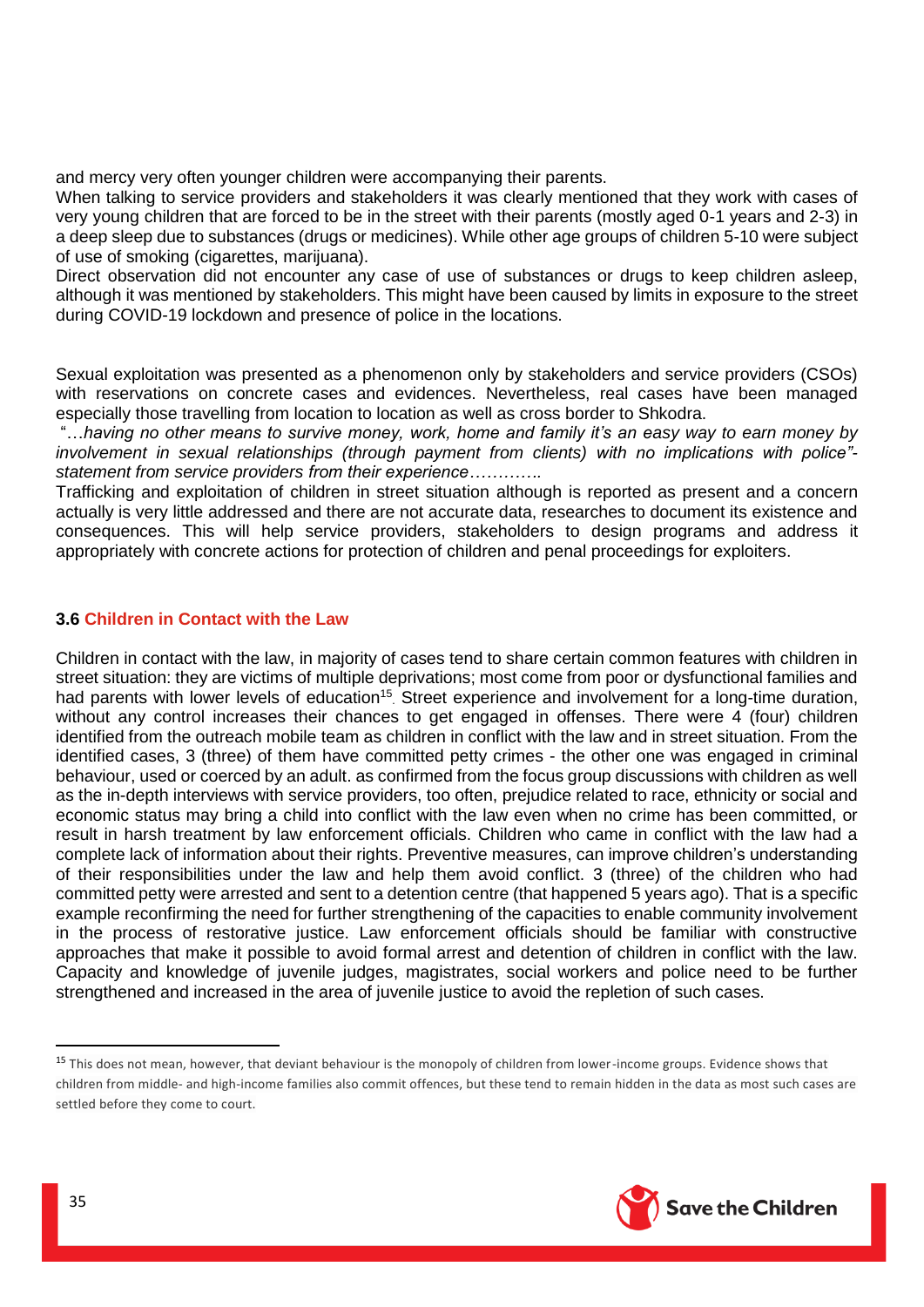#### <span id="page-35-0"></span>**3.7 Education and Children in street situation**

18 % of children interviewed (3 children out of 16) were enrolled at school (2 in Tirana ,1 in Shkodra) by combination of schooling and street related activities involvement. Many barriers were presented and reconfirmed for access to education for children in street situation. Lack of financial means from their families to afford schooling, lack of official documentation (registration forms), mentality inherited from older generations in the family, need for earning income for survival predominating the fulfilment of the right to education were re-confirmed by interviewers. Most of identified children in street situation belong to Roma community which is the rationale of the abovementioned barriers.

School drop out for Roma population is currently a challenge in the country. 60% of children interviewed abandoned school in different years of schooling due to pressure from family and relative, lack of financial means, and above-mentioned reasons. This study reconfirmed that education for children in street situation remains challenging. With support from social integration programs children are pre-prepared in various community centres for school enrolment and succeed to enrol at school. Then it becomes more challenging keeping them in school and ensuring attendance and progress. It has been reported from service providers that these children are also supported with extra educational classes non formal, catch up classes but due to economic difficulty of their families they are forced to work during school hours. The group of children that combine schooling with street related activities becomes more difficult to success in school attendance and then it ends up in school dropout. In addition, girls especially from Roma community do abandon school for traditional reasons and mentality of early child marriages within the community (around 13 years old even younger ones). It still remains a challenge the welcoming environment for these children at school and outside school.

According to Action Plan 2017-2020 for development and integration of Roma community of Tirana Municipality school drop out for Tirana is less than 3% for the age 6-10 years old), and reached 30% 10-16 years old for boys and 44,6% for girls. At age of 1, 96% of girls and 68% of boys abandon school. During academic year 2016-2017, according to data from regional education authority 15.2% of R&E children drop out from school (24.2% Roma and 1.3% Egyptian). As it is reported this phenomenon is very much related with Roma community.

Interviews with service providers did confirm that yet it remains a challenge the discrimination towards these communities and especially their children.

"…*A child in Kavaja said that during Covid he could not attend classes due to inability to have a smart equipment for attending online schooling… his mother said that even when he was present at school it was difficult to follow him, we are not educated to help him with homework and school dynamics.* Enrolment in preschool education is crucial to ensure a smooth transition to school enrolments and successful completion of it. Support programs for families and family strengthening should consider preschool education level which is often discriminating children in street situation; their attitude is important to support those children to continue in school.

*When talking to children* they all expressed that they wanted school but they brought in their language during interviews many obstacles that could not make that happening. In addition, those children interviewed that drop out have also mentioned discrimination atmosphere in school environment which makes very challenging familiarisation, adaptation with the school in comparison with street life and street activities

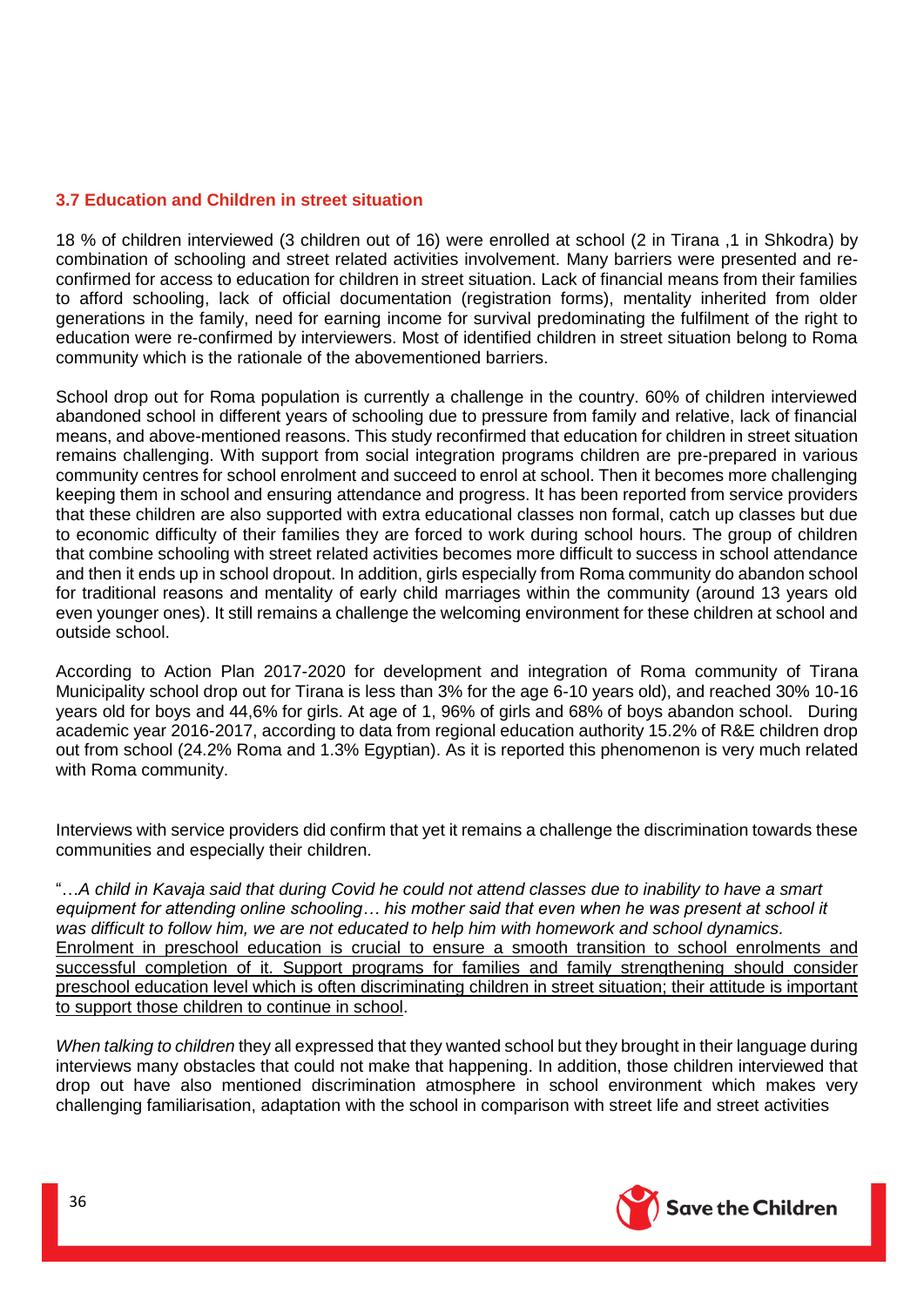**Case study**: K. S belongs to a large size of a family with many members (7). He lives with his mom, his grandparents (parents of his mother) his younger sisters (2) and the youngest brother (with the new partner of his mom). His dad left them when he was 9. Being the oldest child in the family he was obliged to be exposed every day to the street, abandon gradually the school till a final drop-out for 2 years. His mother and the father-in-law are not employed and live in a barrack and don't benefit from any kind of support from the government. When approached by the professionals of the community centre in Shkodra he hesitated to return back to school due to economic difficulties of his family as well as gaps created in his academic knowledge. He benefited from non-formal education classes held in the centre in Shkodra and a welcoming environment of the professionals and other peers in the centre. His mother as well did cooperate with the professionals and thanks to referral was employed. After many efforts K.S did return back to school and continues to get support for additional extra hours of learning in the community centre. He likes going to school and the same wished to all his peers. Because of this support his sisters are registered at school while the youngest brother in kindergarten next to the area of leaving. *(11-year-old boy, Shkodra)*

# <span id="page-36-0"></span>**3.8 Access to and use of Health Care Services**

According to ECRI Report on Albania, june 2020 Roma and Egyptians continue to face obstacles in accessing healthcare on an equal basis. While official data on their health situation is still patchy, according to various community groups, progress appears to be limited. Many members of these communities do not have health insurance cards due to the fact that they are neither regularly employed nor registered as unemployed. This is automatically impacting children' health and wellbeing.

From the observation process, outreach work, interviews on the street the majority of children (90%), had no suitable clothes and were not cleaned. 82% of children interviewed (13 children out of 16) stated that they live in poor housing conditions, have very low level or health –related knowledge, and 60% of them (10 out of 16) didn't know where was their health care centres and could not mention if they were vaccinated or not. Although vaccination is mandatory and regulated in the country still this is not well evidenced due to lack of health books for majority of them. According to ECRI report on Albania, June 2020: outcome indicators, for example vaccination rates among children, are often lower for members of the Roma and Egyptian communities compared to the overall population.<sup>16</sup>

Informal employment of their parents as well as expensive bill to pay it independently are barriers for obtaining their health insurance which can enable access to free medical examination and support from hospitals. This group has also multiply suffered during COVID-19 lockdown and respecting of anti- COVID-19 protocol measurements including hygiene. Children interviewed stated that hygienic supplies have been provide to their families from international organisations. When talking to children they stated that they heard about COV-19 but are not afraid of it and cannot mention any risks of its infection and death.

#### <span id="page-36-1"></span>**3.9 Perceived experiences and expectations on the next future or children's aspirations**



1

<sup>16</sup> European Roma Rights Centre 2018: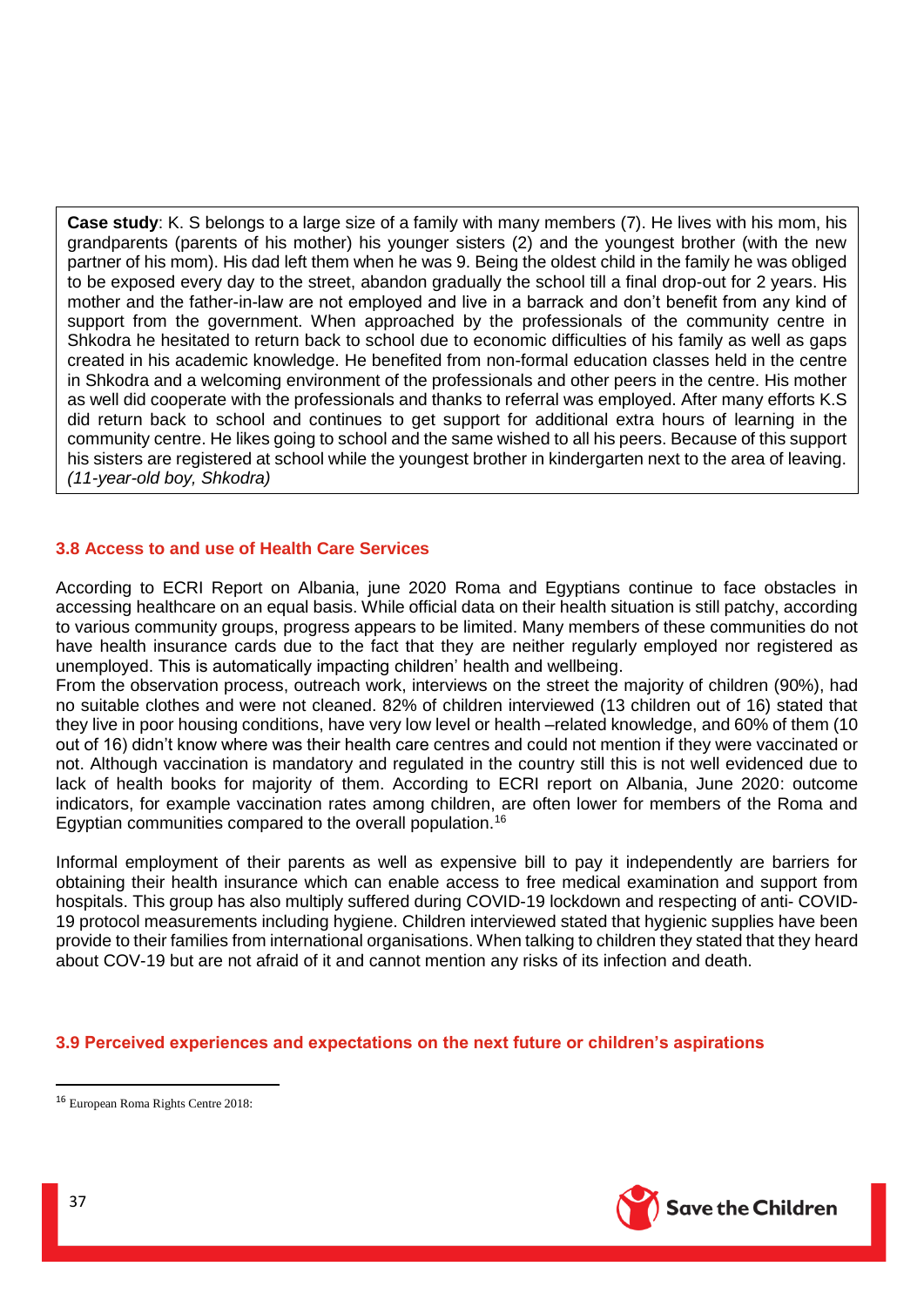The study describes their access to and utilization of services, and the children's perception and aspirations.

In Shkodra and Tirana existence of daily centres offering services for children in need (mostly community centres with integrated services for families in needs, Roma, children with disabilities etc run by Municipalities-Tirana and supported by CSOs-Shkodra) is highlighted from interviewed children and their parents. 30% of those interviewed did mention the services received (mostly highlighting the existence of the centre as a place they frequent without clearly elaborating typology of services).

Nevertheless, such services for children in street situation have not been able to make a significant difference for their overall life situation. Although it was mentioned by service providers that assistance to street children is considered as an integral part of the social protection system, yet there are many stereotypes and prejudices about children in street situation, there are not available social services targeting or designed for children in street situations. For example, in Kruja and Kavaja there is no such service offered. While talking to interviews children and their parents including stakeholders (especially in Kavaja) it is highly recommended the establishment of such services to ensure the proper case management and referral from LGUs. This recommendation came out even from interviews with stakeholders in Tirana and Shkodra highlighting that a percentage of children (around 15%) identified is from other cities (including Kruja and Kavaja).

Focus group and the interviews carried out did evidence that internal migration is a real opportunity for better living conditions for families of children in street situation. An increasing trend is noted in comparison of the 2014 study that Tirana is not the only attractive destination but Shkodra, Vlora, Kosovo, Saranda, Gjirokastra have become an interesting one<sup>17</sup>.

Children interviewed stated clearly that the life in the street is for survival, by being involved in various street related activities under the winter cold and hot summer days day and night. Majority of them expressed they want a better life and living as a child but unfortunately will follow the same lifestyle as their parents and have no hopes for their future.

*Case study: A.L from Tirana at the age of 14, lived with her grandmother since 1 year old because her parents migrated to Greece and divorced… She attended school till 11 years old and abandoned school when 12, because at that age she should be married (her grandmother said what Roma culture requires) … at 13 she fall in love with a young boy living at the same settlement in Tirana and gave birth to her first child; She became a mother my being a child herself without being aware of all parenting responsibilities. The boy she married has a large family and many social and economic problems came immediately after giving birth to her child. Even they were in love, lack of income and independence led to a difficult relationship. Her husband very often was traveling to Vlora and Gjirokastra to beg and earn income which made her life too difficult living with her husband's parents, grandparents and relatives. She felt alone and not protected with no care and security. Thus, she left her daughter with her grandmother and started to travel in different cities (even abroad) with her husband to beg. She still continues to beg and work and doesn't see very often her daughter ………. She needs to be close to her love and survive for earning money to grow and feed her baby……………. all she wants is a house and a job to stay close to her husband with their daughter (the girl was met in Shkodra over weekend, Tirana).*



**.** 

<sup>&</sup>lt;sup>17</sup>This may explain also the reduction of number identified in Tirana. Might be interesting to see the trend of such numbers in the newly attractive destinations identified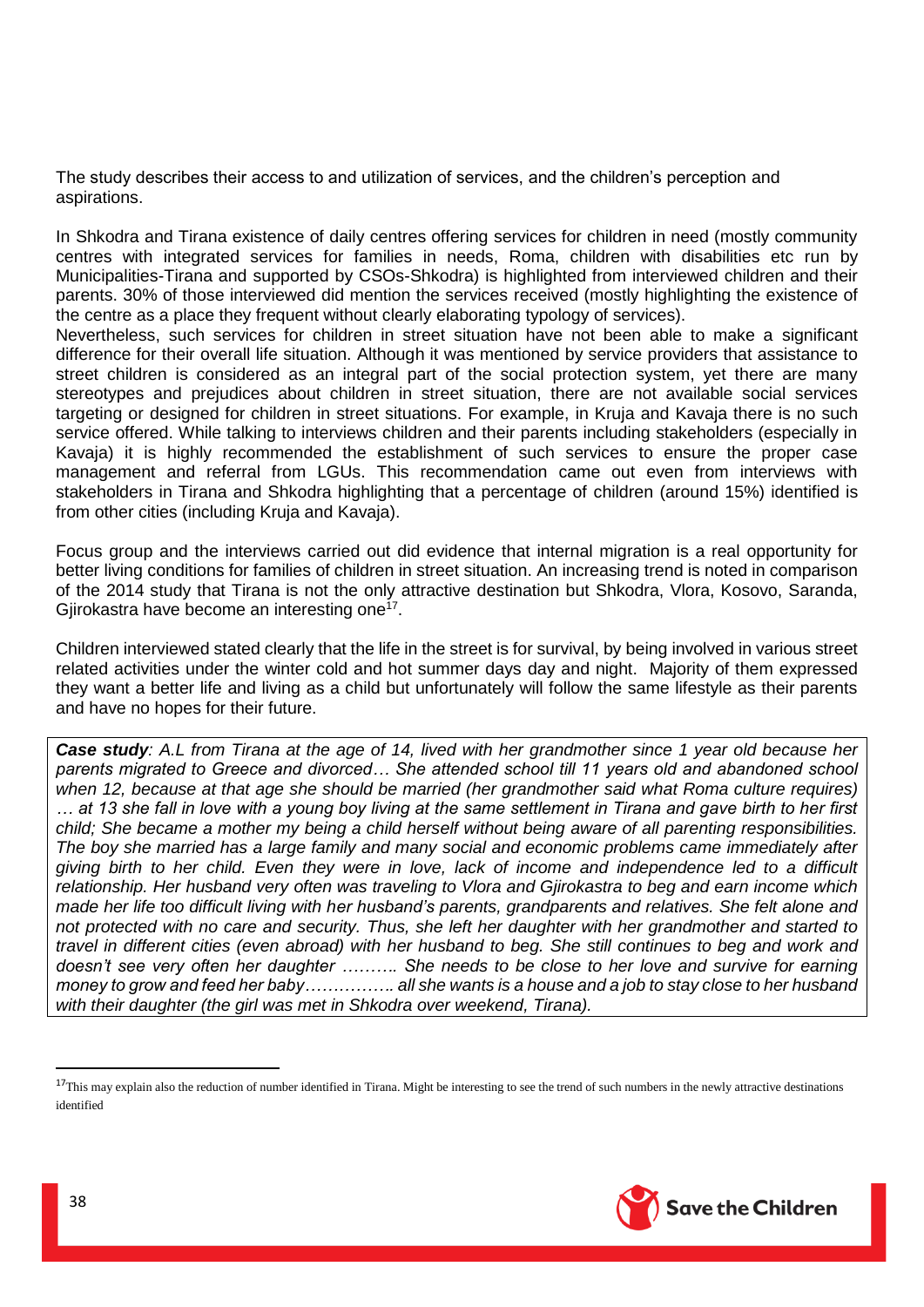# <span id="page-38-0"></span>Chapter 4 Impact. Assessment of Interventions/policies and strategies targeting children in street situation

# <span id="page-38-1"></span>**4.1 Impact on beneficiary level**

# <span id="page-38-2"></span>**4.1.1 Impact on children in street situation and their families;**

As mentioned in the section I of the study report here is evidenced a very good progress during the period 2014-2020 in regard to legislative framework and strategies, protocols and guidelines that filled the gap of policy level documents targeting children in street situation.

Nowadays, Albania clearly makes references to the significance of child rights and child protection in all the relevant laws and political agendas intending to employ more inclusive and well-designed child rights and protection systems as well as promote social protection and social inclusion at the country level. There is no concern in terms of the inclusiveness, social protection and child protection system at the theoretical level in Albania.

Several good practices developed, are of NGOs, mainly related to the identification of cases and their referral to Child Protection (CP) Units at municipal level, which are responsible for case management; development of technical round tables with a multidisciplinary focus and direct contact with children. These practices, combined with enabling access to community centres located close to settlements, have resulted in increased awareness of families and children about the services to which they are entitled. Family awareness has been addressed during these years, which aimed at family strengthening, and counselling for handling difficult situations. In addition, advocacy and lobbying activities by representatives of both public institutions and CSOs have resulted in an increased level of awareness on the part of the government and general society, and subsequently in the expansion of interventions.

Another example of good practice is mediation through community representatives, in order for children and families to build trust and be more accepting of representatives of relevant public and non-governmental services. Interviews carried out with children, stakeholders and focus groups with children emphasised the need for these good practices to become a general model of working with children in street situation and their families.

All abovementioned provide a solid basis for establishing services but the level of such service provision varies from one location to the other. Budget allocated to such services is diverse in different locations. In Tirana the situation is better developed and there are 5 multidisciplinary centres for children and families in need. Only one centre has specialized services for children in street situation, a model piloted and developed by SC and handed over to Municipality after 8 years of its operation.

In Kruja and Kavaja it was mentioned the lack of DiC models which can help in re-integration programs.

In contrary with the long list of documents, legal framework and strategies developed, the services for children in street situation, children at risk and their families are limited in their typology equipped with available human and financial resources and long-term prevention interventions. There is a lack of interventions at local level (mandated to be developed by local municipalities (Article 46 of the 17/18 Law on the rights and protection of the child) which focus on a case management, multidisciplinary and intersectorial approach of all relevant stakeholders.

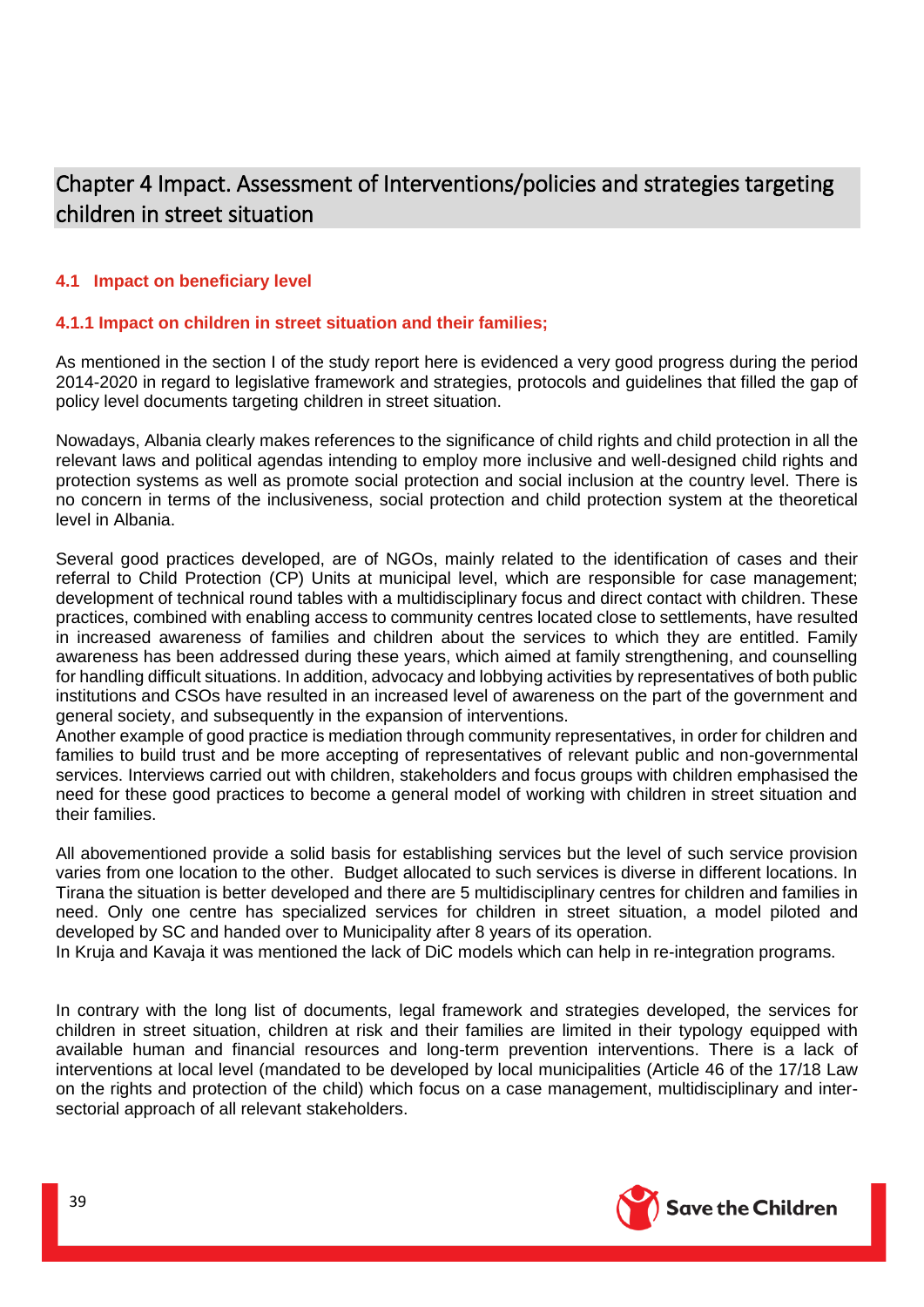Families of children in street situation have very low monthly income and high unemployment ratio. Most of the families relied on income from the collection of raw materials and social assistance. Living conditions are still inappropriate: the majority of these housing units is huts with many construction problems such as leaky roofs, mould, damp floors and so on. Social housing opportunities are very limited. Access to health care services was hindered by lack of health insurance which is the result of a lack of documentation, employment and information. On the other hand, chronic diseases and disabilities were very present among adults and children of the families. The right to education, health and food for these children has not been fulfilled. Children attended school or preschool at a low rate, due to the financial difficulties of their families, reportedly unfriendly school environment, limited capacities for enrolment by educational institutions (especially at preschool level), lack of legal documents and in some cases, lack of interest on the part of the family and/or children. A substantial proportion of the families could not afford medical examinations and medicines for their children, or to send them to school, and they lacked the means to provide them more than 1 or 2 meals per day, clothing or shoes. For some families it has become a destiny for their children to be raised on the street. Children in street situation of the participating families were encountering difficulties in getting food, spending 6 or more hours a day on the street and had a low school attendance rate. The participating parents also reported that their children had been at risk of becoming victims of trafficking or that they had developed physical and mental health problems due to their street involvement. Social assistance is very low and many families cannot benefit from it because of lack of documentation or difficulties in managing bureaucratic administrative procedures and related payments. There are only a few emergency services offered within existing drop-in centres (mainly in Tirana and Shkodra) with limited human and material capacities. Similarly, child protection units (state run) are understaffed and lack even emergency budgets. There is some overlapping of services in the same location, while other locations remain uncovered. State run services are mostly focused on immediate response, rather than long-term, preventive strategies and re-integration programs. Crucial services are provided by NGOs, therefore lacking sustainability.

Tirana and Shkodra have some good built practices in case management and culture mediation, but overall, there is still limited inter-sectorial cooperation, limited result oriented and successful use of multidisciplinary and family strengthening approach.

In addition, it is yet present the lack of an integrated database on case management.

Having said that, the sporadic initiative to "clean the streets" especially in Tirana, thus reducing the phenomenon of children in street situation has generated another problem for the families of children in street situation, movement to other hidden zones, other cities and minimized trust with police structures which were assigned to move them from the streets. Poverty level for the families has increased due to lack of alternatives of income and moreover no employment opportunities for the parents of these children. This vulnerability has been multiplied and more deepened during Covid-19 lockdown and overall restrictions.

# <span id="page-39-0"></span>**4.1.2 Impact on child protection/social protection system at national and local level**

Although the Government of Albania has been designing policies and making consecutive reforms in order to promote social protection and child protection within the country, still these systems are not at the desired level. The main problems behind designing well-functioning, effective, and inclusive social protection stem from the *lack of institutional capacity and human resources to implement* identified reforms by the Government of Albania in collaboration with international and national organizations. It is of great importance that practice comes to the forefront a to achieve the expected results which are identified in all related policy documents.

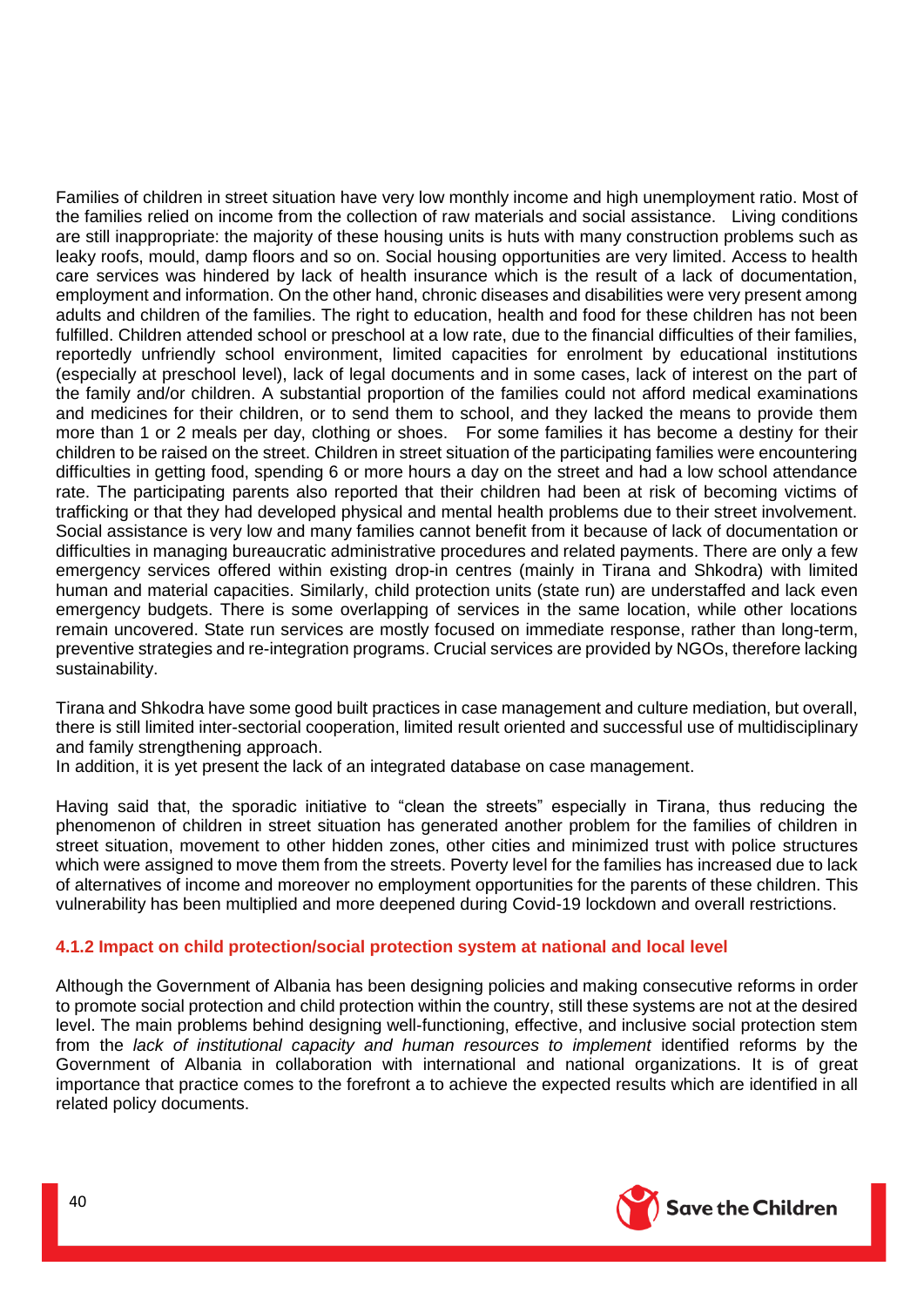The designing of reforms and policies developed require proper implementation. Three important issues are evidenced as affecting their implementation, sustainability in this field such as (i) still weak mechanisms for horizontal planning and coordination in social protection, inclusive education (ii) mismatches between policy goals and objectives, financial allocations and the achievement of outcomes for services that affect similar groups of populations at risk of poverty and social exclusion and (iii) an excessive focus on funding single standalone activities, funded by international Non-Government Organisations (NGOs) and development partners, rather than investing in systems building sustainable systems to deliver services.

Analysis of social protection and child protection in the country including related policy documents and sector strategies highlight the lack of human resources and institutional capacity to design and implement sectoral strategies, the lack of coordination among relevant institutions; absence of long – term approach to fund transition to new social care system; absence of long – term strategy to fund transition for social care system integrating services on local level are also identified as key weaknesses in social protection and child protection system.

Data collection from local municipalities is conducted for children in need generally with no specification as children in street situation as per profile and definition set in UNCRC and the Albanian context (national study research UNICEF SC 2014). Having said that the response and coordinated actions to tackle the phenomenon are fragmentized and not well designed by applying the case management protocol actions and coordinated interpectoral approach case by case in a sustainable way at the best interest of the child.

At the current time the CP units, who should coordinate case management, lack the necessary infrastructure, human and financial resources to fully manage identified and referred cases. They lack budgets for emergency interventions and there is insufficient inter-sectorial cooperation when dealing with particular cases and generally in working on the issue. The intervention to help families and children in street situations initiated by MoHSP was a concrete initiative and applauded but did not succeed completely because it remained at identification level. No structured interventions are functional to strengthen families. Multidisciplinary groups for case management do not achieve the expected results because after the technical table meetings, participants follow up tasks sporadically and not systematically. All the responsibility after that goes to the CPU and the possibilities for effective management are low so the case management is continuing to be relying mostly on NGO resources.

Despite the fact that a 2018 inter-ministerial order on case management of child protection cases through a multidisciplinary and inter-sectorial approach defined all roles and responsibilities of relevant public and non-public actors, implementation is still insufficient. Many workers of public institutions are not informed about the most recent legislative changes, and display indifference when it comes to cooperation and identification of cases. Frequent staff turnover in public institutions, often related to the practice of recruitment procedures have influenced negatively the effective response to cases in need.

Monitoring structures for child protection workers in public institutions need to be better developed, especially in given additional responsibilities to units of local self-governance such as the Directorates of Social Care and Social Inclusion in municipalities. They also suggest that although several important legal and policy documents were produced by relevant institutions in the last year, and the fact that the issue of children in street situation has their attention, *there is a need for stronger involvement of experienced operative workers who also need to be supported by long-term action plans resulting in concrete preventive measures. Other challenges related to the quality of case management include the lack of an efficiently* 

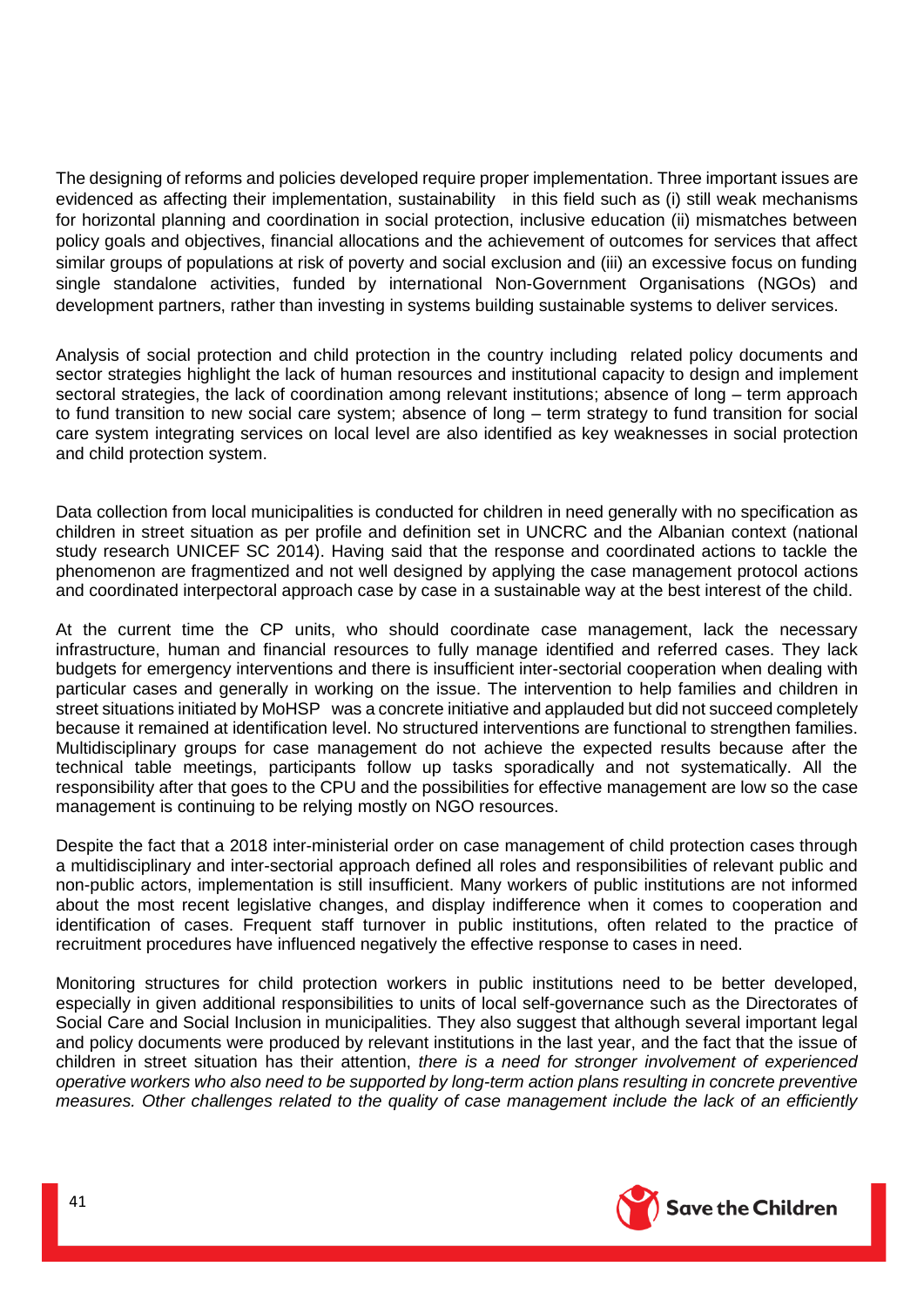*planned distribution of services, overlapping of the same and/or similar services in the same area, and lack of support for families whose members do not have personal documents, or information that would enable them to use certain services***.** There is evidenced a need for capacity building especially for staff of state institutions, and development of the supervision component of case management. Workers who work directly with children can experience the phenomenon of burnout. No supervision service is provided for these workers. It is obvious the need for an increased focus on interventions that use a family strengthening approach, through increasing financial aid and employment alternatives, which promote family empowerment and help to prevent involvement of children in a street situation. Awareness raising interventions were identified as necessary to draw the attention of institutions and society on the phenomenon of children in street situation.

Citizens are not yet well informed about children in street situation, they still give money to children on the street and do not realise that it does not help children. The existence of discrimination and social exclusion of children and their families by public institutions themselves, as they lack comprehensive policies and tend to set up settlements far from the locations of service delivery. Public institutions also tend to show indifference in case management. The state has built communities in areas where there are no services or amenities that would enable families to secure minimal living conditions. Institutions are less likely to intervene in the cases of children who come from marginalised communities.

Establishment and application of an integrated database for case management, is yet not realised. Thus, there is not a satisfactory level of inter-sectorial cooperation, and registration of cases.

#### <span id="page-41-0"></span>**4.1.3 Community impact**

Several awareness raising campaigns have been initiated during the recent years aiming at raising the awareness of the general public on the promotion of rights of children, and change community attitudes, particularly related to begging phenomena in the streets.

Working at the community level has been one of the types of intervention in the frame of the supporting programme for children in street situation, mainly consisting of community development and referral of children in street situation cases for further assistance to social care, health care or other services. Interventions for street children have complimented other activities in the targeted community. The strategies implemented at this level included community action, providing services and ensuring that resources are available.

An important aspect of the work with community is related to sensitizing the community members about the supporting programme/project and the situation of the street children, involve them in activities and motivate them to participate actively on their own. As result of such supporting programmes at community level an increase in community involvement has been claimed by all actors. Communities results to be more aware that the problem of street children is a problem for the whole community. They have an increased understanding that problems of street children have multiple causes and need multiple responses.

Community involvement has given to community members that they 'own' responsibility for the problems of street children, and the future of their children. A system or structure for collective action is developed or activated within the community which leads to the improvement in the lives of street children. Some examples of ways in which community involvement benefits street children are given below: The stigma, discrimination, and human rights abuse that street children face is moderately reduced. Street children can have access to services (Tirana and Shkodra). Introduction of such services is facilitated, e.g. drug treatment facilities, school enrolment, referral to local governance support schemes.

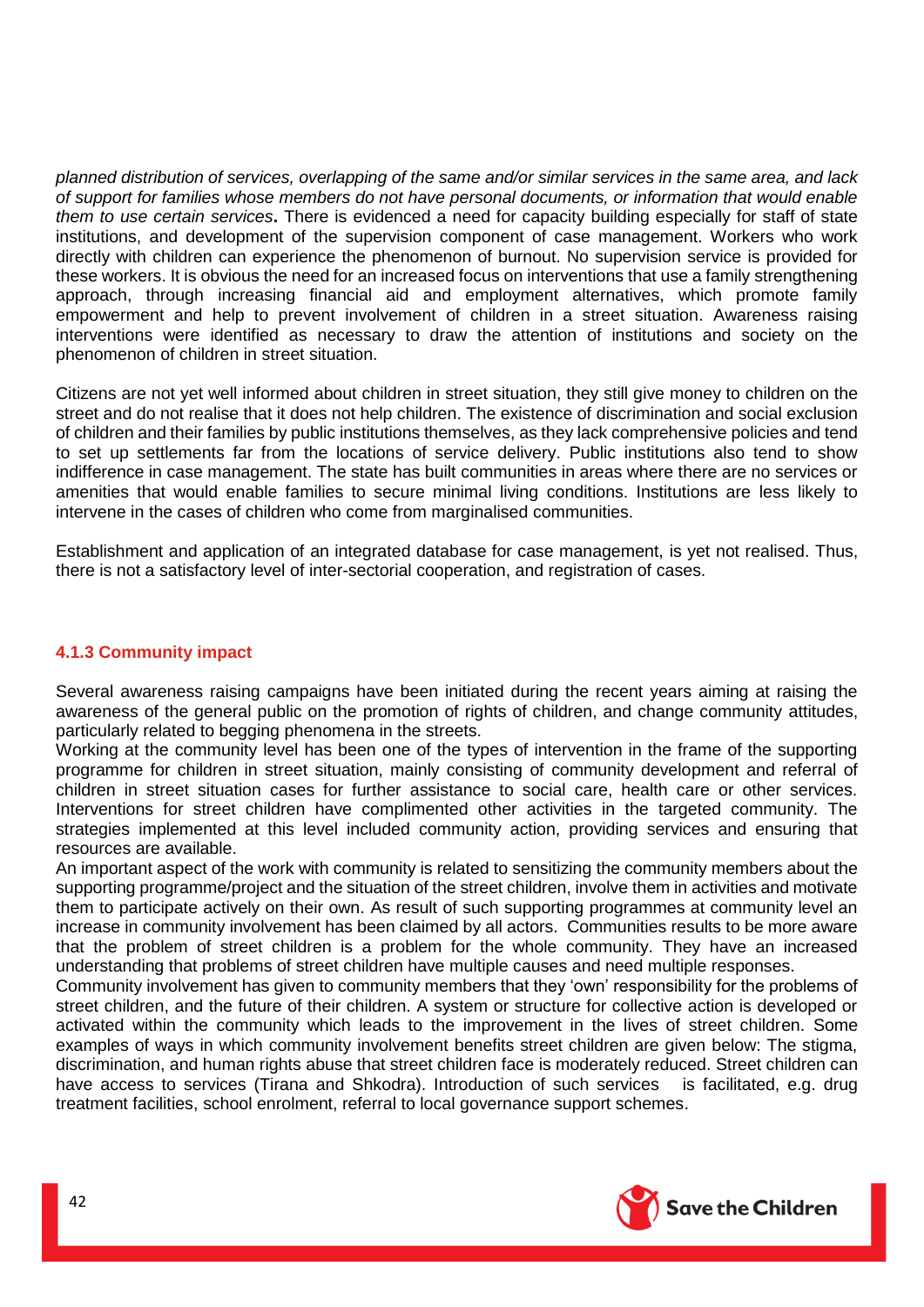Street children\network established composed by drop-in centres that offer services (with support and facilitation of SC) has also had positive impact on all the policy/respective intervention development for children in street situation. Several projects developed have found that the collective actions of as many groups as possible are needed to advocate successfully for particular issues related to the rights and entitlement of street children.

Such a network has responded swiftly to the needs and problems of children in street situation. It has had particular impact on:

- Having a positive influence on the community perception of street children;
- Helping street children to integrate into the community.;
- Bringing different groups of people and organizations together to collectively advocate for specific policies, attitudes and practices in support of the health and wellbeing of street children.
- Influencing policies and attitudes to a greater extent as compared to isolated efforts by individual organizations and people.

#### <span id="page-42-0"></span>**4.2 Impact on Gender and Environment**

The study has identified through key informant interviews and professionals that gender is taken into account when planning and reporting with theoretical statements that there is not gender discrimination in their work. Nevertheless, within the community it is very obvious that mothers (or female relatives) are predominantly caring about the children. This was identified as a cultural issue as it is most likely that fathers will be at work, whilst mothers would most commonly look after their child. Engagement of parents (family members) on the issue of gender, in order to address the fact that girls are often disproportionately hidden from public view and kept out of school.

Analysing the existing interventions, especially the ones run from the NGOS, the children in street situation supported programmes are all needs led, based on beneficiaries and stakeholder's consultation. This has led to the design of each intervention maintaining relevance to the project/programme as a whole; empowering and transforming the lives of the children in street situation.

The existing interventions do not target gender equality as a priority objective, although they try to take into account the needs, abilities, and opportunities of girls, including gender equality considerations. and promoting girls and young women's empowerment. In addition, when talking to stakeholders(organisations) the projects/programmes did not take fully into account the impact the inclusion of boys and young men would have on the success of gender mainstreaming in their activities.

Data collected from the targeted local government authorities clearly show a larger population of street boys than girls. The outreach mobile team of the research has also found different distribution of gender in street children during research in all targeted cities.

This might be potentially caused by the different visibility of boys and girls. Street girls are not as visible as boys due to their different modes of work, which may therefore distort the statistics. The low numbers of street girls found during the research made it hard to locate them to gather information, and those found were reluctant to share personal information. Thus, the lower number of street girls, or their limited visibility at least, can also impact the level of information which can be obtained from street girls.

However, projects/programs could be improved by explicitly considering the gender dimensions of children in street situation. There is a need for analysis of the impact of children in street situation on social inclusion,

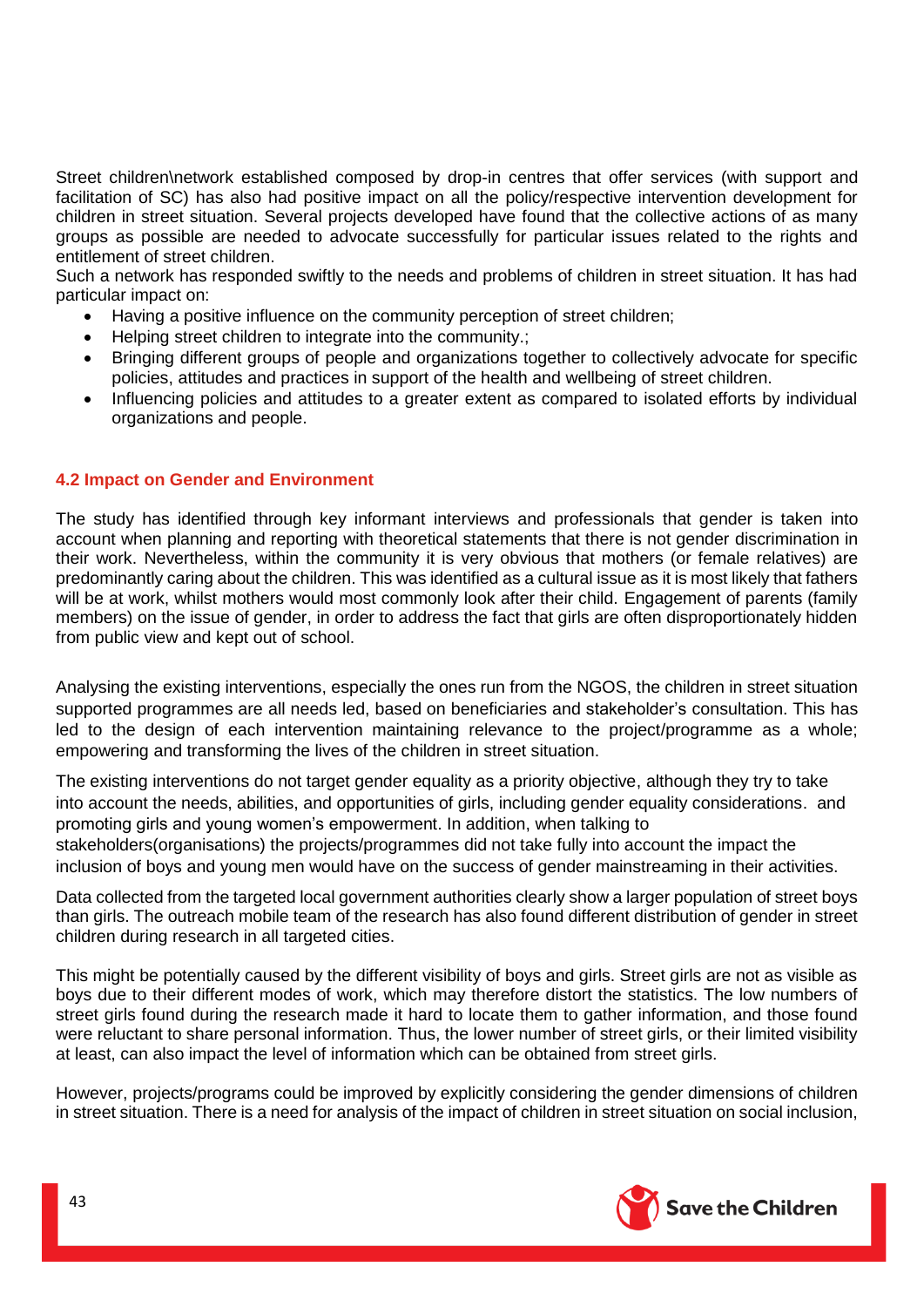health, education, and specifically to the gender and sex-differentiated impacts. There is a need to address gender in intervention strategies for street children.

# <span id="page-43-0"></span>**4.3 Unintended impact**

As programs/project focused on children in street situation have been expanded and covered more ground, so should the capability of the people and organizations be managing these. The technical capabilities of people working for children in street situation, including social workforce from state and non –state authorities, counsellors, and program managers have been continuously increased.

As a result of lessons learned from initial experiences in managing programs among street children, policies and procedures are formulated based on experience by workers from NGOs and government agencies to guide program implementation. Guide policies are developed by NGOs members of the network for interventions such as: outreach, daily support services (daily centres), street education, temporary shelter and residential care, alternative education, working with families, provision of skills training and incomegenerating opportunities, etc.

The role of inter-agency/NGOs networks in mobilization of local and external resources to generate support for programs and services is continuously increased. This may be viewed as one of the results of the continuing advocacy being done among the different sectors and groups. The number of programs working among street children has increased continuously.

International networking has also been at the focus, mainly of the non – state authorities (CSOs working with children in street situation) aiming at establishing linkages with programs in other countries to provide a means of sharing individual and country experiences in working with street children. CSOs have been quite active in advocating for the rights of children through the establishment of networks and coalitions - at the national, regional, and local levels - which have for their main agenda, lobbying for legislation, advocacy, and technical assistance for the development and implementation of programs and services that uphold and protect the rights of children.

#### <span id="page-43-1"></span>**4.4 Wider system impact**

The experience over the last 6 years has clearly defined the most important and effective programmes in Albania. Previous and current efforts in helping street children fall under three (3) broad types of programs/services that were developed in response to an analysis of three (3) major categories of street children and their specific needs and circumstances:

1. *Community-based Programs.* These programs target the children who maintain regular contacts with their families. Preventive in approach, community-based programs try to address the problem where it starts - the family and the community of the child. It addresses the problems in the family and community that, from the perspective of the residents, lead to the situations that force the children to go on the street. It is the goal of the community-based program to help communities identify their problems, mobilize their internal, as well as external resources, and involve themselves in their solutions. The community-based process focuses on the families of street children and other urban poor children and their community to enable them to make those changes within themselves that will lead to changes in opportunities for their children and to keep them off the streets. It has several main components: advocacy on child rights, protection and referral, community organization, livelihood development and social

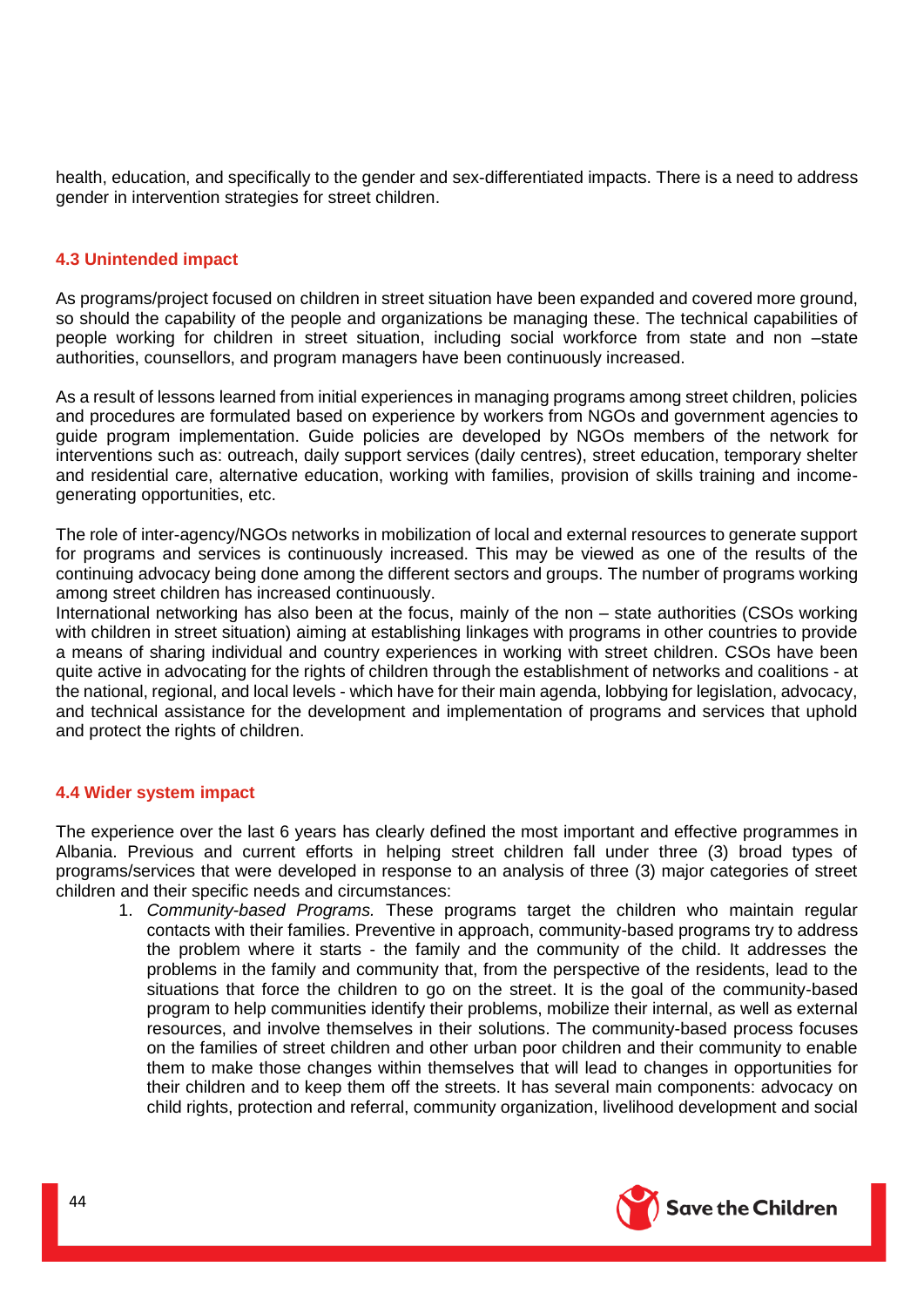credit, educational assistance including value clarification, and skills training. Peer counselling is also another important feature of this intervention. Volunteer peer counsellors among the youth in target communities are trained to enable them to conduct counselling sessions among identified abused and exploited children and/or their parents. Youth volunteers are usually trained on value clarification/education.

- 2. *Street-based programs.* The street-based program reaches out to children right on the street where they live and work, particularly to those children who are abandoned or have irregular contacts with their families. This strategy recognizes the child's need for survival, protection, and income, but ultimately, it aims to motivate and assist the child to be integrated. Street educators, field workers, and volunteers conduct informal dialogues and alternative education and value clarification sessions with the children, to know them and understand their situation or simply to offer protection, referral to temporary drop-in centers or residential care, and to humanize their environment. In Tirana is recently established an Outreach UNIT dedicated to all above mentioned tasks.
- 3. *Center-based Programs.* Drop-in centres do operate as a safe space, providing food, clothing, first aid/health examination, counselling, case work, work with families where possible, and a supportive and caring environment. There are various program categories that support street children and/or their families through non-formal and formal education, organization of parents and children, health services, counselling and case work with families, vocational and other skills training, paralegal training, social credit/loan assistance to parents.

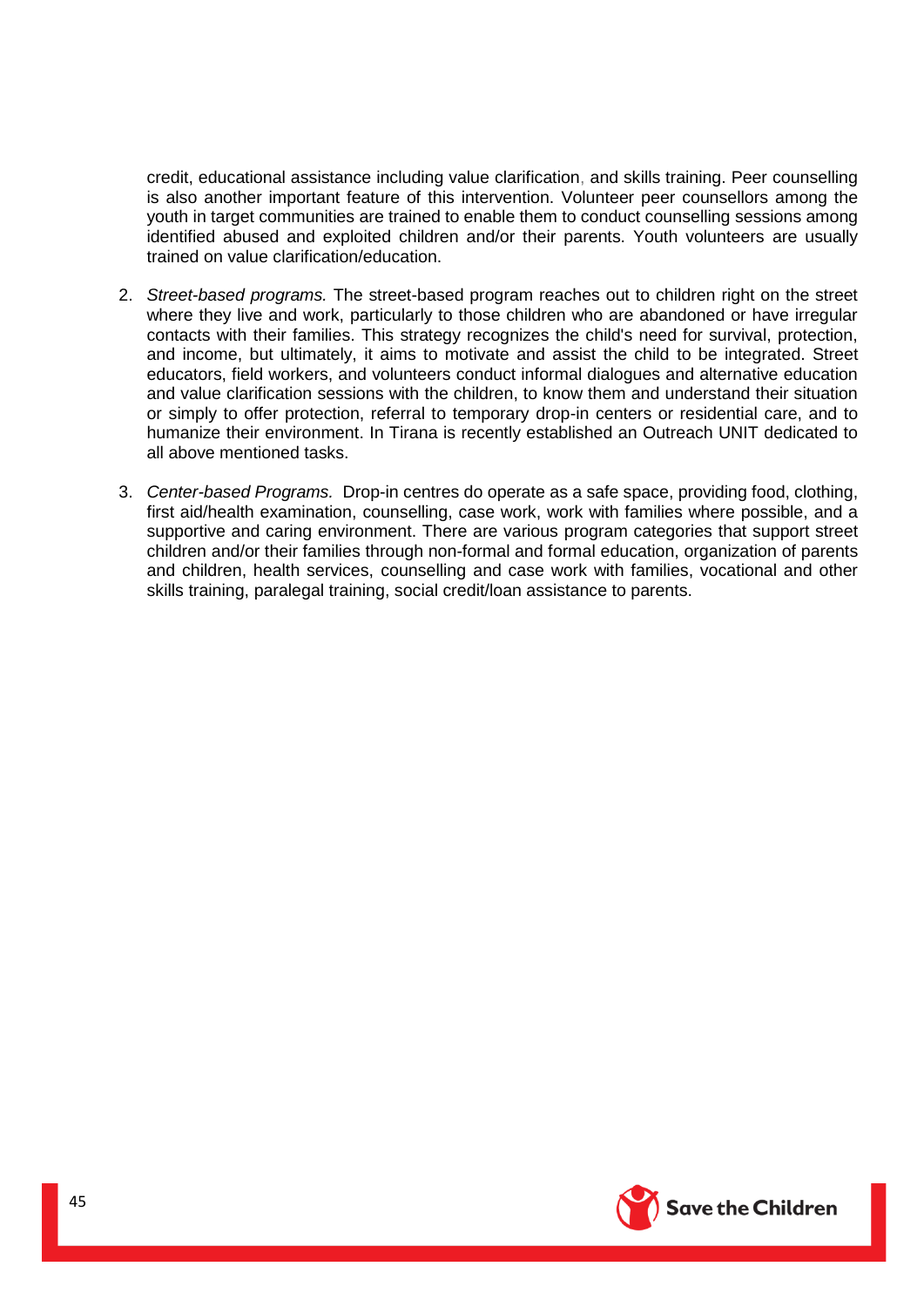#### <span id="page-45-0"></span>**Recommendations**

- A national research and situation analysis should be programmed from public and non-public relevant responsible institutions (by including nationwide all targeted groups of children in need including children in street situation)
- More frequent awareness campaigns should be done to the society through the involved actors to change people's attitudes and mind sets toward child sensitive issues (by highlighting group of children in street situation). Better harmonisation of the work of all stakeholders and their levels of responsibility (such as government, NGOs, media, private business, religious groups, and individual citizens);
- Develop more initiatives that ensure child protection by mobilizing community structures at the local/ grassroots community level.
- Monitoring the implementation and outcome of the National Agenda for Child Rights is recommended to be conducted periodically and evidence based to ensure effective and complete implementation of laws Action plans and strategies developed.
- Data management system at local level should be disaggregated by sex, age, location, disability status, income, race, ethnicity, migratory status, and other relevant characteristics. Using such detailed data and evidence about street children can help in better understanding of street children's lives and how to tailor strategies to their specific needs.
- Enhance the map of existing services by establishing new services for children in need (including children in street situation) in locations such as Kruja and Kavaja to maximise the impact and ensure proper case management through referral to preventive and re-integration programs.
- Existing projects/programs could be improved by explicitly considering the gender dimensions of children in street situation. There is a need for analysis of the impact of children in street situation on social inclusion, health, education, and specifically to the gender and sex-differentiated impacts. There is a need to address gender in intervention strategies for street children.
- Better coordination among various actors and actions is recommended, through application of the approved case management protocol and coordinated inter-sectoral approach in a sustainable way at the best interest of the child.
- Support programs for families and family strengthening should consider preschool education level of children in street situation.
- Capacity and knowledge of professionals need to be further strengthened and increased in the area of child protection (including juvenile justice). *It is recommended stronger involvement of experienced operative workers who also need to be supported by long-term action plans resulting in concrete preventive measures.*

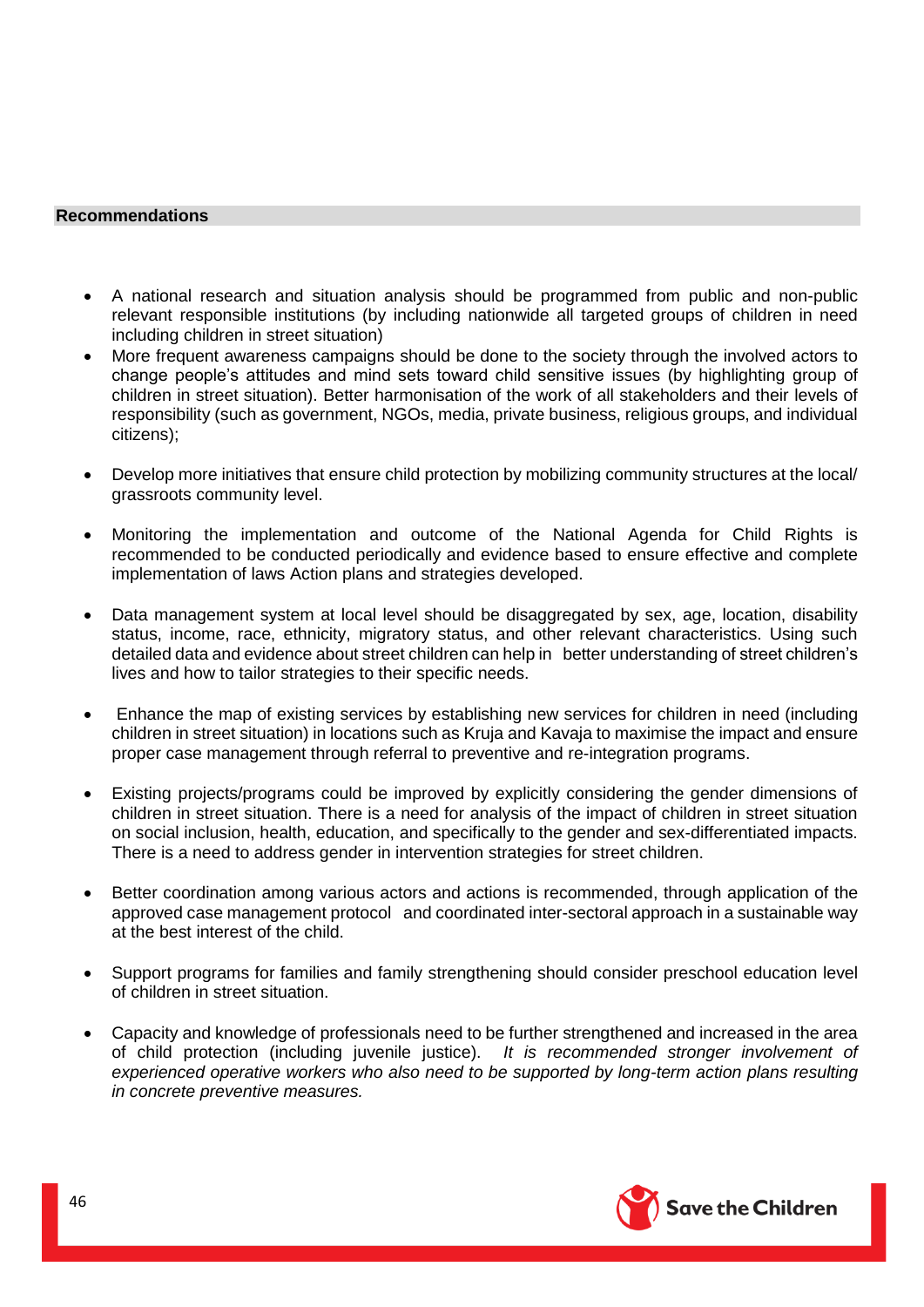- Better addressing trafficking and exploitation of children in street situation through establishment of accurate data system, researches to document its existence and consequences for future program designs and concrete actions for protection of children and penal proceedings for exploiters.
- Advocacy work of Child Rights Organizations to be intensified toward the government in more investments and attention to preventive programs by addressing the root causes for the phenomenon of street involved children and supporting their families.